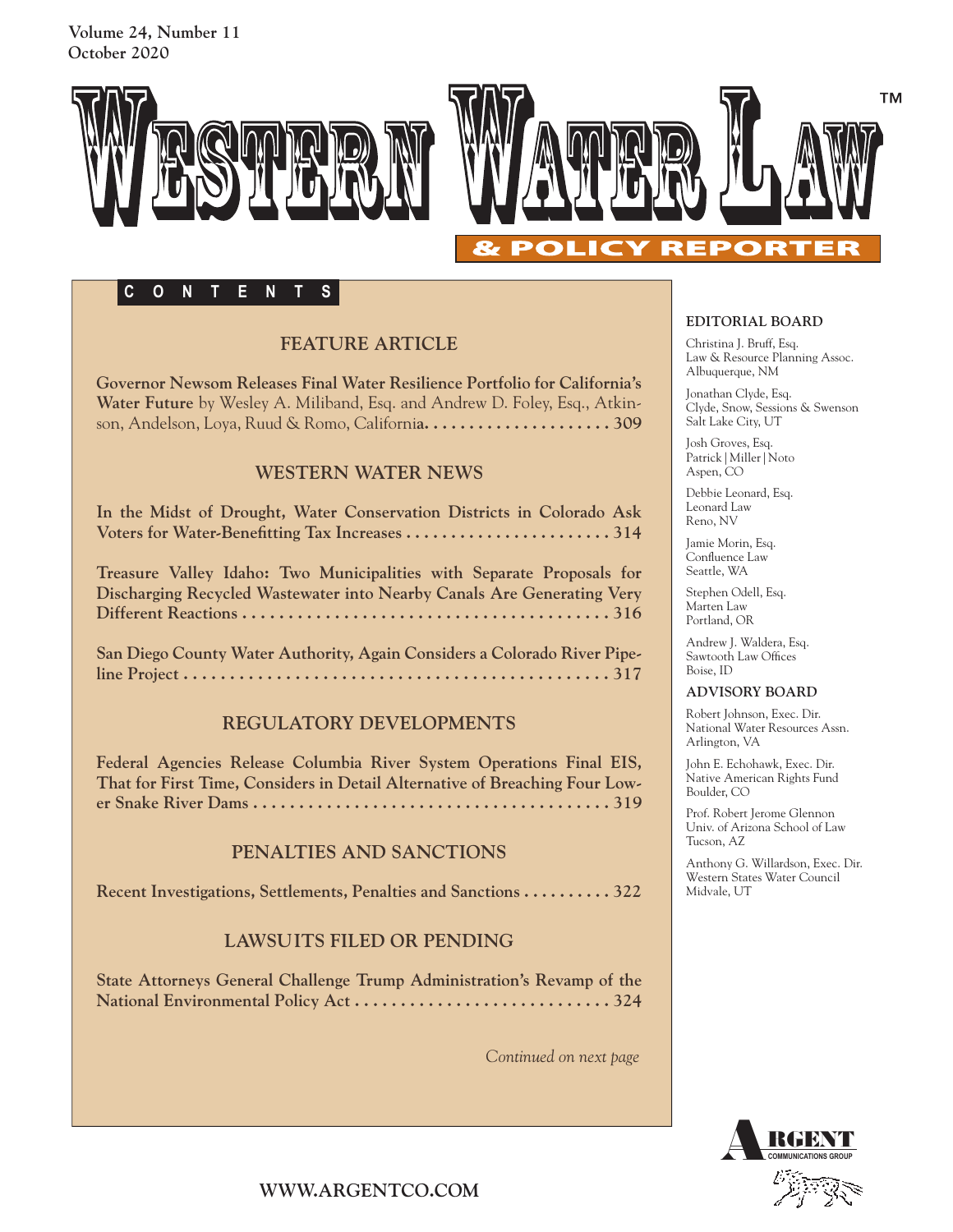

### **JUDICIAL DEVELOPMENTS**

*Federal:*

**Second Circuit Decision Extends the Potential Scope of Oil Pollution Act Claims . . . . . . . . . . . . . . . . 327** *Power Authority of the State of New York v. M/V Ellen S. Bouchard*, 968 F.3d 165 (2nd Cir. 2020).

**District Court Reverses Army Corps' Clean Water Act Jurisdictional Determination—Applies Both Justice Kennedy and Justice Scalia's Analyses in**  *Rapanos* **. . . . . . . . . . . . . . . . . . . . . . . . . . . . . . 328** *Lewis v. United States*, \_\_\_F.Supp.3d\_\_\_, Case No. CV 18-1838 (E.D. La. Aug. 18, 2020).

**District Court Bars Citizen Suit against County in Georgia Due to the Diligent Prosecution Provision of the Clean Water Act . . . . . . . . . . . . . . . . . . . 330** *South River Watershed Alliance, Inc. v. DeKalb County*, \_\_\_F..Supp.3d\_\_\_, Case No. 1:19-cv-04299-SDG (N.D. Ga. Aug. 31, 2020).

#### *State:*

**California Supreme Court Holds County's Blanket Classification of All Well Construction Permit Issuances as Ministerial Violates CEQA . . . . . . . . . . 332** *Protecting Our Water and Environmental Resources v. County of Stanislaus*, \_\_\_Cal.5th\_\_\_, Case No. S. 251709 (Aug. 27, 2020).

**California Court of Appeal Affirms State Water Board's Authority to Regulate Unreasonable Water Use through Temporary Emergency Regulations and Curtailment Orders . . . . . . . . . . . . . . . . . . . . . . 334** *Stanford Vina Ranch Irrigation Company v. State of California*, 50 Cal.App.5th 976 (3rd Dist. 2020).

**Nevada Supreme Court Answers Certified Questions from the Ninth Circuit Court of Appeals Regarding the State's Public Trust Doctrine . . . . . . 337** *Mineral County, et al. v. Lyon County, et al*., Case No. 75917, 136 Nev.Adv.Op. 58 (Sept. 17, 2020).

Publisher's Note: Accuracy is a fundamental of journalism which we take seriously. It is the policy of Argent Communications Group to promptly acknowledge errors. Inaccuracies should be called to our attention. As always, we welcome your comments and suggestions. Contact: Robert M. Schuster, Editor and Publisher, 530-852-7222, schuster@argentco.com.

# **WWW.ARGENTCO.COM**

Copyright © 2020 by Argent Communications Group. All rights reserved. No portion of this publication may be reproduced or distributed, in print or through any electronic means, without the written permission of the publisher. The criminal penalties for copyright infringement are up to \$250,000 and up to three years imprisonment, and statutory damages in civil court are up to \$150,000 for each act of willful infringement. The No Electronic Theft (NET) Act, § 17 - 18 U.S.C., defines infringement by "reproduction or distribution" to include by tangible (i.e., print) as well as electronic means (i.e., PDF pass-alongs or password sharing). Further, not only sending, but also receiving, passed-along copyrighted electronic content (i.e., PDFs or passwords to allow access to copyrighted material) constitutes infringement under the Act (17 U.S.C. 101 et seq.). We share 10% of the net proceeds of settlements or jury awards with individuals who provide evidence of illegal infringement through photocopying or electronic distribution. To report violations confidentially, contact 530-852-7222. For photocopying or electronic redistribution authorization, contact us at the address below.

The material herein is provided for informational purposes. The contents are not intended and cannot be considered as legal advice. Before taking any action based upon this information, consult with legal counsel. Information has been obtained by Argent Communications Group from sources believed to be reliable. However, because of the possibility of human or mechanical error by our sources, or others, Argent Communications Group does not guarantee the accuracy, adequacy, or completeness of any information and is not responsible for any errors or omissions or for the results obtained from the use of such information.

Subscription Rate: 1 year (11 issues) \$875.00. Price subject to change without notice. Circulation and Subscription Offices: Argent Communications Group; P.O. Box 1135, Batavia, IL 60510-1135; 530-852-7222 or 1-800-419-2741. Argent Communications Group is a division of Argent & Schuster, Inc.: President, Gala Argent; Vice-President and Secretary, Robert M. Schuster, Esq.

*Western Water Law and Policy Reporter* is a trademark of Argent Communications Group.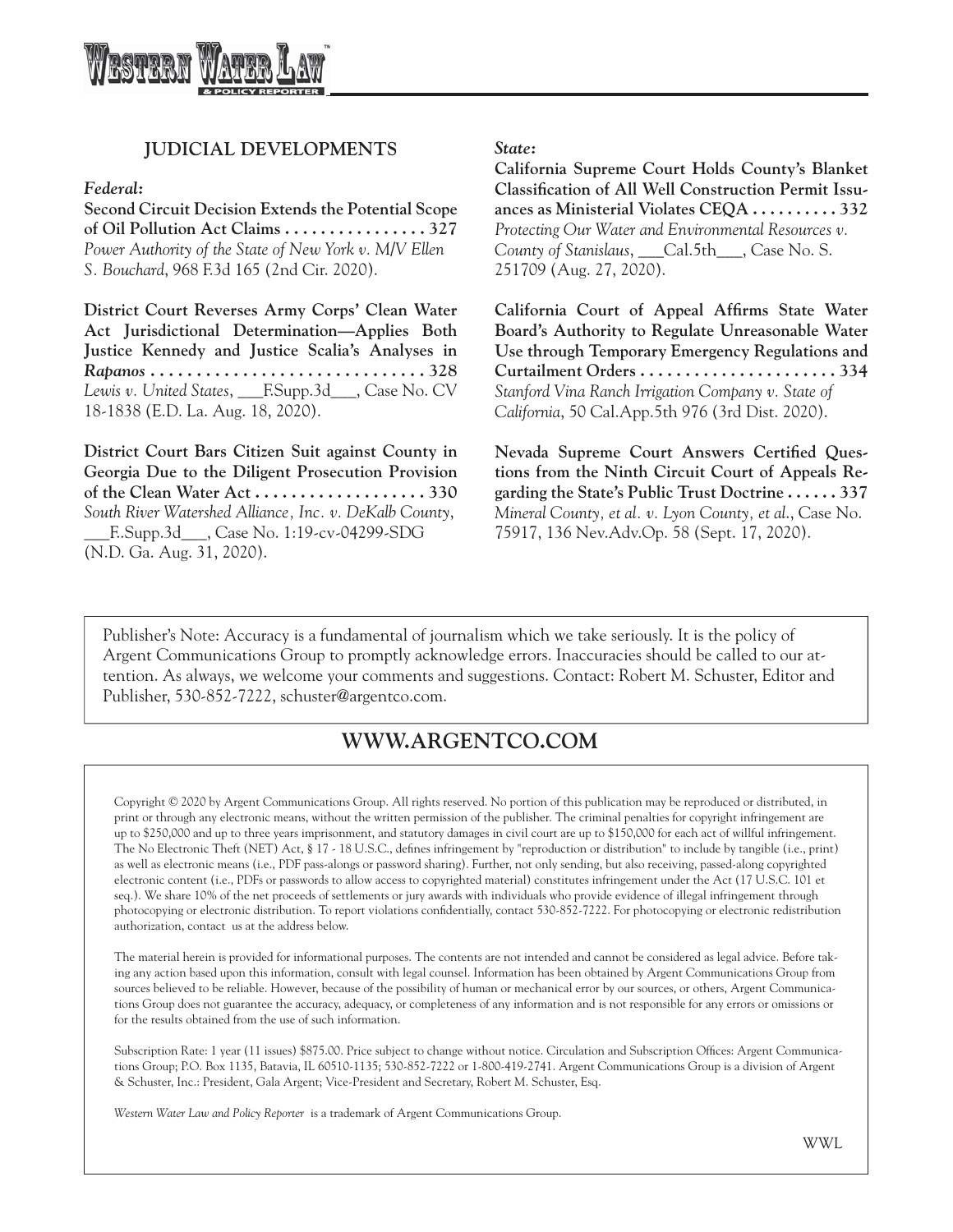# **FEATURE ARTICLE**

# **GOVERNOR NEWSOM RELEASES FINAL WATER RESILIENCE PORTFOLIO FOR CALIFORNIA'S WATER FUTURE**

*By Wesley A. Miliband and Andrew D. Foley*

Governor Gavin Newsom has released a final version of the [Water Resilience Portfolio](https://waterresilience.ca.gov/wp-content/uploads/2020/07/Final_California-Water-Resilience-Portfolio-2020_ADA3_v2_ay11-opt.pdf) (Portfolio). The Portfolio represents the state's comprehensive effort to develop a coordinated strategy for the management of California's water resources over the coming years and even decades by focusing on approaches that can mitigate the increasing uncertainties and challenges associated with hydrological shifts in climate change. The resulting Portfolio outlines strategic actions and tactical directives for mitigation of the impacts of these conditions on wildlife preservation (including fisheries) and water supply reliability, while also seeking to balance complex and often competing regional, environmental and economic interests. Ultimately, development of the Portfolio is no easy undertaking nor is its anticipated implementation; however, necessity breeds innovation and the time is now to improve upon water resources management in this great state.

### **Background**

Under Governor Brown and now Governor Newsom, the state has demonstrated a sense of urgency with respect to the critical but highly complex water management challenges posed by climate change, and frankly also implicated are political, policy, regulatory and technical issues that come into play when trying to preserve California's water rights regime while also establishing good public policy to ensure water supply reliability and health of fisheries and habitat. Hydrological shifts and temperature changes (both air and water) have exacerbated ongoing water management concerns such as flood and drought conditions, groundwater sustainability and water quality maintenance. Moreover, climate change has given rise to new concerns that complicate an already complex water management equation, particularly the threat of sea level rise to coastal communities and water infrastructure and headwater regions—namely, the state's mountain areas—having less predictability as to how much snow will fall and how much water content will actually be in the snow. Any attempt by the state to strategically address these threats must also balance that effort against the multi-faceted consideration associated with economic interests, increasing supply demands associated with population growth, limitations of current infrastructure and environmental conservation.

WRSTRAN

In response to these challenges, the Governor issued Executive Order No. N-20-19 (Order), calling for the creation of the Portfolio. The Order directs the California Natural Resources Agency, the California Department of Food and Agriculture and the California Environmental Protection Agency (collectively: Agencies) to collectively develop the portfolio by assessing the current state of affairs in California and recommending approaches that respond to projected future needs in the era of climate change. While reflecting overall goals generally consistent with existing state water policies developed under former Governor Brown's 2014 Water Action Plan, the Order called for broad reconsideration of the means by which the State would undertake to achieve those aims. After all, stating a general public policy is one thing, but developing a detailed plan with direction, or at minimum guidelines or criteria, for regional and local water agencies and water users to evaluate presents a whole different challenge.

The opinions expressed in attributed articles in *Western Water Law & Policy Reporter* belong solely to the contributors and do not necessarily represent the opinions of Argent Communications Group or the editors of *Western Water Law & Policy Reporter.*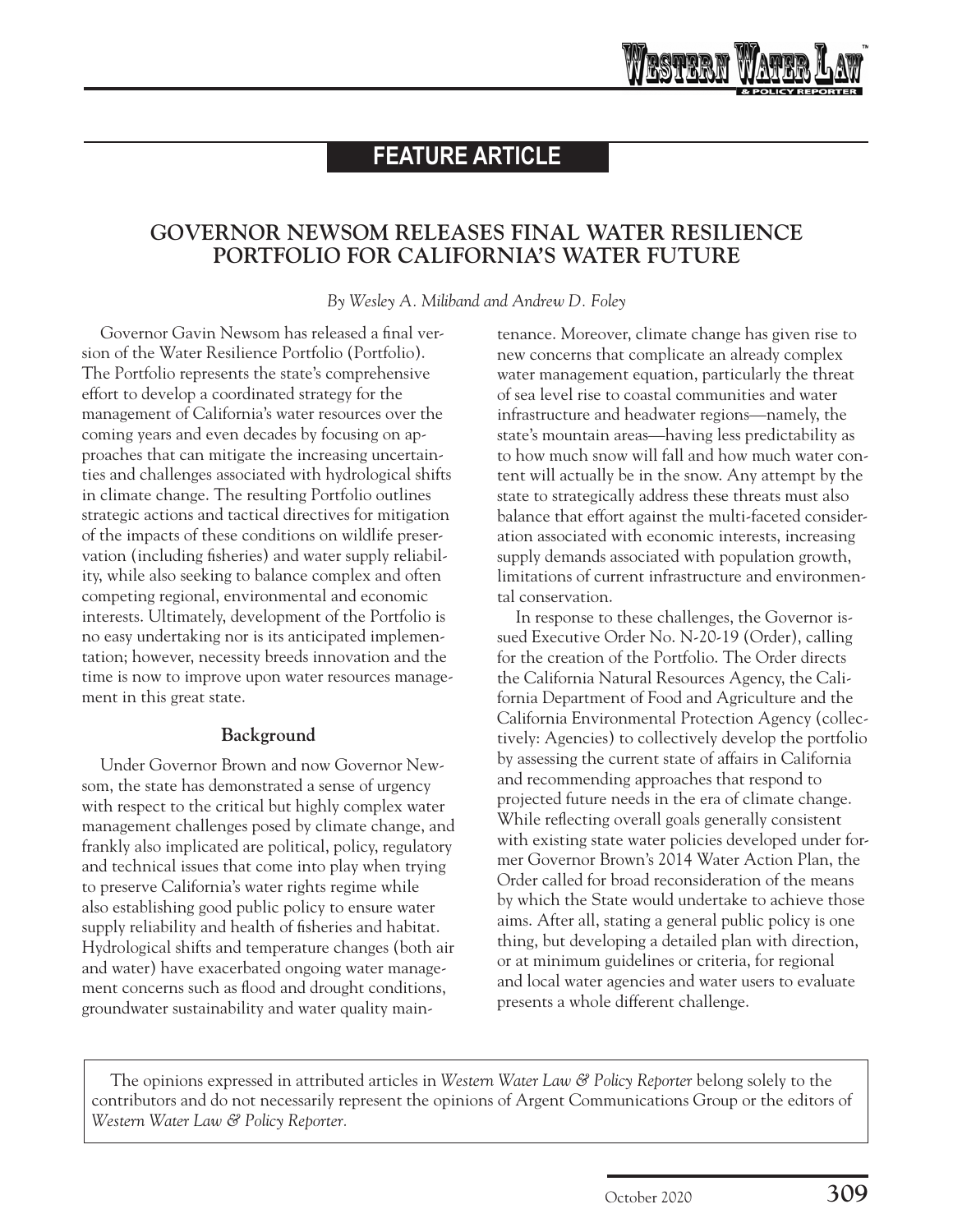

## **Principles to Govern Preparation of the Portfolio**

The Order specifically outlines principles to govern the preparation of the Portfolio, which emphasize the importance of seeking multiple-benefit solutions, utilizing natural infrastructure, embracing novel solutions pursued outside California, promoting innovation and facilitating cooperation and coordination among federal, state and local agencies, as well as developing solutions that operate at the regional level.

In accordance with the Order, the Agencies conducted an extensive outreach effort in connection with the assessment and development of solutions that would be encompassed by the Portfolio. The Agencies not only sought input from the numerous government entities and agencies at all levels relevant to the state's water management, but also from a broader array of interested parties, such as sovereign tribes, environmental organizations, agricultural groups, business leaders and academic experts. The final Portfolio includes 14 new actions not contained in the draft plan released for public comment in January, reflecting input on the draft provided by more than 200 separate individuals and organizations. Generally, the revisions to the draft arising out of the outreach and comment process led to a final Portfolio with an increased emphasis on tribal interests and leadership, upper watershed health and cross-border water issues.

## **The Final Portfolio**

As mandated by the Order, the Portfolio consists of assessment and action components. The assessment conducted under the direction of the Agencies gives a broad and comprehensive overview of current conditions and in the state, while further examining conditions and risk factors specific to ten distinct commonly-recognized hydrologic regions within the state. The solutions in the Portfolio reflect a continued focus on regional approaches supported by the state, and also provide specific direction to many of the key public agencies in order to clarify their role in carrying out the actions prescribed.

### **Assessment**

### *Outlining Primary Needs and Threats*

The Portfolio includes an overview of California's water system and uses, and defines particular threats

to sustainable water management in the state. As noted, the effects of climate change are of particular long-term concern, presenting threats such as a potential for increasingly extreme and prolonged drought, flood and other weather conditions, as well as the potential impact of a rise in sea level on coastal communities and infrastructure. In some ways, the particular threats posed by climate change do not alter the ever-present challenges inherent developing effective water policy in California, but rather exacerbate the scale of those existing problems and the urgency of developing a plan to address areas of inefficiencies.

Such existing challenges include groundwater sustainability, vulnerable infrastructure, mitigation against drought and flood, population growth and environmental protection. The Portfolio stresses the state's reliance on water supply stored in groundwater basins (as compared to reservoir water), and depletion of those resources as a result of decades of over-pumping from the basins in many, but not all, areas. The sufficiency of major water conveyance infrastructure has long been of concern, particularly with the expectancy of a major earthquake in northern California that could imperil the levees supporting conveyance infrastructure in the San Francisco Bay-Delta region that is essential to the water supply to over half of the state, and more recently reported to be concerns by some scientists that southern California is due for a large earthquake which also poses a significant threat to water infrastructure and supplies. Closely linked to these threats are significant risks to habitat, both wildlife and fisheries. Accordingly, the often-existing perception of human water resources needs being exclusive, or at least competing, with habitat needs are inextricably linked and bear a common interest for sustainability.

### *Comparison of Regional Vulnerabilities*

Consistent with the terms of the Order, the assessment of current conditions and future needs examine the situation within the state broadly and more narrowly at the regional level. The Portfolio describes the particular circumstances present within ten distinct commonly-recognized hydrologic regions within the state. Specifically, the vulnerability of each region to specific was rated with respect to 12 separate risk categories outlined in the assessment, which included drinking water threats, water scarcity, beach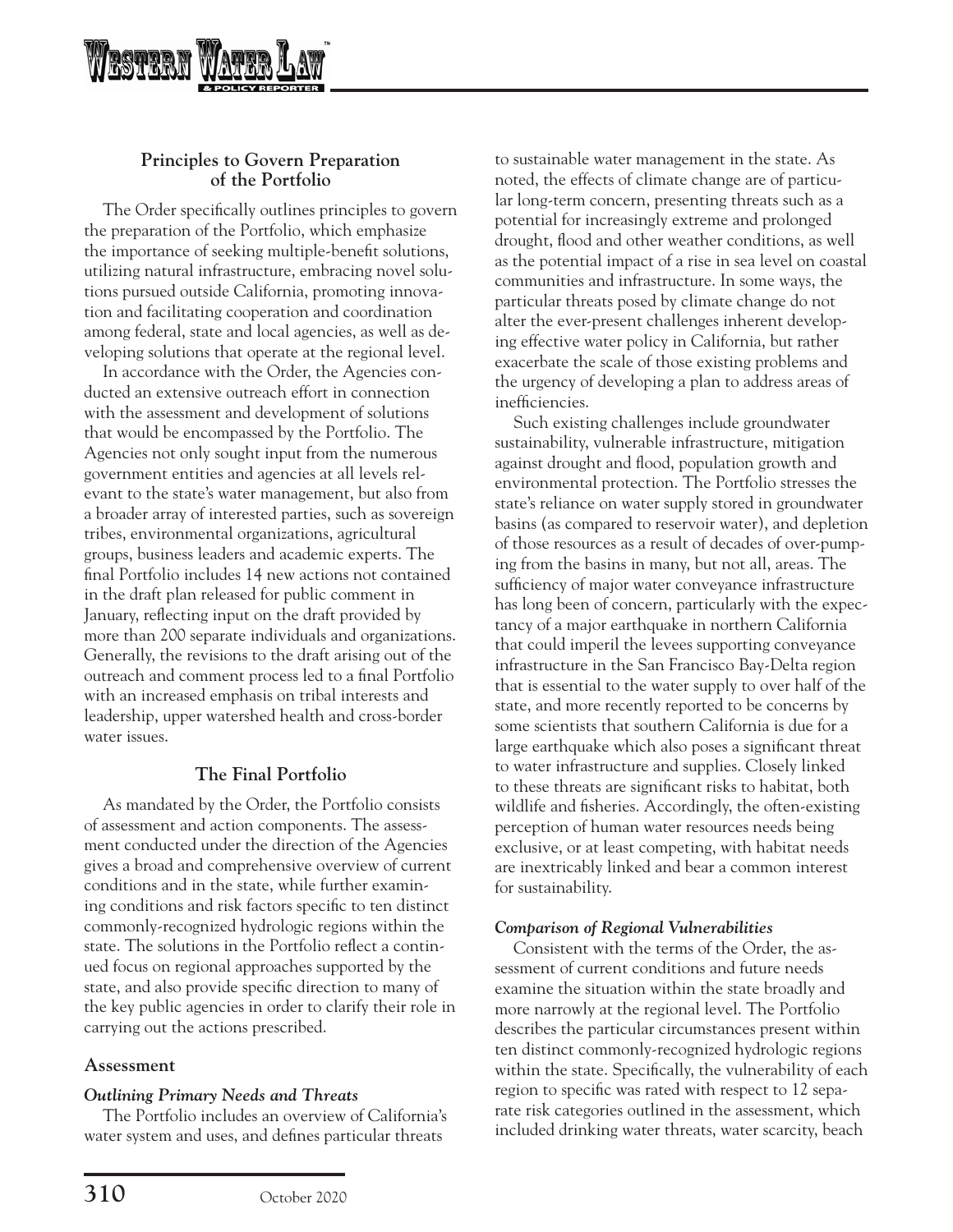conditions, water quality, flood, drought preparation, threats to local ecosystems, groundwater management challenges, sea level rise, affordability issues, agricultural sustainability and significant reliance on aging state infrastructure.

Regions were given a rating between one to four in each category, with a higher number representing greater risk. The ratings reveal noteworthy stresses within key regions, including acute threats to drinking water sources, with five of the ten regions analyzed assigned the highest risk rating in that category, including the San Joaquin, South Lahontan, Central Coast, Tulare Lake and Colorado River regions. General water scarcity issues are considered most immediate in the San Joaquin, Central Coast and Tulare Lake regions. Risk of flooding was determined to be greatest in the Sacramento River, San Francisco, San Joaquin and Tulare Lake regions, with drought preparation deemed most severely limited in the North Coast, North Lahontan, South Lahontan and San Joaquin regions. According to the assessment, groundwater management challenges are greatest in the San Joaquin, Central Coast and Tulare Lake regions. Relatedly, agricultural sustainability risks were rated highest in the San Joaquin and Tulare Lake regions. These two regions, in addition to the Sacramento River region, also had the highest risk rating assigned to them with respect to their reliance on aging state infrastructure.

Low-risk grades assigned to regions are also worthy of note. For instance, drinking water supplies do not appear to be at risk in the North Coast and San Francisco regions, each of which were assigned the lowest vulnerability rating of 1 in that category. The San Francisco and South Coast regions also received the lowest vulnerability rating with respect to drought readiness. The Portfolio rated the risk from reliance on aging state infrastructure lowest in the North Coast, North Lahontan and Colorado River regions, and other than the three high-risk regions for this category noted above, no other region was assigned a risk rating higher than 2 in this category.

Notably, ratings assigned in certain categories reflect more of a shared vulnerability among regions. All regions were deemed to have significant vulnerability with respect to affordability challenges, excepting only the San Francisco region. All regions in which sea level rise was an applicable risk category received a rating of 3 or 4, reflecting high vulnerabil-

ity. All regions were given a moderate or relatively high vulnerability rating for ecosystem vulnerability, with no single region assigned the lowest risk rating, and only one (Central Coast), assigned the highest. Lastly, water scarcity and impaired water quality appears to be at least a moderate threat in every region, with three regions given the highest vulnerability rating in the water scarcity category as noted above and one region (San Francisco) assigned the highest vulnerability rating to impaired water quality vulnerability.

WRSTRAN

In a general sense, the breadth of risk categories illustrates the range and complexity of issues the Portfolio confronts, while the variety among ratings assigned to different regions within those risk categories underscores the difficulty of developing a broad strategy at the state level that can adequately respond to the unique circumstances present in each region. Moreover, the results of the regional assessment detailed by the Portfolio appear to support the Order's emphasis on developing a plan involving coordinated regional solutions wherever possible. Indeed, a major theme of the strategic approach outlined by the Portfolio is programs administered regionally and supported at the state level, as further described below.

The assessment of broad and regional risks led to certain key insights described in the Portfolio, which guided the ultimate solutions presented in the document and described above.

#### **Solutions**

Informed by the assessment, the Portfolio describes over 100 distinct actions intended to address the challenges of sustainable, responsive water management and policy within the State. These solutions are primarily aimed at protecting the long-term viability of the State's water supply while promoting environmental sustainability.

### *Emphasis on Coordinated Regional Efforts with State Support*

The Order and Portfolio make clear, both expressly and through the assessment data presented, that an effective state-wide policy cannot be a "one size fits all" approach. Accordingly, a core element of solutions outlined in the document involves coordinated efforts at the regional level bolstered by commitments and support at the State level.

A primary recommendation of the Portfolio is the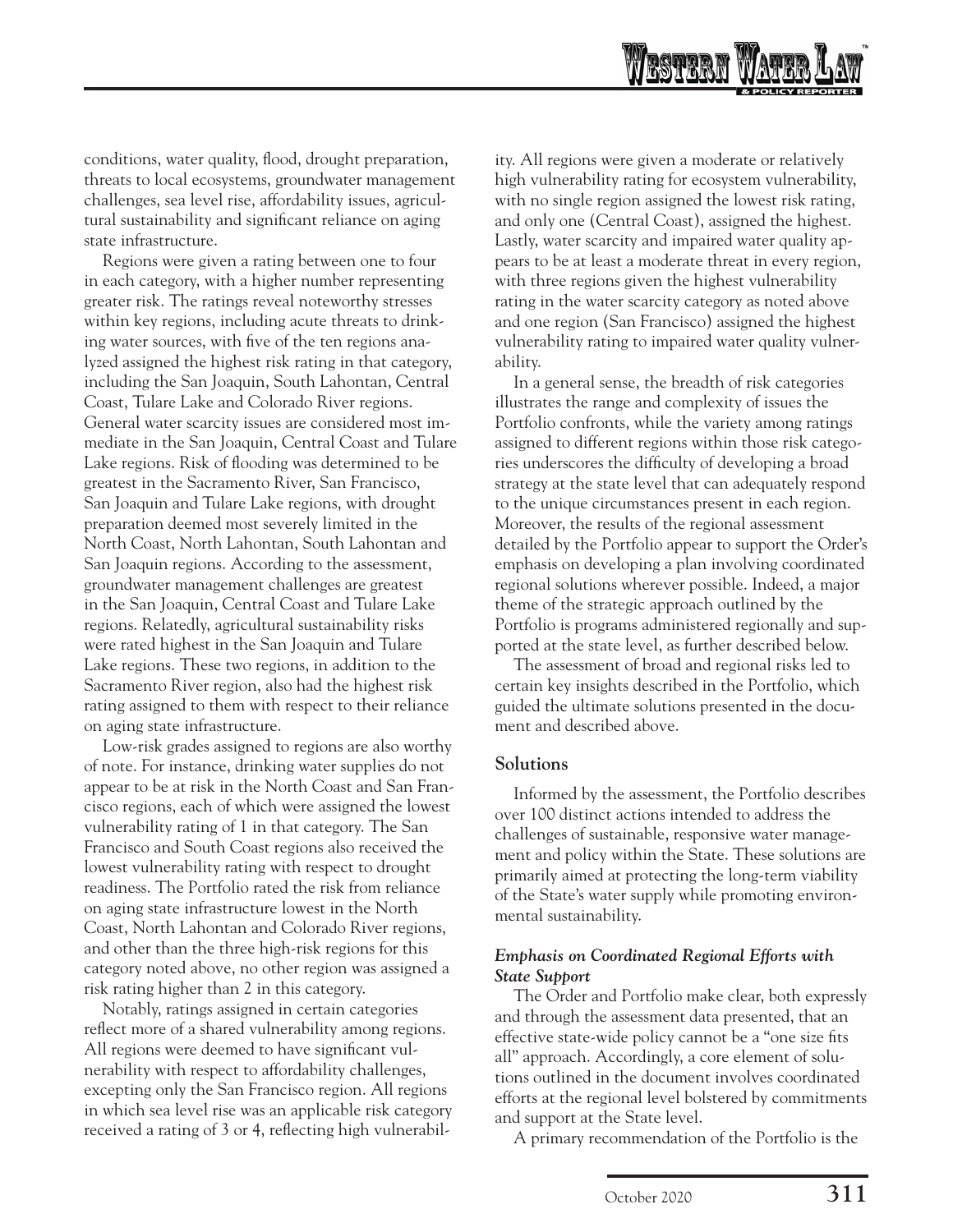

diversification of regional supply, citing the danger of relying too greatly on individual sources of supply due to the projected reduction of snowpack and potential for extreme drought conditions in the coming years. The Portfolio notes that diversification will vary by region, but provides several general examples of how water supply might be diversified within a region, including the promotion of higher use efficiency and waste elimination as well as recycled water programs. Additionally, the Portfolio suggests desalination as a potentially beneficial option where feasible.

The Portfolio further identifies a number of specific proposals for how state agencies can support the regional supply diversification effort. The Portfolio recommends that agencies work with local water districts to promote conservation. This aspect could become challenging from a practical and legal set of perspectives, as conservation mostly is a necessity a "new way" of managing the resource the long-term sustainability, but local agencies often become confronted with realities that strong conservation reduces water demand but not to the same extent for operational and maintenance needs, thus requiring in some instances water rate increases despite customers doing the "right thing" by trying to conserve their water use. Hence, a local challenge throughout the state to conserve the stream of water while still needing to preserve the stream of revenue.

### *Building on Progress, Policies and Programs*

Another common theme among the solutions offered by the Portfolio is an effort to build on previous efforts and otherwise maximize the implementation of certain existing laws, regulations and water programs in the state, in order to realize their usefulness in addressing various needs.

For example, the state is now pursuing the Delta Conveyance Project, which is to a large extent an iteration, albeit a separate project, from California WaterFix, more commonly known as the "twin tunnels" project during Governor Brown's tenure. Also ongoing are the Salton Sea Management Plan, Integrated Regional Water Management Program, efficiency programs ("Make Conservation a Way of Life" laws, State Water Efficiency and Enhancement Programs), among various others identified in the Proftfolio.

In addition to the above-referenced programs, the Portfolio evidences an overall goal of streamlining processes and coordination of interests relating to

California water management. Many such actions involve the reduction of permitting and other legal hurdles that hinder the development of projects and other initiatives that the Portfolio contemplates as part of California's water resilience strategy.

### *Technological and Analytical Efforts*

Ongoing monitoring and modeling of relevant conditions represents another clear priority of the Portfolio generally, particularly with respect to environmental protection efforts. If effectively implemented, such efforts would generally facilitate the collection of precise and reliable information, which information will be critical to developing and enhancing a level of responsiveness to the complex challenges addressed by the Portfolio.

Many recommended actions involve the development of technologies and analytical tools beyond what is currently available. For instance, the Portfolio calls for the development of new programs to detect and manage invasive species disrupting ecosystems, as well as programs to protect and manage threatened wildlife habitats and species. Other key innovations and improvements recommended in the Portfolio include tools for monitoring infrastructure and technologies for promoting efficient water use.

### *Responsible Agencies*

The Portfolio also provides some detail on the means of implementation for the proposals and solutions described. Such detail includes clarification of the roles envisioned for a number of the agencies that will be central to the implementation of the Portfolio's strategies. In addition to the Agencies charged with developing the Portfolio, relevant agencies include the State Water Resources Control Board (SWRCB), Department of Water Resources (DWR), California Department of Fish and Wildlife (CDFW), Delta Stewardship Council and the Regional Water Quality Control Boards (RWQCBs).

Many of the Portfolio actions require participation by multiple agencies. For example, both DWR and the SWRCB are described as key agencies with respect to the implementation of the "Make Conservation a Way of Life" laws and the Sustainable Groundwater Management Act (SGMA), funding of multiplebenefit groundwater recharge programs, support for aquifer enhancement initiatives and development of desalination technologies, among others. The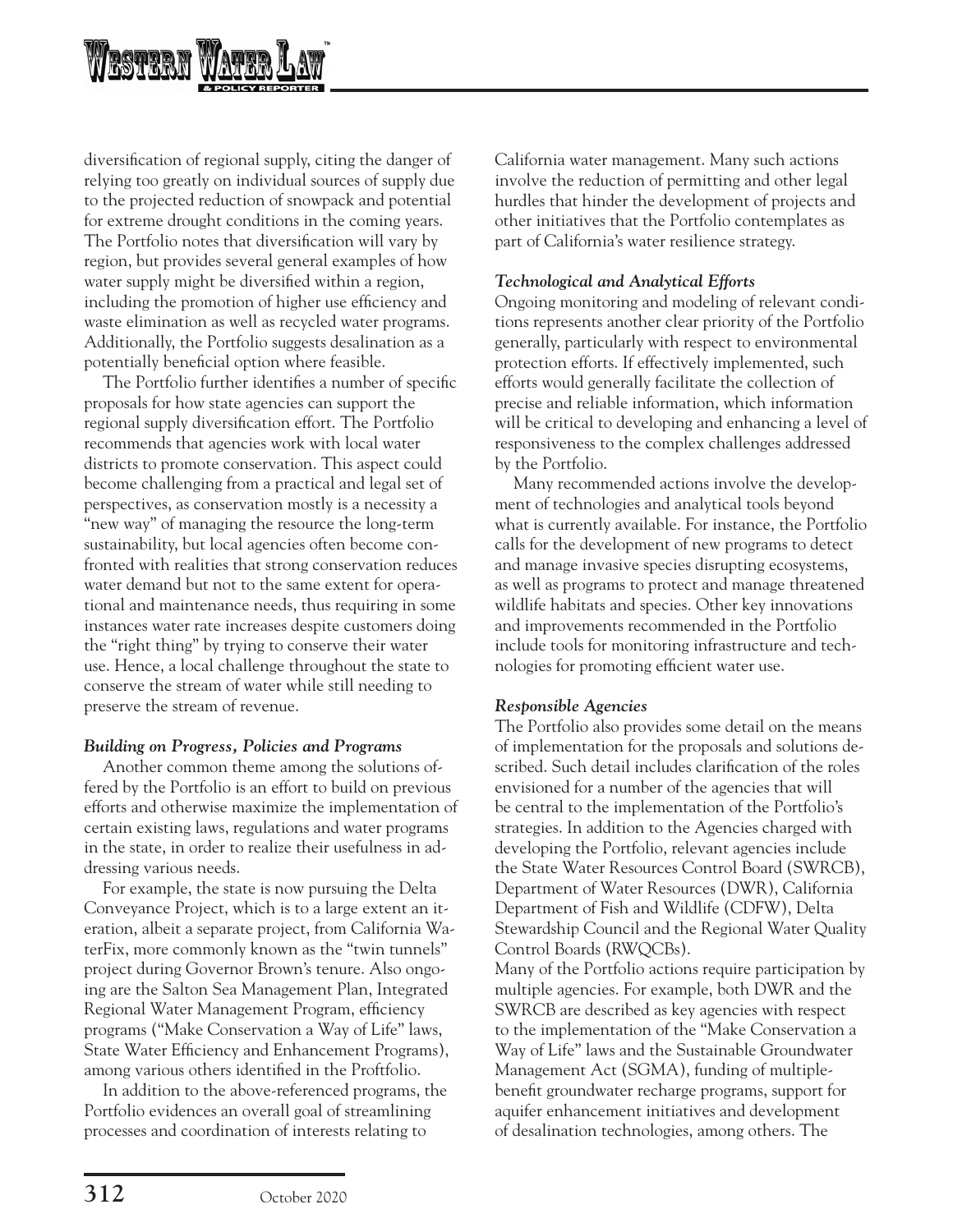

Agencies continue to be jointly tasked with outreach efforts to various stakeholders for the development of voluntary solutions promoting resilience, which appears to be an extension of the outreach conducted by the Agencies during the Portfolio's development. CDFW is to work with partner agencies on a number of initiatives, such as expanding the use of the Regional Conservation Investment Strategies developed in 2017 guiding water project mitigation needs, eradicating a South American rodent species threatening important Central Valley wetlands and levees, as well as developing analytical tools related to the identification of functional ecosystem flows and modeling for assessing streamflow depletion caused by groundwater pumping. In other contexts, a single agency will be charged with taking the lead.

### *State Programs*

The Portfolio also summarizes some of the state water programs and which will play a role in the execution of the Portfolio's strategies, generally and as part of the support to be provided by the state in connection with regional efforts. The programs are classified under broad categories including monitoring and modeling, management, climate change, flood, planning, environment, State Water Project and funding.

In the end, by whatever measure one chooses to utilize, the Portfolio is bold, innovative and detailed to state clear policy from this State Administration on how to ensure the state, and all of its water users, continue to have a clean and reliable water supplies available for use over the long term.

### **Conclusion and Implications**

Because the Portfolio calls for broad strategies and solutions, clarification regarding the implementation of those actions is essential given the number of public entities and other stakeholders involved. Accordingly, the Portfolio identifies the agency or agencies associated with the implementation of many of the recommended actions. In addition, the Portfolio describes some of the key state programs that will play a role, thus creating expectations and even accountability for performance and ultimately success of the Portfolio and California's future for water resource management. The Portfolio is an extensive look to the future of California resources.

**Wesley Miliband** is a Partner at the law firm Atkinson, Andelson, Loya, Ruud & Romo, resident in the firm's Sacramento and San Diego offices. Wes is an environmental lawyer focused on water resources law representing clients in securing and protecting water rights and water supplies including water transfers as well as the infrastructure necessary to treat, store and deliver water. His practice lends itself to related environmental issues involving water quality impacts to surface water and groundwater supplies, regulatory permitting, and environmental compliance with federal and state requirements including the California Environmental Quality Act. Wes sits on the Editorial Board of the *California Water Law & Policy Reporter*.

**Andrew Foley** is an Associate at Atkinson, Andelson, Loya, Ruud & Romo, PLC, resident in the firm's Irvine office. Andrew represents an array of California public entities, including counties, cities, joint powers authorities, special assessment districts, school districts, redevelopment successor agencies and water districts, as bond counsel and disclosure counsel in connection with complex taxable and tax-exempt financings and refinancings. Andrew also represents financial institutions as underwriter's counsel in connection with such financings. The various financing structures Mr. Foley handles include revenue bonds, general obligation bonds, tax allocation bonds, notes, certificates of participation and land-secured bonds.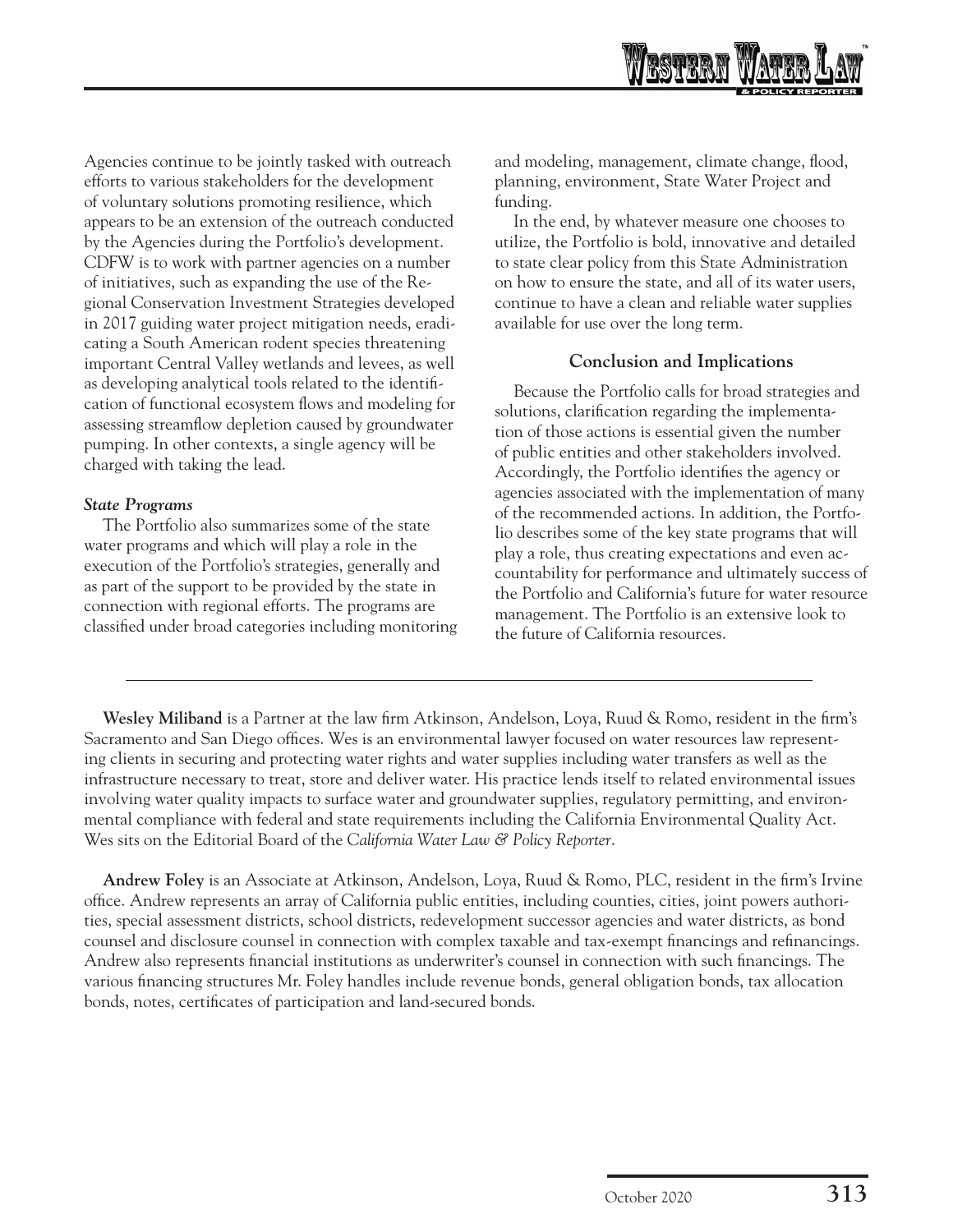# **WESTERN WATER NEWS**

# **IN THE MIDST OF DROUGHT, WATER CONSERVATION DISTRICTS IN COLORADO ASK VOTERS FOR WATER-BENEFITTING TAX INCREASES**

Two Colorado water districts have put questions on the ballots for November asking voters to approve tax increases to fund water-related projects and programs. The Colorado River Water Conservation District (River District) and the St. Vrain and Left Hand Water Conservancy District (St. Vrain) are both asking for increases in the property tax mill levy. While River District increases have occurred in the past, an approval of the St. Vrain increase would be the first of its kind in St. Vrain's almost 50 years existence.

RSTRRN

### **The Colorado River Water Conservation District**

The Colorado River Water Conservation District was created in 1937 "to fight to keep water on the West Slope." The River District covers a large portion of Colorado including 15 counties and more than 500,000 residents. The Colorado River, as well as its major tributaries–the Yampa, White, Gunnison, and Uncompahgre rivers–are all located within the River District boundaries.

In addition to its stated primary goal of keeping water on the West Slope, the River District also works to lobby the state legislature, inform voters, protect western Colorado drinking water supplies, protect fish and wildlife through water quality programs, and to ensure water security.

The November ballot question, approved by the River District Board on July 21, will ask West Slope voters to increase the property tax mill levy by 0.248 mills, bringing the total River District mill levy to 0.50 mills. The tax increase would generate an additional \$4.9 million in 2021. If passed, the River District's annual revenue would double, from approximately \$4 million to \$8 million. While the proposed mill levy increase almost doubles the current rate, the practical effect will be an increase of approximately \$1.90 for every \$100,000 in assessed residential home value.

The River District, which receives up to 97 percent of its revenue from taxes on real property includ-

ing fossil fuel reserves and energy production within the District, has stated that it needs the money after several years of declining revenues due to shrinking oil and gas taxes and lower residential assessments. The ballot question states that the increased revenues will "enable the Colorado River District to protect and safeguard Western Colorado Water" through its core goals, as outlined above.

### **The Ballot Measure**

The ballot question includes a provision that would prohibit the River District from using the "additional funds for the purpose of paying to fallow irrigated agriculture." The funding restriction is in reference to various programs in the State, through which irrigators may be compensated to not divert, and instead that water is used to offset other consumptive uses or left in the stream. Colorado is currently working on developing a demand management program at the state level that it hopes will bolster flow in the Colorado River. Although the River District has expressed interest in demand management programs in the past, such programs would not be funded through this proposed tax increase. This restriction was especially important to representatives from more rural areas where agricultural users might be more affected by such demand management programs.

Instead, the property tax revenues would be used for certain categories of water projects that include productive agriculture, water infrastructure, conservation and efficiency, watershed health, and water quality. Although the River District has recently had to reduce its staff, none of the money would be used for new staff positions. The River District's vote to move forward with the ballot initiative had one nay vote by the River District's representative for Pitkin County, John Ely. His chief concern was that the ballot initiative should include a commitment that the River District work with local elected officials to choose and implement water projects. Because the River District Board members, who are unelected,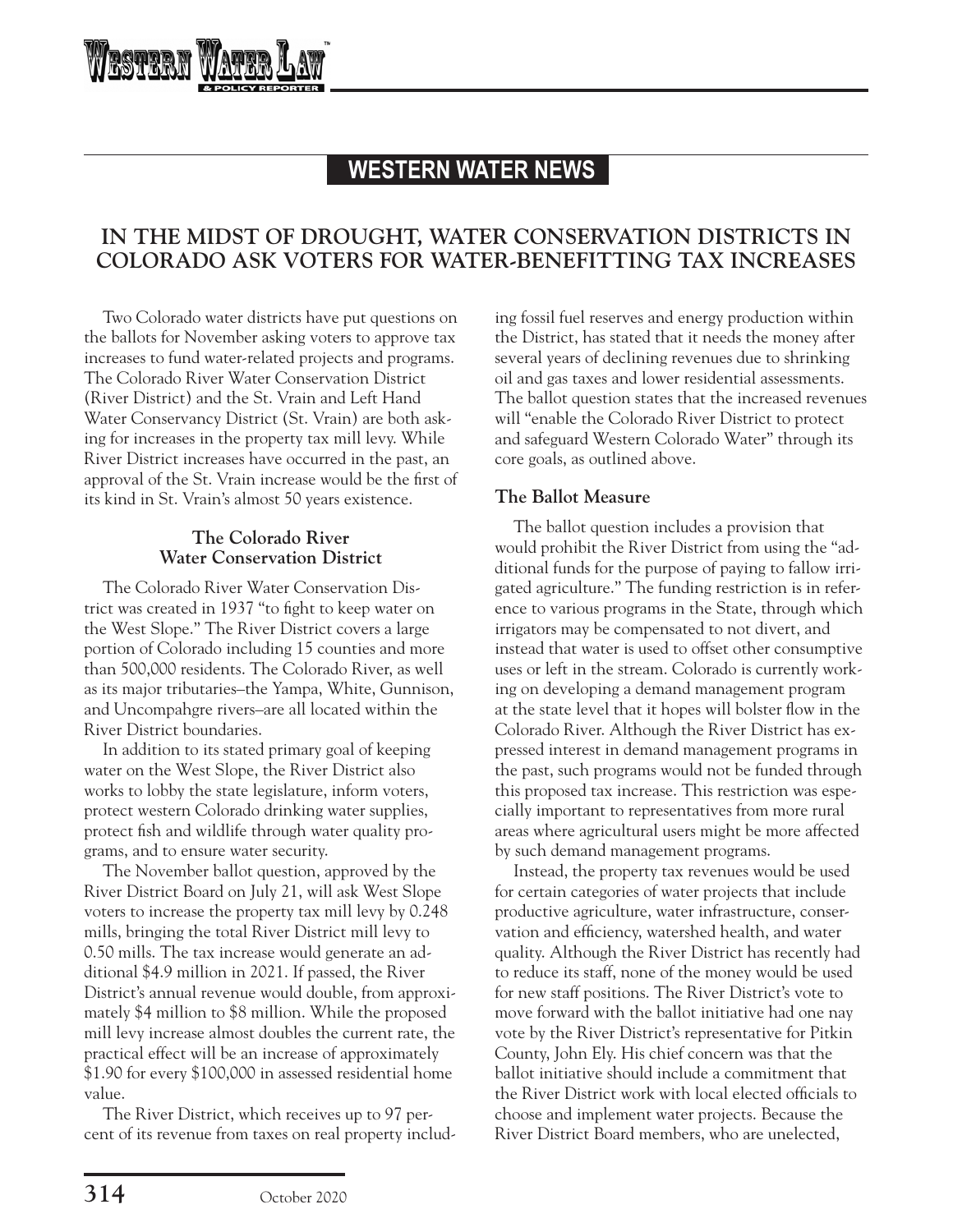

will be responsible for deciding how the money is spent, Ely requested more community involvement in allocating funding for specific projects. The River District agreed to add Ely's requested language to the fiscal implementation plan, but declined to include the language in the ballot question itself.

Early polling by consultants for the River District suggests that the ballot measure could be one of the more popular in recent years. A survey in March indicated that 65 percent of voters would support the new tax. In late June, a second survey had similar results with 63 percent supporting the increase. Meanwhile, the Board of county commissioners for Pitkin County has since passed a resolution indicating that it does not support the ballot question without more details on the .

### **The St. Vrain and Left Hand Water Conservancy District**

The St. Vrain and Left Hand Water Conservancy District includes most of Boulder County along the St. Vrain and Left Hand Creeks in Colorado's Front Range. In contrast to the River District increase, the St. Vrain proposal would only be in effect for 10 years, although the increase is much steeper.

St. Vrain was established in 1971 to "develop, manage, and protect water resources in the Longmont area." More specifically, the goals of St. Vrain are to protect water rights, encourage improved water management, and support the development of additional water storage.

### **The Ballot Measure**

The current mill levy for St. Vrain residents is 0.156 mills, but the ballot measure asks voters to approve an increase of 1.25 mills. This additional tax would increase St. Vrain revenues from \$416,000 to \$3.3 million, annually. Practically, this would add \$9 per every \$100,000 of assessed value on a residential property. St. Vrain had originally considered increasing the property tax up to 1.50 mills, but came down to the 1.25 number in hopes of making the increase more appealing to voters. The ten-year sunset provision is also targeted at getting votes from residents who might originally take issue with the tax increase since this would be the first increase in the St. Vrain mill levy since the district was founded in 1971.

According to St. Vrain, the additional tax revenue from the ballot proposal would be used to fund the district's Water Vision and Action Plan which includes the following goals: 1) the protection of water quality and drinking water supply; 2) infrastructure for agricultural water use; 3) water education; 4) creek improvement facilities; and 5) conservation.

#### **Conclusion and Implications**

Given the current political climate, two major Colorado water districts requesting tax increases underscores the fraught water situation in the state and the need for sufficient funding to accomplish strategic plans and public water projects throughout the state. St. Vrain has not released any polling data, but the River District's polls suggest that Colorado's voters along the western slope are willing to approve increased taxes to fund public water projects within their district. Election Day is November 3, however Colorado's mail-in voting system allows residents to submit their ballots early and polling centers open to early voters on October 19. (John Sittler, Jason Groves)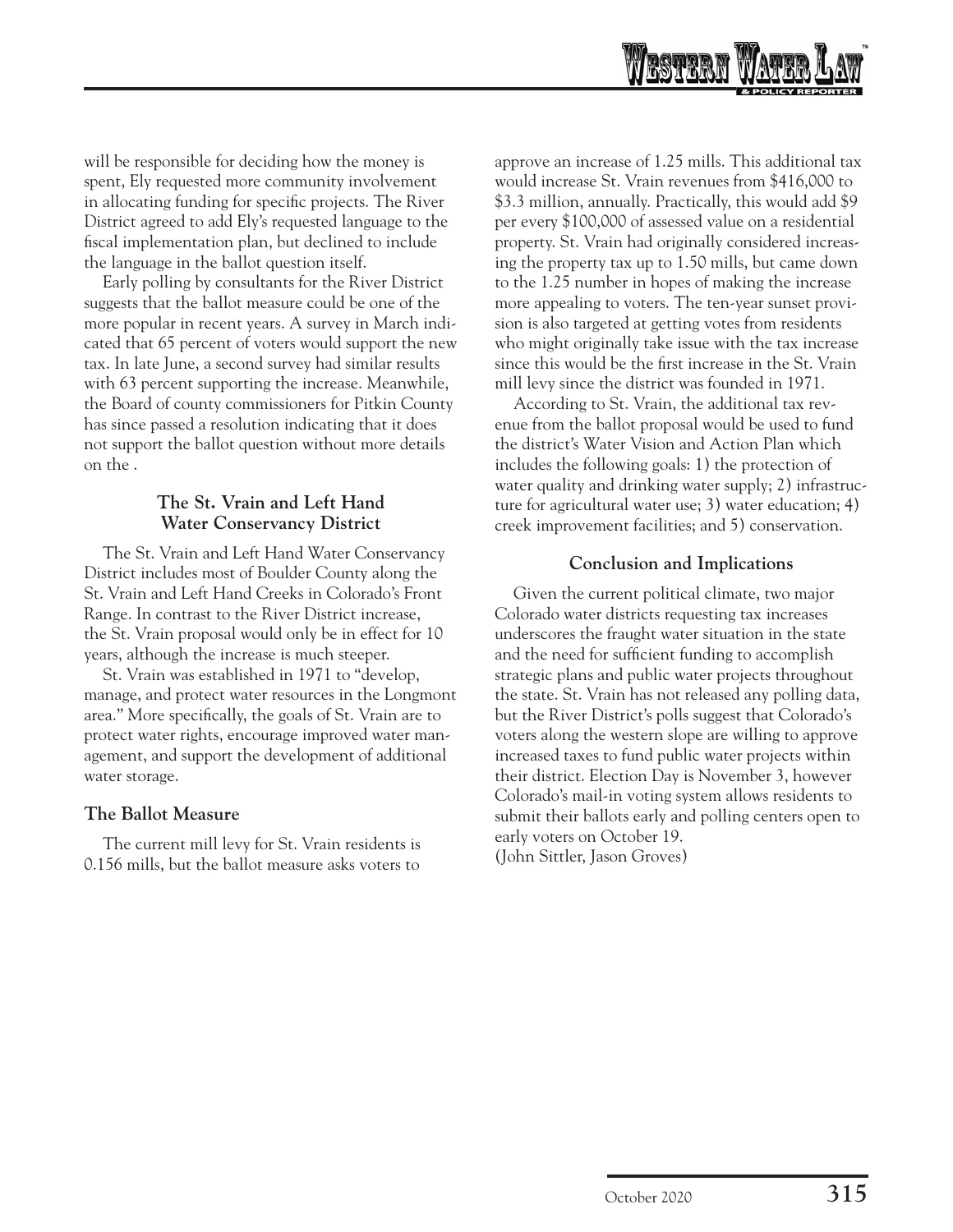

# **TREASURE VALLEY IDAHO: TWO MUNICIPALITIES WITH SEPARATE PROPOSALS FOR DISCHARGING RECYCLED WASTEWATER INTO NEARBY CANALS ARE GENERATING VERY DIFFERENT REACTIONS**

Two municipal proposals, one by the City of Boise and the other by the City of Nampa, seeking to discharge Class A Recycled Wastewater to nearby irrigation canals are receiving markedly different reactions. While the Nampa proposal has largely been supported, the Boise proposal is generating considerable opposition for the time being.

### **The Regulatory Burden**

At present, both the City of Boise and the City of Nampa (both located in southwest Idaho's Treasure Valley) discharge their municipal wastewater treatment plant effluent to regulated waters of the United States (the Boise River and Indian Creek, respectively). Consequently, both plant discharges are governed by federal Clean Water Act, National Pollutant Discharge Elimination System (NPDES) permits.

Both cities face phosphorus and temperature compliance schedules requiring treatment plant capital improvement planning of several millions of dollars for engineered solutions to address these issues. These capital improvement costs, and projected operation and maintenance costs, have led both municipalities to engage local irrigation entities regarding the possibility of discharging wastewater to nearby irrigation canals for reuse on the lands irrigated from the canals downstream. Both propose the construction of infrastructure designed to yield Class A Recycled Wastewater under Idaho's Recycled Water Rules for purposes of irrigation reuse within the boundaries of the Farmers Union Ditch Company (Boise) and the Pioneer Irrigation District (Nampa).

Discharging Class A Recycled Wastewater to the irrigation canals for irrigation reuse would avoid a variety of expensive treatment plant upgrades associated with additional phosphorus removal/polish, as well as the installation of end-of-plant chillers needed to cool effluent prior to discharge. This is because the manmade irrigation canals are considered "irrigation" or "agricultural" water supply, thus the canals as receiving water bodies are not subject to the more stringent discharge limits imposed on discharges to the Boise River and its tributaries.

### **Class A Recycled Wastewater When Weighed against Canal Supply**

Recycled Wastewater in Idaho ranges from Class A (the cleanest) to Class E (the "dirtiest"—though still comparatively "clean" when compared to natural background for certain receiving water bodies). From a human health/contact and wildlife standpoint (based primarily upon pathogenic bacteria standards), Class A Recycled Wastewater is much cleaner than that encountered in the natural background, and even more so when compared against the background water quality existing in most irrigation canals and drains in the Treasure Valley.

For example, the natural background Idaho water quality standard for bacteria for primary contact recreation (*e.g*., swimming, full immersion in water with incidental ingestion) is 126 *e.coli* cfu/100ml (geometric mean), or 406 cfu/100ml single sample maximum. IDAPA 58.01.02.251. The natural background bacteria standard for secondary contact recreation (physical contact, but less than full immersion, *e.g*., boating, fishing, wading) is also 126 *e.coli* cfu/100ml, with the single sample maximum is 576 cfu/100ml. IDAPA 58.01.01.251.

By comparison, the Class A Recycled Wastewater bacteria standard requires disinfection to 2.2 cfu/100ml (geomean), or 23 cfu/100ml single sample maximum (exponentially less than natural background water quality standards for bacteria). IDAPA 58.01.17.602 (Tables 1 and 3). Consequently, Class A Recycled Wastewater can be used to water/irrigate parks and playgrounds when in use, as well as golf courses and schoolyards when children are present. Class A Recycled Water can also be used for groundwater recharge purposes (direct well-based injection, as opposed to seepage/percolation).

### **Public Response to the Two Proposals**

While the Nampa proposal to discharge Class A Recycled Wastewater to Pioneer Irrigation District's Phyllis Canal was widely supported, the Boise-proposed discharge to the Farmer's Union Canal is experiencing significant public resistance. Though both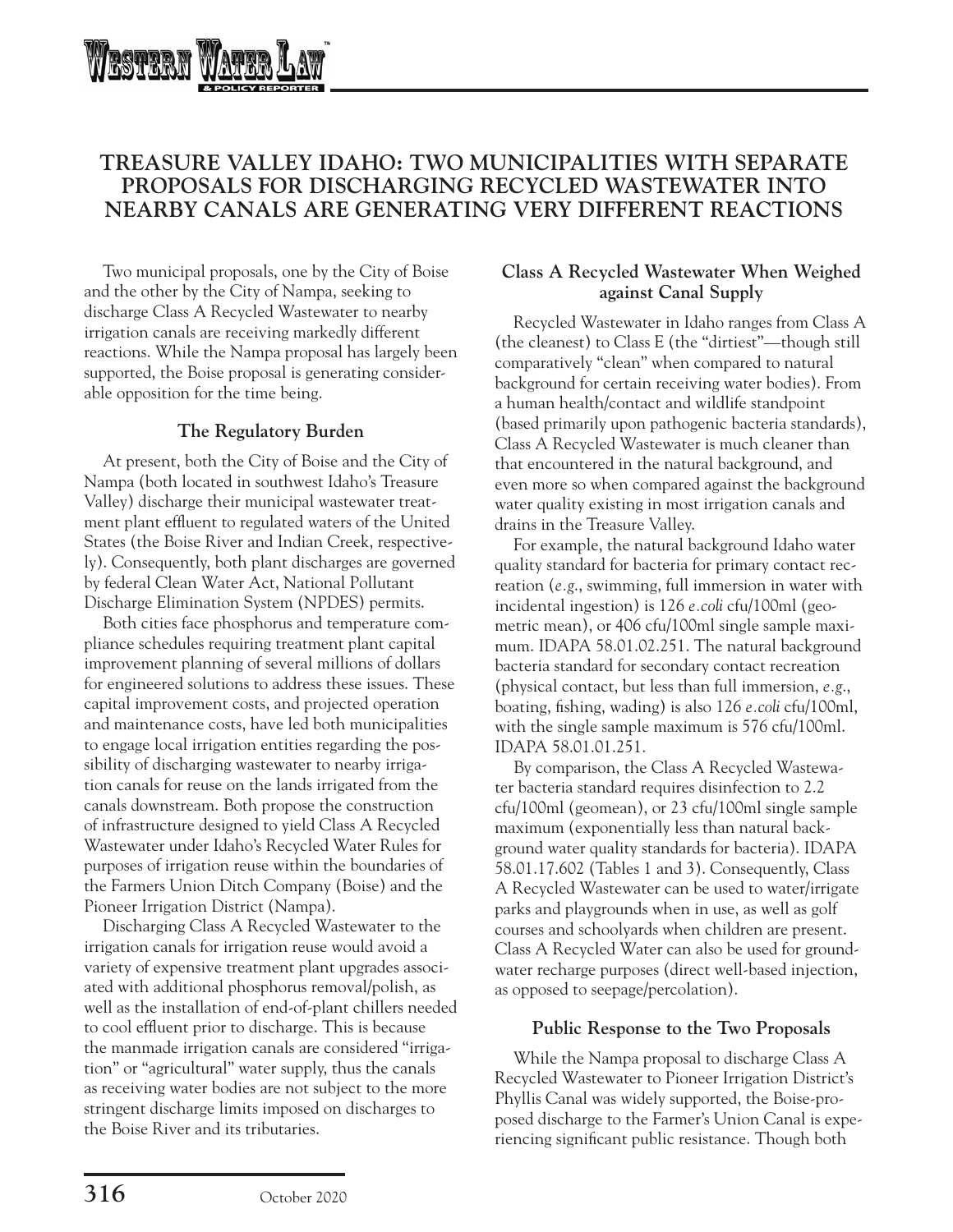

cities are located in the Treasure Valley, Boise and Nampa (and their respective surroundings) are different. Boise and its immediate surroundings are more urban and suburban, while Nampa's are more rural and agricultural (for the time being anyway, as population growth in the valley continues to explode).

It is fair to say that local residents of both communities have, generally speaking, different views/ philosophies when it comes to irrigation canals and ditches. In the Boise area, canals and ditches are viewed more as recreational and aesthetic amenities than they are as working ditches supplying irrigation water. For better or worse, the Boise proposal is experiencing significant "NIMBY-ism" not encountered in and around Nampa to the west. Vocal opponents of the Boise project view the proposed Class A Recycled Wastewater discharge as pollution. Conversely, opposition to the Nampa project complains of lost water use opportunity (i.e., Nampa's removal of discharge to Indian Creek in favor of the Phyllis Canal will allegedly deprive other water users of the opportunity to continue using Nampa's wastewater via their own downstream diversions from the creek; thus, Nampa objectors are fighting for their continued use of the water—they want the Nampa discharge for their own uses).

For the irrigation entities (Farmers Union Ditch Company and Pioneer Irrigation District), the Class A Recycled Wastewater is not only cleaner than the water already in their respective systems (at least in terms of bacteria), but it presents a very reliable supply source that is largely immune from climate-related issues (people will always need and use domestic potable water supply, and that necessary supply and use will always generate wastewater output).

### **Conclusion and Implications**

While Nampa and Pioneer Irrigation District have already received a recycled water Reuse Permit from the Idaho Department of Environmental Quality, the Boise project is "paused" for now in hopes that more intensive public outreach and education will help address constituent concerns. Nampa's project seeks to commence discharge no later than 2025, pending the outcome of a water right-related challenge currently before the Idaho Department of Water Resources whereby the petitioner seeks to perpetuate their historical access to Nampa discharges to Indian Creek (*i.e*., an issue entirely different than the environmental water quality concerns plaguing the proposed Boise project).

(Andrew J. Waldera)

# **SAN DIEGO COUNTY WATER AUTHORITY AGAIN CONSIDERS A COLORADO RIVER PIPELINE PROJECT**

The San Diego County Water Authority (Authority) is again exploring the possibility of an ambitious pipeline project to grant the Authority direct access to its primary water supplies in the Colorado River. In August 2020, the Authority released a report evaluating strategies for regional water needs finding that a new conveyance system would be cost competitive as compared to the Authority other main long-term options, chiefly increased supplier diversification or further reliance on water obtained from the Metropolitan Water District of Southern California (MWD). Despite the report and apparent enthusiasm for the initiative among some Authority officials, the viability of the project remains dubious at this preliminary stage, given the serious questions that exist as to the conclusions in the August report, the

financial burden that would be incurred by members before cost-effectiveness could be realized, and the Authority's history of studying and abandoning similar proposals.

### **Background**

The Authority is a county water authority created in 1944 by the California Legislature under the Water Authority Act to administer the rapidly-growing San Diego region's rights to water in the Colorado River. Initially consisting of 11 member agencies, the Authority now acts as wholesale supplier to 24 retail member agencies. The Authority's members account for many of the primary retail distributors in the region and with several municipalities, the City of San Diego among them, as well as water districts, irriga-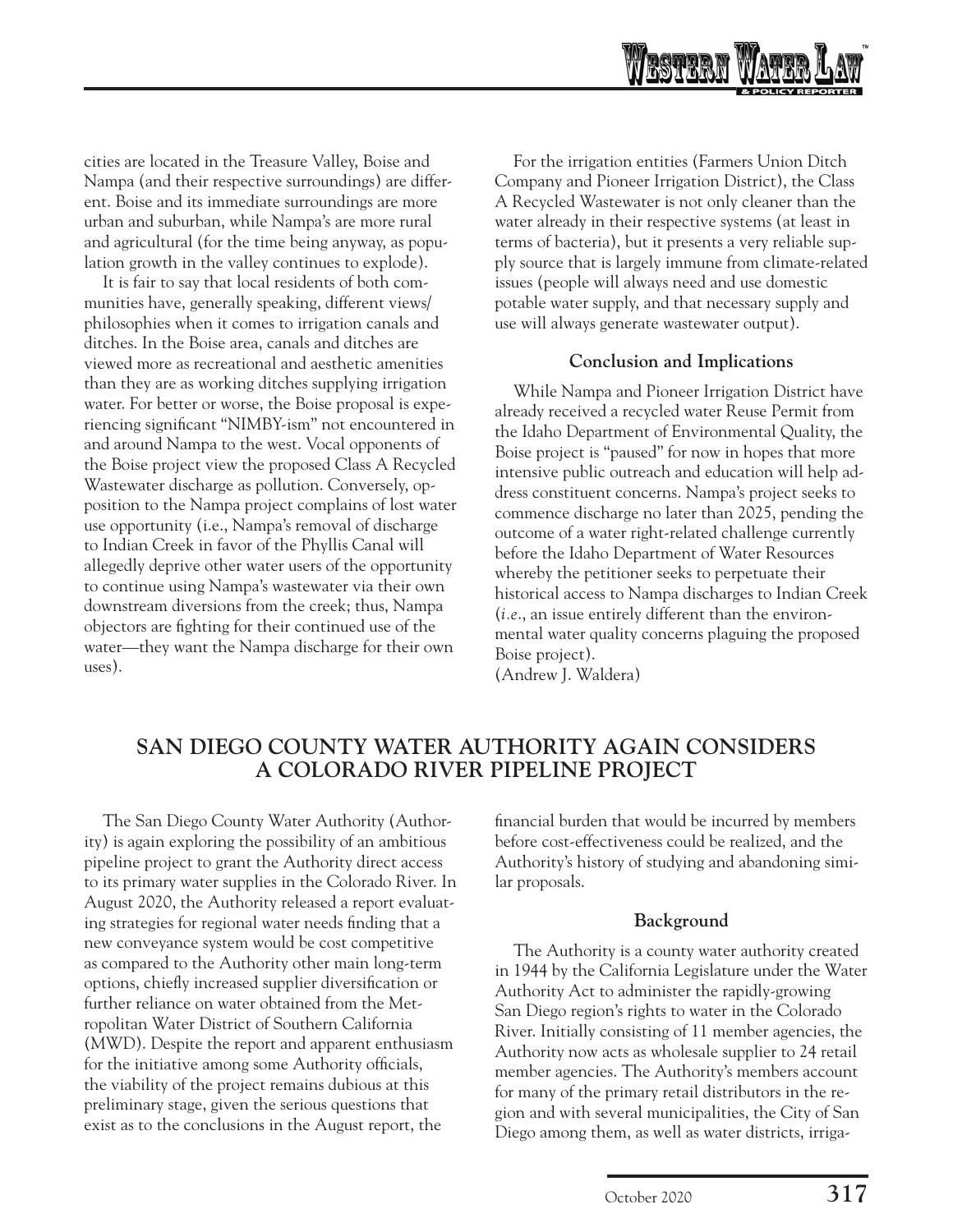

tion districts a public utility district and military base.

Reliance on water from the Colorado River has necessitated a historical reliance on purchases from MWD, the operator of the existing conveyance system since the Authority's inception. Until 2003, all of the Authority's imported water came from MWD. While in recent years the Authority has significantly reduced that reliance and diversified its Colorado River suppliers, the Authority remains largely reliant on MWD purchases.

The Authority has long coveted its own infrastructure for direct access to the Colorado River in order to secure necessary water supply for the San Diego region on a long-term basis independent of MWD's influence, whom the Authority has an ongoing history of conflict. Without the proposed conveyance infrastructure, the Authority is likely to remain subject to increases in MWD's rates with no viable alternative but to bear the costs to a large degree regardless of supply diversification efforts. The Authority contends that their 2021 rates are mostly attributable to the impact of MWD increases and currently objects to MWD's alleged failure to pursue cost-cutting measures during the pandemic.

### **Current Project and Reaction**

Preliminary plans for the pipeline essentially call for a modern version of MWD's existing pipeline, extending through the desert and Cleveland National Forest to reach the Colorado River. As envisioned, the project would carry an estimated construction cost of approximately \$5 billion, with expected annual maintenance costs of almost \$150 million. Almost \$100 million of that amount would be attributable to energy needs associated with the system.

Some observers are skeptical, noting that the project is not critical to ensuring regional water supply because MWD's system is projected to have ample capacity to accommodate the Authority's expected needs over the coming years. In addition, the costs of the project are such that even if the project were cost-effective to the Authority in the long-term, the near-term costs are so substantial that actual savings could not be realized for decades.

Even member agencies of the Authority appear uneasy with the plan. Notably, a majority of the Authority's member agencies separately undertook an independent review of the Authority report's findings. In direct contradiction with the Authority report, the member agencies' report determined that the pipeline project would not be cost-competitive with the Authority's other long-term supply options and was likely to be "substantially more costly" than those other options, such that the Authority report's conclusion otherwise was "not reasonable."

Adding to the skepticism of the plan's viability is the lack of results produced by several prior studies conducted by the Authority examining possibilities for its own pipeline. Apart from the disputed Authority report conclusions, there is little to suggest that this push for a pipeline is significantly different than prior efforts abandoned following initial study. In August, the Authority Board discussed the merits of the plan but ultimately balked at funding a second round of studies regarding the project prior to further consideration scheduled for November.

### **Conclusion and Implications**

The San Diego County Water Authority report's finding that the proposed Colorado River pipeline project could be cost competitive as compared to other long-term supply strategies suggests that the project may have some momentum, but at this preliminary stage the likelihood of the project proceeding much further appears questionable at best, given the size and cost involved, as well as the Authority's history of repeated and ultimately abandoned flirtations with similar incarnations of the pipeline project dating to the 1990s.

One question that might be considered is the extent to which the Authority's strained relationship with MWD and desire to be out from under MWD's authority and control, has led to an over-eagerness to pursue the project or to accept the cost-competitiveness conclusion in a report that appears curious, having been apparently contradicted by an independent review undertaken by Authority member agencies. Even if those findings are well-founded, the Authority still faces an uphill climb to generate necessary support for an enormously expensive project with up-front costs making financial benefits to Authority members unlikely to be realized for many years, to say nothing of legal or other procedural hurdles that the Authority would face in realistically moving forward.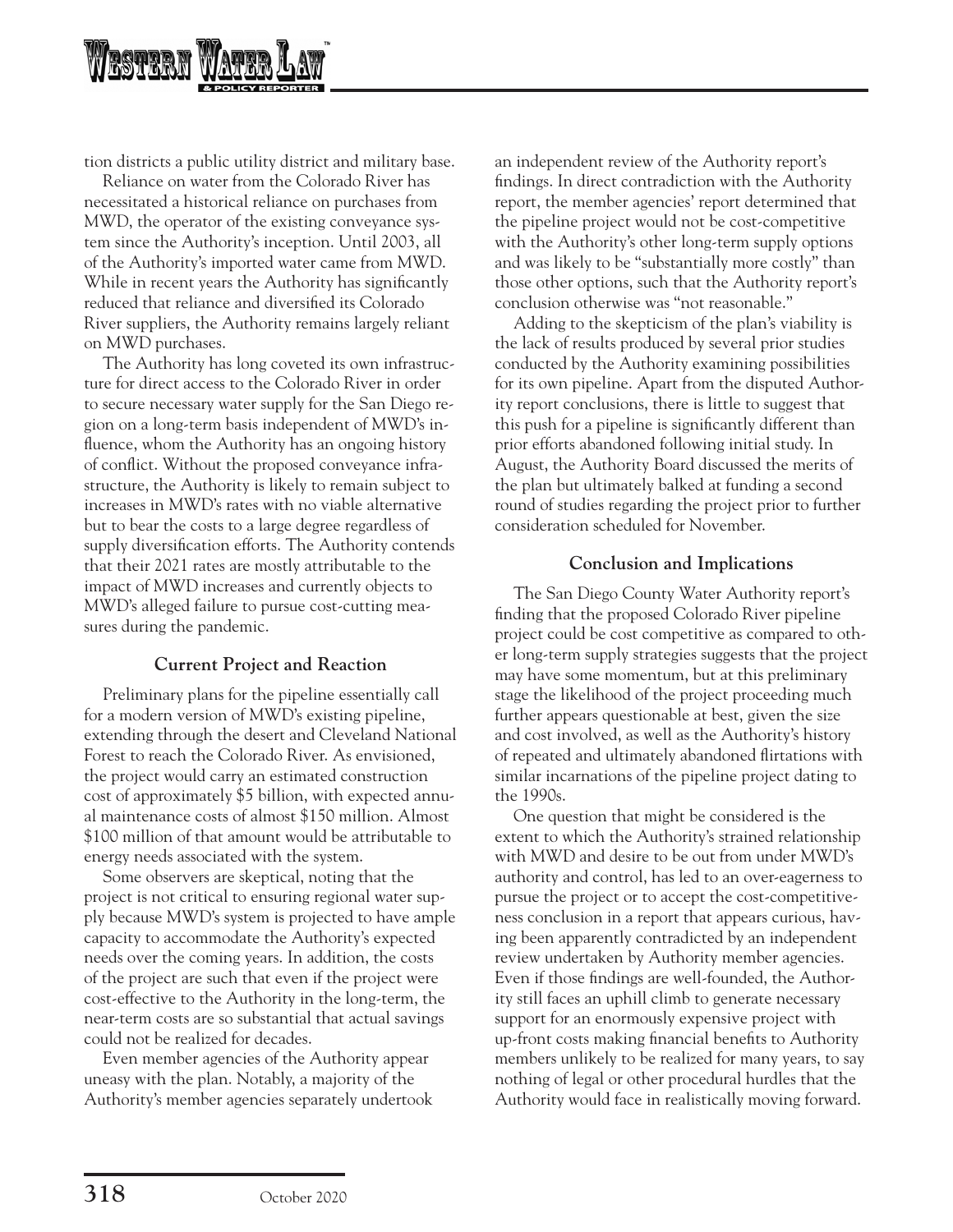# **FEDERAL AGENCIES RELEASE COLUMBIA RIVER SYSTEM OPERATIONS FINAL EIS THAT, FOR FIRST TIME, CONSIDERS IN DETAIL ALTERNATIVE OF BREACHING FOUR LOWER SNAKE RIVER DAMS**

After almost 30 years since the first salmonid was listed under the federal Endangered Species Act (ESA) in the Columbia River Basin and 25 years since issuance of the last broad-scale Environmental Impact Statement (EIS) addressing operation of the Columbia River Hydropower System (System) pursuant to the National Environmental Policy Act (NEPA), on July 31, 2020, three federal agencies issued a new Final EIS addressing the effects of the System's operations (CRSO FEIS).

### **Background**

The impetus for its preparation was the 2016 opinion of the U.S. District Court for the District of Oregon in *National Wildlife Fed'n v. National Marine Fisheries Serv.*, 184 F.Supp.3d 861 (D. Or. 2016) (*NWF v. NMFS*) in which the court ruled that the previous NEPA documents on which the agencies sought to rely to establish compliance with the statute were either outdated or too narrow in scope to satisfy that purpose; that the series of actions prescribed to avoid having System operations be likely to jeopardize the continued existence of listed species or result in adverse modification of their designated critical habitat in a previous Biological Opinion should be evaluated in a single EIS; and, in reaching these rulings, looked ahead to the composition of that new single EIS to clearly telegraph that one of the "reasonable alternatives" it would need to consider in detail is breaching the four Lower Snake River dams that form a portion of the fourteen federal dams comprising the overall system.

### **The Final EIS**

In that light, the CSRO FEIS represents a milestone because it does in fact for the first time provide detailed consideration to an alternative that would breach the four Lower Snake River Dams that has been, as the FEIS puts it, "a topic of public discourse for decades." In addition to discussing how the FEIS

addresses this alternative, this article will also briefly highlight some of the other noteworthy features of the newly released document.

### **Size**

As is not surprising for a document addressing the environmental effects of the operations, maintenance, and configuration of the Columbia River Hydropower System comprising 14 federal dams and associated reservoirs across four states (Washington, Oregon, Idaho, and Montana) on the river and its major tributaries, the CRSO FEIS is immense. The body of the document comprises nearly 2500 pages, and the 24 supporting appendices, which range from a compendium and analysis of substantive issues raised in the nearly 59,000 comments submitted on the Draft EIS, to the two Biological Opinions that NOAA Fisheries and the U.S. Fish & Wildlife Service issued on the Preferred Alternative, collectively run to more than another 9000.

## **Complexity**

The analysis in the CRSO FEIS is also highly complex, a characteristic that stems from myriad factors. One of the major ones is simply that operating the System is quite literally a perpetually ongoing action requiring a tremendous degree of coordination and orchestration across a huge swath of territory and multiple agencies, jurisdictions, and large-scale projects designed to serve myriad purposes. In addition, considerable complexity arises from the multiplicity of variables that affect the primary focus of effects analysis in the document, the thirteen species of salmon and steelhead listed under the ESA, in particular given the multi-dimensional life cycles and often-vast ranges and migratory patterns of anadromous fish that span freshwater, estuarine, and marine habitats. Indeed, these factors alone call to mind the quip former Forest Service Chief and wildlife biologist Jack Ward Thomas proffered when heading up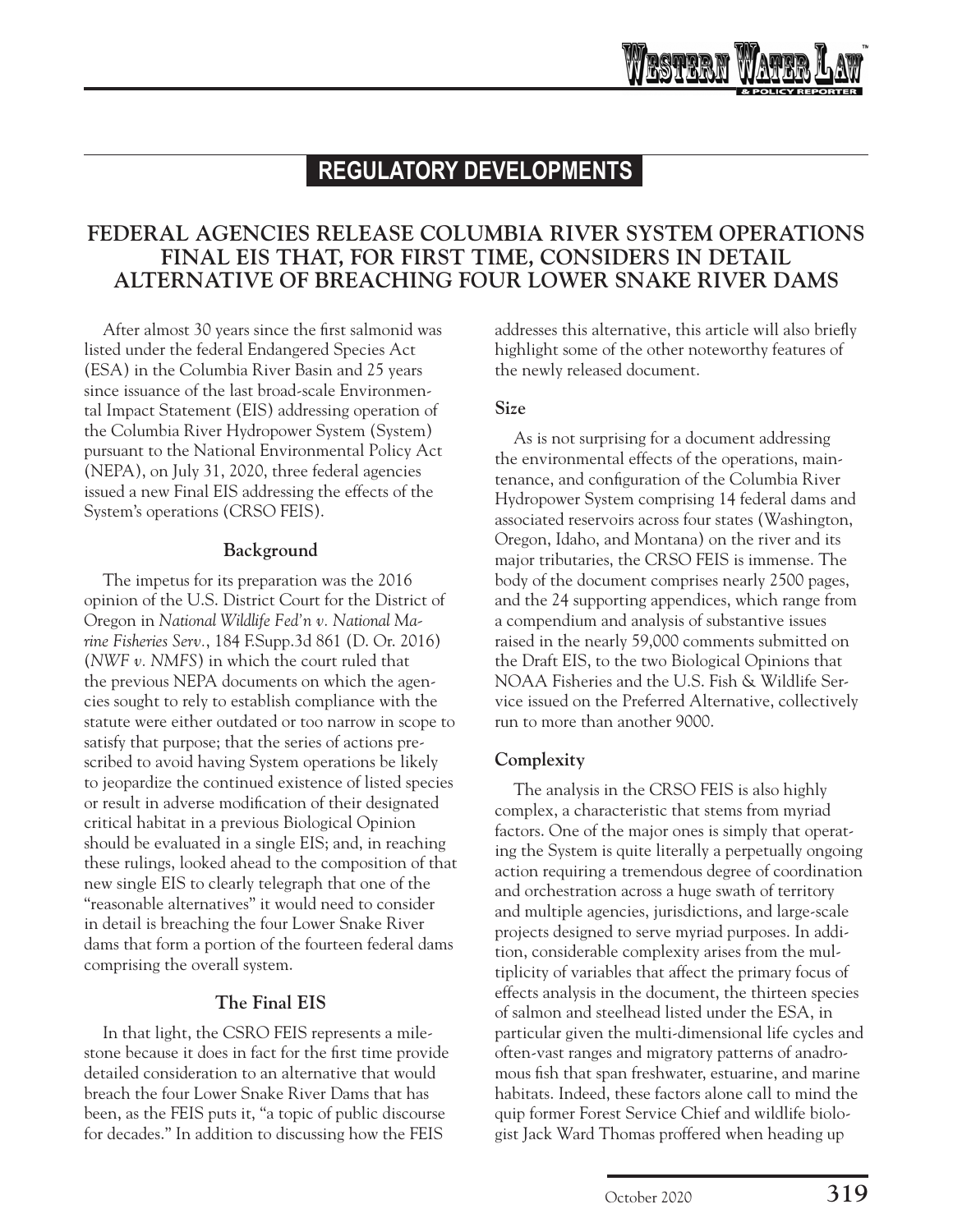

the team that performed viability analyses for the numerous species associated with late-successional and old-growth forests that laid the environmental groundwork for the Northwest Forest Plan: "Ecosystems are not only more complex than we think, they are more complex than we can think."

### **Importance of Modeling for Projecting Effects to Listed Fish Species**

The CRSO FEIS breaks down its effects analysis into 17 categories across a wide spectrum of natural resources, values, and interests, from Hydrology and Hydraulics to Indian Trust Assets and Tribal Perspectives and Interests. The main focus of its analysis of environmental effects, however, is the 13 salmon and steelhead species listed under the ESA, in part because the CRSO FEIS was prepared in conjunction with two new Biological Opinions that evaluated the effects of the Preferred Alternative on those (and other) listed species pursuant to the ESA, and in many ways the focus of the trade-offs reflected in the FEIS revolve around taking steps to benefit those species vis-à-vis hydropower generation and operations to serve other ends (such as supporting the use of other renewable sources of power that are variable in nature such as solar and wind).

In addressing effects to listed fish species, the co-lead agencies relied heavily on the use of models. This follows in large measure because of the multitude of biotic and abiotic factors and variables that affect the health, distribution, and abundance of species affected by the System at various life stages, and thus, modeling becomes one way to try to account for and predict how modifying one or more such factors will influence fish and their viability over time, at least in relative terms. Unlike scientific inquiries that proceed based on the classic scientific method involving the testing of a hypothesis that can be replicated under tightly controlled conditions and holding certain variables constant, making projections related to effects on the life cycle of species in the natural world involves a considerably different exercise. In that light, the CRSO FEIS used several models that produced quite different results regarding the expected projected benefits to fish species from potential System actions such as increased spill and dam removal, and sought to draw inferences on likely effects based on a consideration of all such results.

### **Multi-Faceted and Multi-Layered Purpose and Need-Plus Statement**

The NEPA implementing regulations the Council on Environmental Quality (CEQ) has promulgated provide that EISes must include a "Purpose and Need" statement that, as its name implies, "briefly specif[ies] the underlying purpose and need to which the agency is responding in proposing the alternatives including the proposed action." (The new version of these CEQ regulations were set to go into effect as of Sept. 14, 2020, retain a similar, but slightly varied formulation, of this requirement.) The reason the Purpose and Need Statement is critical to any NEPA analysis is because it becomes the filter agency uses to determine which alternatives are worthy of fullblown, detailed consideration in its EIS.

In addressing the primary purposes the System is designed to serve, the CRSO FEIS looks to the underlying statutory authority under which the Congress has directed the Corps and Bureau to construct, operate, and maintain the 14 CRS projects, which it collectively and broadly articulates as flood control, navigation, hydropower production, irrigation, fish and wildlife conservation, recreation, municipal and industrial water supply, and water quality. The FEIS in in turn extrapolates from these to produce a longer list of 13 more specific purposes of System operations. The overarching need to which the co-lead agencies are responding is stated as "reviewing and updating the management of the System, including evaluating measures to avoid, offset, or minimize impacts to resources affected by the management of the System." The FEIS also cites their need to respond to the rulings and observations of the District Court in *NWF v. NMFS*.

The co-lead agencies then took a further step and, in conjunction with the more than 30 cooperating agencies involved in preparing the CSRO FEIS, identified eight principal objectives deriving from the Purpose and Need Statement to be achieved in fashioning and adopting a strategy for operating the System, even though such a procedural measure is not prescribed by CEQ's NEPA implementing regulations. These objectives then formed the primary criteria against which each of the different action alternatives were evaluated in the FEIS.

### **Alternatives**

The alternatives section of an EIS has long been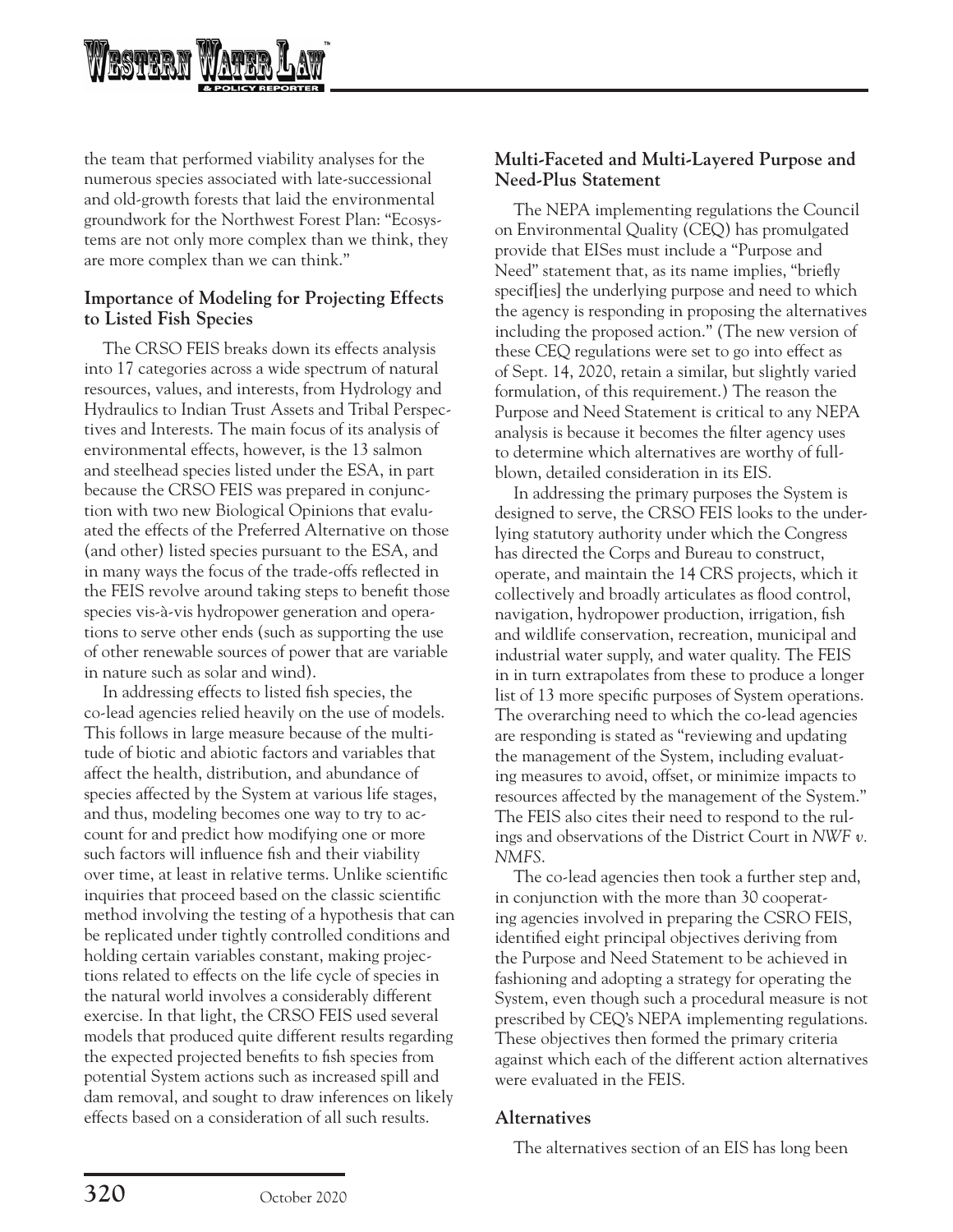

referred to as its "heart" in CEQ's implementing regulations (although this characterization is not carried forward in the new version of the regulations set to go into effect on Sept. 14, 2020). In the CRSO FEIS, the co-lead agencies evaluated five Multiple-Objective (MO) Alternatives in detail in addition to the "No Action" alternative. Because operating the System is quite literally a perpetually ongoing action, the CSRO FEIS chose to define the "No Action" alternative as constituting those operations and other measures in effect or planned when work on it commenced in Sept. 2016. The five action alternatives can be described in shorthand as using Block Spill Design to improve outcomes for fish beyond those provided by the No Action alternative (MO1); prioritizing hydropower production and flexibility to more substantially reduce Greenhouse Gas emissions and to instead rely mostly on structural and transportation measures in an effort to benefit fish (MO2); breaching the four lower Snake River Dams per the court's strong admonition that such an alternative be considered in detail in the EIS (MO3); maximizing spill to benefit ESA-listed salmonids (MO4); and the Preferred Alternative, which the CRSO FEIS presents as the one that reflects the optimal "balance" among all of the multiple purposes and objectives of the System.

### **More on MO3**

Because it has never before been considered in detail by a federal agency and given the intense public interest from various stakeholders in the alternative of breaching the four Lower Snake River dams, a few additional remarks about how the CSRO FEIS analyzes MO3 are in order. First, the FEIS explains that new congressional authorizing legislation and appropriations would be required to implement the MO3 alternative given that the 14 CRS projects were built and are operated pursuant to explicit statutory direction. As the court noted in urging consideration of the alternative in *NWF v. NMFS*, however, the current version of CEQ regulations under which the FEIS was prepared expressly state that reasonable alternatives do not need to be "within the jurisdiction of the lead agency" (a provision that, again, was not carried forward in the new version set to go into effect on Sept. 14, 2020). Second, not surprisingly, the FEIS notes that its modeling revealed the highest

predicted potential benefits for Snake River salmon and steelhead from MO3 among the alternatives considered in detail, but goes on to note that it would not allow operation of the Lower Snake River dams for their other congressionally authorized purposes of navigation, hydropower, recreation, and water supply. In particular, it explains that MO3 would not satisfy the objective of ensuing a reliable and economic power supply for the Pacific Northwest, due in large measure to the reduction in hydropower generation that would result from breaching the dams as well as the loss of storage capabilities that greatly enhance the System's flexibility to readily supply load as needed to help avoid the risk of power shortages.

### **Conclusion and Implications**

The CSRO FEIS evaluates five action alternatives in detail, including for the first time one that would provide for breaching the four Lower Snake River dams, which, as the court itself openly acknowledged in *NWF v. NMFS*, it has been trying to get the colead agencies to consider adopting for decades. 184 F.Supp.3d at 942 (describing the alternative as one the federal agencies under various administrations "have done their utmost to avoid considering for decades," notwithstanding the court's having "repeatedly and strenuously encouraged the government to at least study the costs, benefits, and feasibility of such action, to no avail").

At the same time, it is almost certain that the co-lead agencies will eventually adopt the Preferred Alternative in their Record(s) of Decision scheduled for release by Sept. 30, 2020. This follows for two main reasons. First, and most important, the Preferred Alternative forms the basis of the proposed action on which both NOAA Fisheries and FWS have issued "No Jeopardy" Biological Opinions (included as Appendices V-2 and V-3 to the CSRO FEIS) and thus confirm the consulting agencies' position that the Preferred Alternative complies with the co-lead agencies' substantive ESA duties. Second, as has been conclusively established since *Strycker's Bay Neighborhd. Council v. Karlen*, 444 U.S. 223 (1980), NEPA's mandates are procedural in nature only, and only require federal agencies to consider environmental effects, not give them priority.

The CSRO FEIS is available online at: https:// www.nwd.usace.army.mil/CRSO/Final-EIS/#top (Steve Odell)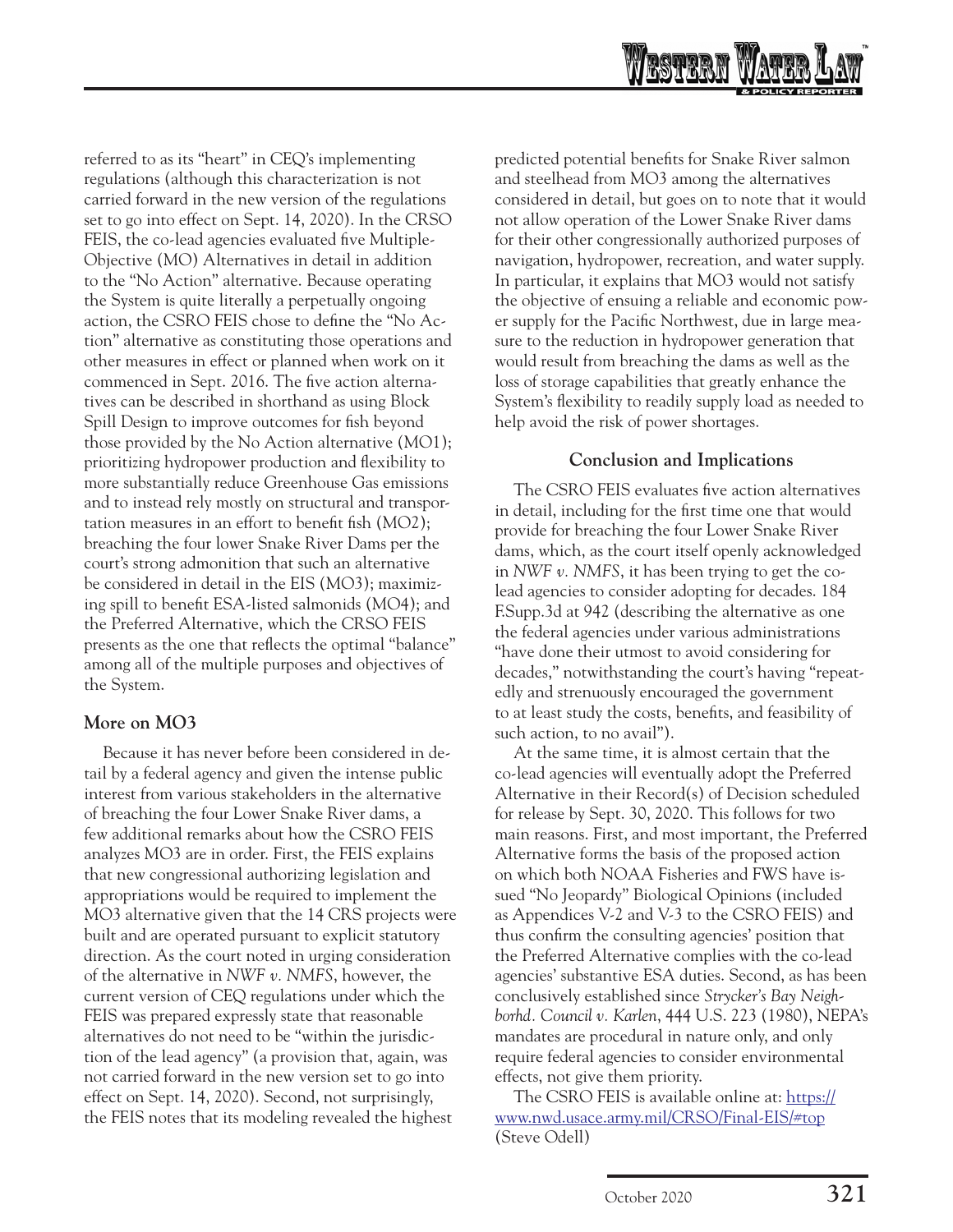# **PENALTIES & SANCTIONS**

# **RECENT INVESTIGATIONS, SETTLEMENTS, PENALTIES AND SANCTIONS**

*Editor's Note: Complaints and indictments discussed below are merely allegations unless or until they are proven in a court of law of competent jurisdiction. All accused are presumed innocent until convicted or judged liable. Most settlements are subject to a public comment period.* 

**RSTERN W** 

### **Civil Enforcement Actions and Settlements— Water Quality**

•August 24, 2020 - EPA has ordered the Lee Bar Ranch mobile home park on the Pala Band of Mission Indians Reservation to comply with federal drinking water requirements and to identify and correct problems at its sewer and drinking water systems that present a danger to the residents of the park. The sewer and water systems serve approximately 90 residents and are privately owned. A boil water notice has been issued to all customers. During several inspections between January and May 2020, the Pala Environmental Department (PED) learned that untreated human sewage was regularly discharged onto the soil throughout the property as a result of septic system failures. Additionally, PED observed a broken drinking water line, which may lead to a loss of pressure and a reversal in the water flow. Both the potential exposure of an underground source of drinking water to human waste and reversal in the water flow may lead to fecal contamination of the drinking water or contamination by other disease-causing organisms. Lastly, the drinking water system on Lee Bar Ranch was not registered with the EPA and has failed to comply with all applicable monitoring and reporting regulations under the Safe Drinking Water Act. Under the terms of the agency's administrative order, the owners of the water system are required to: 1) Issue a boil water notice to all customers; 2) Take drinking water samples from different points in the drinking water system for the presence of total coliform bacteria; 3) If any of the water samples have a positive *E. coli* result, owners must provide at least one gallon of water per person per day for every individual served by the system; 4) Conduct a technical review of the drinking water and wastewater infrastructures to identify problems, and draft and follow a plan to correct those problems; 5) Provide verification that the system has a qualified water operator; 6) Properly monitor the system's drinking water and report findings to the EPA. The Pala Band of Mission Indians has no direct control or ownership of the water system.

•August 27, 2020 - EPA has announced a settlement agreement with the City of San Juan Bautista over violations of the federal Clean Water Act. The settlement requires the City to make major updates to the way it treats wastewater after EPA found the City was discharging wastewater into San Juan Creek, a tributary to the San Benito River. The EPA inspection found that the discharges violated federal standards. This action was referred to EPA for enforcement by California's State Water Resources Control Board and the Central Coast Regional Water Quality Control Board (Water Boards). EPA works closely with the Water Boards to ensure the protection of water bodies in California. EPA and the Water Boards inspected the treatment plant in June 2019 and found multiple violations of the Clean Water Act. Those violations included discharges of pollutants—primarily chlorides and sodium—in excess of its permit, failure to properly monitor and maintain records, and failure to adequately operate and maintain its wastewater treatment system. The settlement requires the City to complete all work in the plan and return to compliance with the Clean Water Act by December 31, 2023. The treatment system currently has the capacity to treat approximately half a million gallons per day of wastewater generated by a population of about 2,500 and three vegetable processors.

•September 2, 2020 - EPA recently ordered North Edwards Water District to address ongoing arsenic violations of the Safe Drinking Water Act. The California's State Water Resources Control Board— Division of Drinking Water (DDW) referred the system to EPA for enforcement. The North Edwards Water District system serves approximately 600 residents through more than 200 connections. The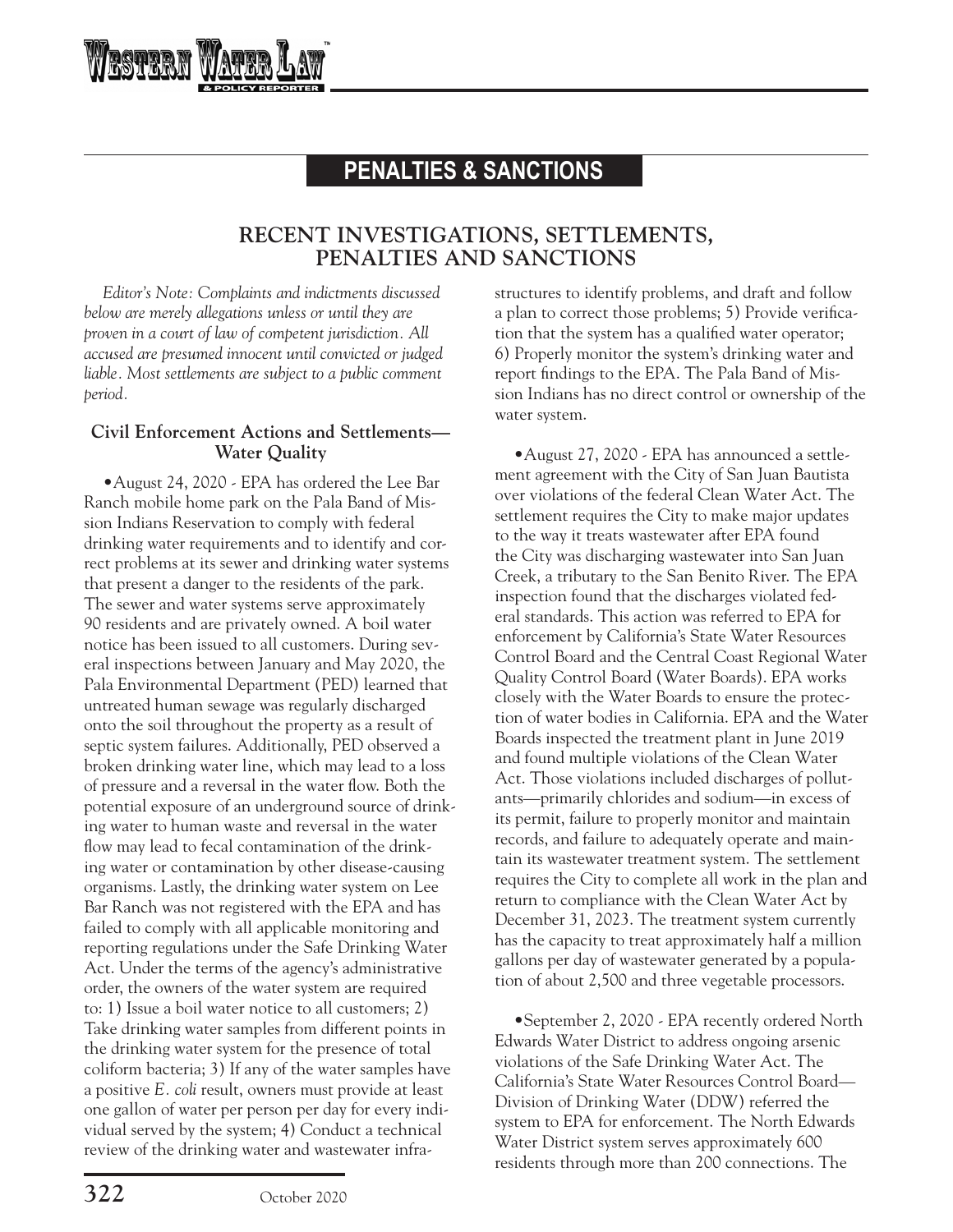

system's current source of drinking water is groundwater from two wells. Arsenic, a naturally occurring mineral found throughout the U.S., can be found in groundwater. Drinking high levels of arsenic over many years can increase the risk of lung, bladder, and skin cancers, as well as heart disease, diabetes, and neurological damage. As part of EPA's order, North Edwards Water District must comply with the arsenic maximum contaminant level (MCL) of 10 micrograms per liter no later than April 30, 2023. The system has been serving water with arsenic levels above the MCL since at least 2013. The District must provide a compliance plan by the end of October 2020 outlining how it will comply with the arsenic MCL standard. The District has applied for funding from the California State Water Resources Control Board—Division of Financial Assistance to provide residents with alternative water until the system complies with federal and state drinking water requirements. EPA will continue to monitor North Edwards Water District's efforts to provide safe drinking water and may levy penalties if the utility fails to meet the compliance provisions in the order.

•September 11, 2020—EPA issued a new emergency drinking water order to the Oasis Mobile Home Park, which is located on the Torres Martinez Tribe's lands in California. The order calls on Oasis to comply with federal drinking water requirements and to identify and correct problems with its drinking water system that present a danger to the residents of the park. The mobile home park must provide alternative drinking water, reduce the levels of arsenic in its distribution system and monitor the water for contamination. EPA is also requiring Oasis Mobile Home Park to conduct a study to identify a long-term compliance option based around consolidating the current privately-operated Oasis system to a local public water system. The Oasis Mobile Home Park's current drinking water system serves approximately 1,900 residents using groundwater that has naturally occurring arsenic. In August 2019, EPA issued the first emergency order to the water system for failure to comply with the regulatory Maximum Contaminant Level (MCL) for arsenic, which is 10 parts per billion (ppb). Arsenic, a naturally occurring mineral found throughout the United States, can be found in groundwater. Drinking high levels of arsenic over many years can increase the risk of lung, bladder, and skin cancers, as well as heart disease, diabetes, and

neurological damage. The Torres Martinez Desert Cahuilla Indians tribe has no direct control or ownership of the water system and has been consulted about the violations. The new order, issued for failure to properly maintain and operate its primary drinking water well and distribution system, requires Oasis Mobile Home Park and its owner to: 1) Provide at least one gallon of drinking water per person per day at no cost for every individual served by the system; 2) Hire an outside consultant to assess the arsenic treatment and distribution systems; 3) Submit a compliance plan for approval; 4) Identify long-term compliance options for the system; 5) Increase sampling and reporting of arsenic and iron levels throughout the distribution system.

#### **Indictments, Convictions, and Sentencing**

•September 2, 2020 - In an order issued, the U.S. District Court for the Eastern District of California agreed with the Justice Department that John Sweeney and his company, Point Buckler Club LLC, committed "very serious" violations of the Clean Water Act associated with the construction of a nearly mile-long levee in sensitive tidal channels and marsh without a permit. The violations occurred on Point Buckler Island, an island in the greater San Francisco Bay that Sweeney had purchased in 2011. More particularly, Point Buckler Island is part of the Suisun Marsh, the largest contiguous brackish water marsh remaining on the west coast of North America. The Island is located in a heavily utilized fish corridor and is critical habitat for several species of federally protected fish. When Sweeney acquired the Island, nearly 40 acres of it supported and functioned as a tidal channel and tidal marsh wetlands system. As the court found, at that time Sweeney knew that Solano County, California, had zoned it as "Marsh Land." Sweeney had also, by that time, sought and obtained a Clean Water Act permit for activities in other areas of the Suisun Marsh. Beginning in 2014, without a permit, Sweeney excavated and dumped thousands of cubic yards of soil directly into the Island's tidal channels and marsh. This unlawful conduct, the court found, eliminated tidal exchange, harmed aquatic habitat, and adversely impacted water quality. The court noted that the Island's waters are "extremely acidic and saline." As the court's order provides, further proceedings will be conducted to determine the appropriate remedy. (Andre Monette)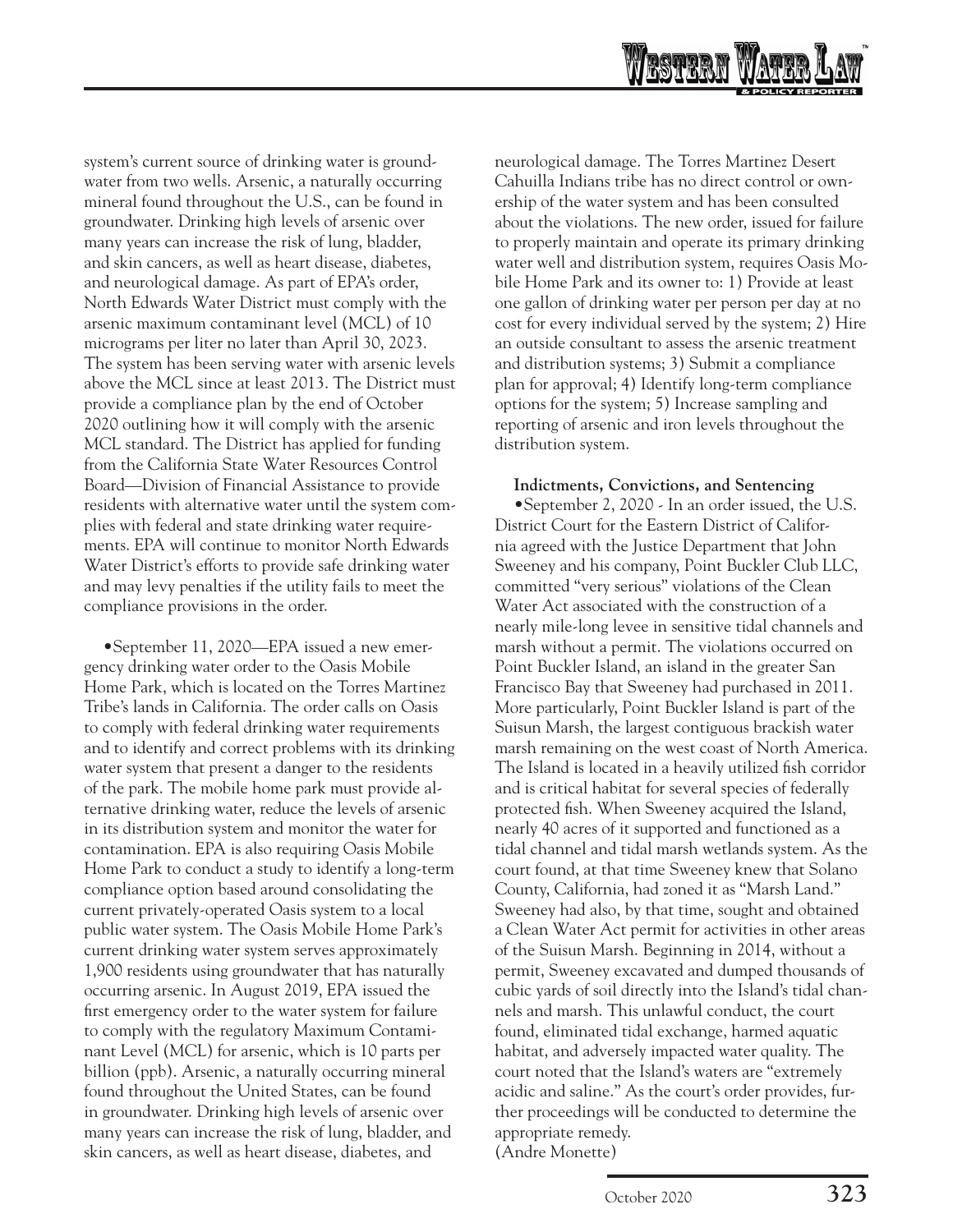# **LAWSUITS FILED OR PENDING**

# **STATE ATTORNEYS GENERAL CHALLENGE TRUMP ADMINISTRATION'S REVAMP OF THE NATIONAL ENVIRONMENTAL POLICY ACT**

In July 2020, the Council on Environmental Quality adopted sweeping revisions to its longstanding 1978 regulations detailing implementation of the National Environmental Policy Act (NEPA). In late August 2020, several states and local government entities brought an action against the council alleging that the agency's newly adopted regulations violated *NEPA* and the Administrative Procedure Act. As this article went to press, a motion seeking to enjoin implementation of the Final Rule on NEPA was made before the court. [*States of California, et al. v. Council on Environmental Quality, et al.*, Case No. 3:20-cv-06057 (N.D. Cal. 2020).]

rstram

### **Background**

Enacted on January 1, 1970, the National Environmental Policy Act is a federal law that promotes the protection of the environment and established the President's Council on Environmental Quality (CEQ or Council). NEPA was developed at a time of heighted awareness and growing concern about the environment in response to a series of high-profile environmental crises in the late 1960s, such as the Cuyahoga River fire. As a result, NEPA has been described as the foundation for many state-level environmental protections across the country and is often referred to as the "Magna Carta" of United States environmental law. *Citizens Against Burlington, Inc. v. Busey*, 938 F.2d 190, 193 (D.C. Cir. 1991).

To ensure that the policies outlined by NEPA are "integrated into the very process of decision-making," NEPA outlines "action-forcing" procedures. *Andrus v. Sierra Club*, 442 U.S. 347, 349-50. These procedures require federal agencies to prepare a detailed environmental review or Environmental Impact Statement (EIS) for major federal actions significantly affecting the quality of the environment, including those impacting regulated waters. *Id*. In short, NEPA requires federal agencies to make well-informed and transparent decisions based on a thorough review of

environmental and public health impacts, and input from states, local governments, and the public.

In 1978, CEQ promulgated regulations that have guided the implementation of NEPA for more than 40 years. These longstanding regulations have directed federal agencies, and in some situations, state agencies and local governments involved in major Federal actions significantly affecting the environment, on how to comply with NEPA's procedural requirements and its environmental protection policies. *See,* 40 C.F.R. pt. 1500 (1978) (1978 regulations). These regulations have remained largely unchanged with the exception of two minor amendments enacted in 1986 and 2005.

In 2017, President Donald Trump issued Executive Order 13,807, which called for revisions to the NEPA regulations, to expedite infrastructure projects and boost the economy. In response to this Executive Order, CEQ announced a plan to overhaul the 1978 regulations, including a list of topics that might be addressed by the rulemaking process, and taking public comments. *Update to the Regulations for Implementing the Procedural Provisions of the National Environmental Policy Act*, 83 Fed. Reg. 28,591 (June 20, 2018) (Advance Notice). On January 10, 2020, CEQ released its proposal (Proposed Rule) to revise the 1978 regulations, which included revisions that would significantly alter the current implementation of NEPA.

After the publication of the Proposed Rule, CEQ provided 60 days for the public to review, analyze, and submit comments. During this timeframe, interested parties submitted over 1.1 million comments, a significant portion of which opposed the Proposed Rule. Four months after the close of the comment period, the Final Rule was published in the *Federal Register* on July 16, 2020. The Final Rule adopted a majority of the changes outlined by the Proposed Rule's revisions to the 1978 Regulations.

In response to the publication of the Final Rule, several states and local government entities filed a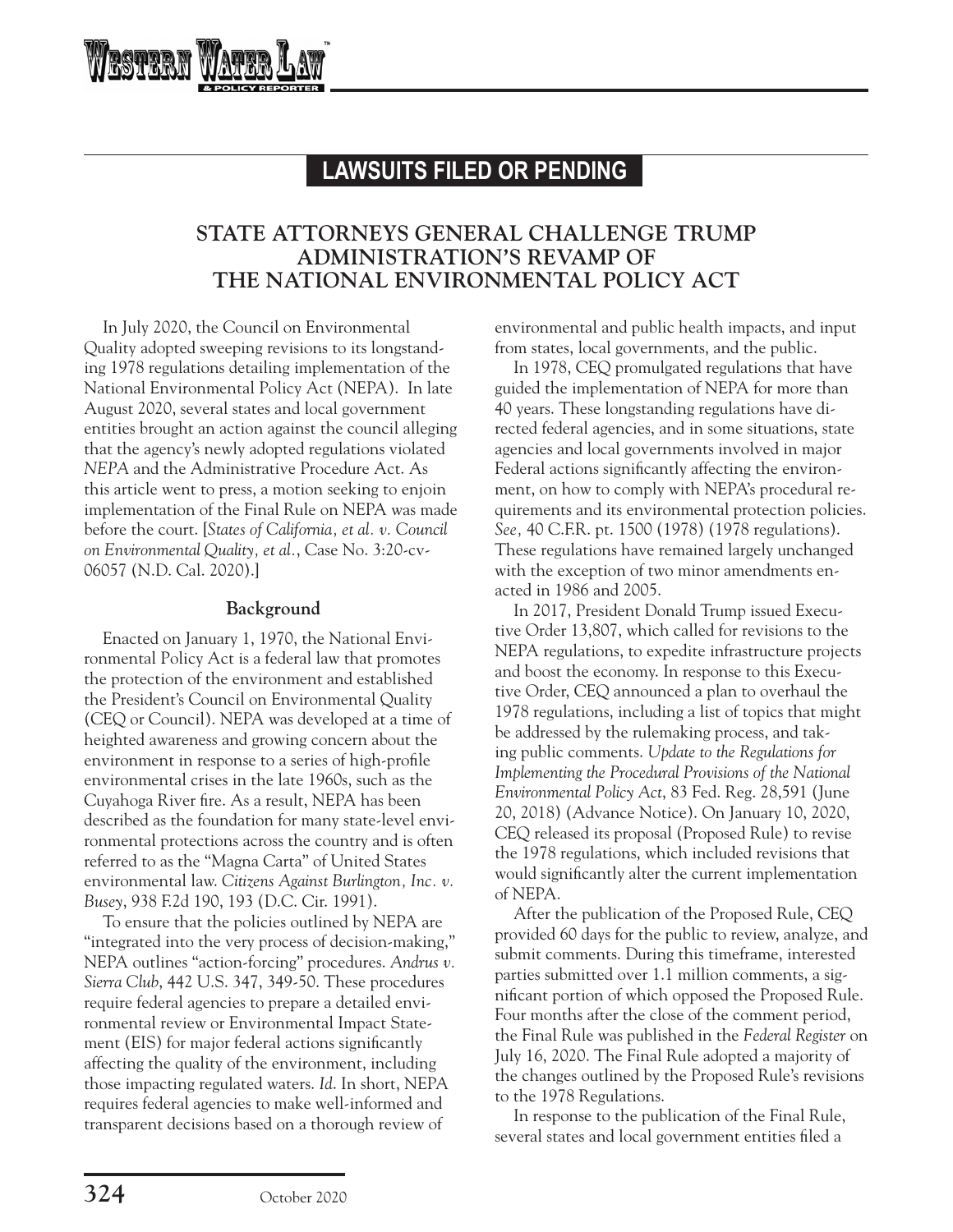

lawsuit against CEQ in the U.S. District Court for the Northern District of California, alleging that CEQ's adoption of the Final Rule violated NEPA and the Administrative Procedure Act (APA).

### **The NEPA Claims**

An agency does not have authority to promulgate a regulation that is "plainly contrary to the statute." *Babbitt v. Sweet Home Chapter of Cmtys. For a Great Or.*, 515 U.S. 687, 703 (1995). Plaintiffs allege that the Final Rule violates NEPA by adopting provisions that, both individually and collectively, conflict with NEPA's overriding purposes of environmental protection, public participation, and informed decisionmaking. Specifically, the Final Rule may potentially restrict the number of projects subject to detailed environmental review, while also limiting the scope of environmental effects to be considered by federal agencies when conducting NEPA review. For example, if a project could potentially impact a local water source, the conducting agency may be required to consider only direct impacts of the imposed action on the water source, rather than future/cumulative actions. According to plaintiffs, these two changes directly conflict with NEPA's goal of applying the statute to the "fullest extent possible" and addressing the "long-range character of environmental problems." *See,* 42 U.S.C. §§ 4311, 4322. As a result, according to plaintiffs, the Final Rule should be set aside because it is plainly contrary to NEPA.

Additionally, NEPA requires federal agencies to prepare an EIS for "major federal actions significantly affecting the quality of the human environment." 42 U.S.C. § 4332(2)(c). CEQ is a federal agency subject to NEPA. An EIS must discuss:

. . .the environmental impact of the proposed federal action, any adverse and unavoidable environmental effects, any alternatives to the proposed action, and any irreversible and irretrievable committed of resources involved in the proposed action. *Id*.

Under CEQ's 1978 regulations, a "major Federal action" included "new or revised agency rules [and] regulations." 40 C.F.R. § 1508.18(a) (1978). As a result, plaintiffs allege that CEQ was required, but failed to address the Final Rule's significant environmental impacts and reasonable alternatives to the

Final Rule in an EIS or, at a minimum, an Environmental Assessment (EA). Given CEQ's failure to prepare an EA or EIS, the states argue that the Final Rule should be declared unlawful and set aside.

### **The APA Claims**

The Administrative Procedure Act provides that a court shall "hold unlawful and set aside" agency action that is arbitrary and capricious without the observance of procedure required by law or in excess of statutory authority. 5 U.S.C. § 706(2). Pursuant to the APA, in promulgating a regulation an:

. . .agency, must examine the relevant data and articulate a satisfactory explanation for its action including a rational connection between the facts found and the choice made. *Motor Veh. Mfrs. Ass'n v. State Farm Ins.*, 463 U.S. 29, 43 (1983).

Plaintiffs allege that in promulgating the Final Rule, CEQ failed to provide a rational explanation for its changes to its longstanding NEPA interpretations and policies, relied on factors Congress did not intend for CEQ to consider, and offered explanations that ran counter to the evidence before the agency. Similarly, plaintiffs allege that CEQ lacked the statutory authority to implement certain provisions of the Final Rule, such as defining "major Federal action" to exclude an agency's failure to act, directly contradicting the 5 U.S.C. § 551(13). Plaintiffs also allege that CEQ failed to properly follow the APA's notice and comment requirements by failing to respond significant comments. As a result, plaintiffs argue that the Final Rule should be ruled unlawful and set aside on these grounds, in addition to the NEPA ground discussed above.

### **Conclusion and Implications**

The Final Rule marks a significant alteration of the current NEPA scheme that will likely alter the environmental analysis undertaken for future federal and federalized projects, including those related to water. This suit led by a variety of state and local governments is the latest in a line of legal challenges of the Final Rule. In early August, a coalition of environmental groups led by the Natural Resources Defense Council, filed suit against the administration, challenging the rollback of environmental protections as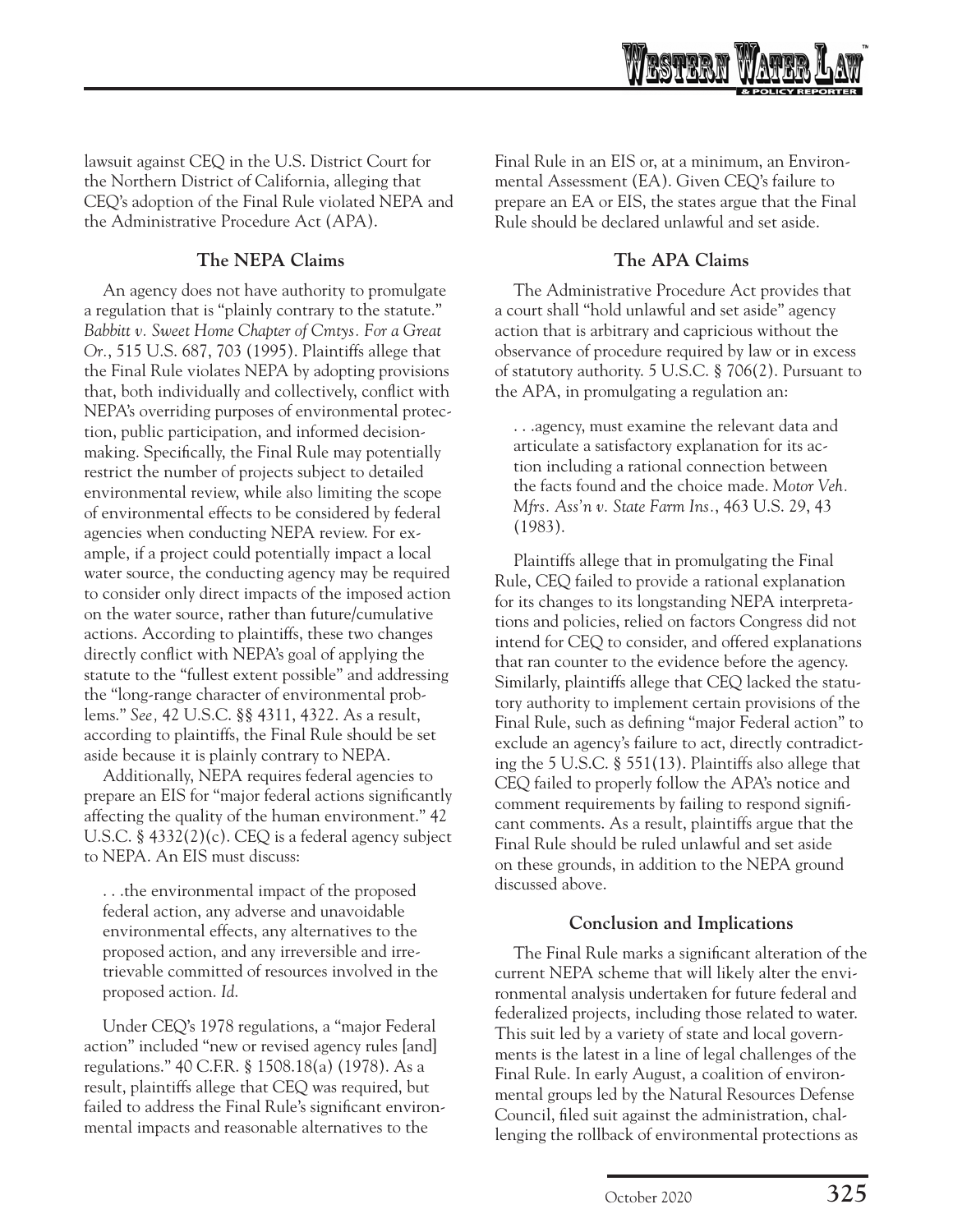

outlined by the Final Rule. Ultimately, it remains to be seen if these legal proceedings will result in a rollback of the changes outlined in the Final Rule. The lawsuit can be found online here: [https://oag.ca.gov/](https://oag.ca.gov/system/files/attachments/press-docs/%5B1%5D%20Complaint%20for%20Declaratory%20and%20Injunctive%20Relief.pdf) [system/files/attachments/press-docs/%5B1%5D%20](https://oag.ca.gov/system/files/attachments/press-docs/%5B1%5D%20Complaint%20for%20Declaratory%20and%20Injunctive%20Relief.pdf) [Complaint%20for%20Declaratory%20and%20In](https://oag.ca.gov/system/files/attachments/press-docs/%5B1%5D%20Complaint%20for%20Declaratory%20and%20Injunctive%20Relief.pdf)[junctive%20Relief.pdf](https://oag.ca.gov/system/files/attachments/press-docs/%5B1%5D%20Complaint%20for%20Declaratory%20and%20Injunctive%20Relief.pdf)

*Editor's Note:*

On September 22, 2020, the California Attorney General issued a 60-day notice of intention to sue the CEQ, along with several other states, on a new cause of action in relation to the NEPA Final Rule—violation of the federal Endangered Species Act. For the notice of intention, *see:* [https://oag.ca.gov/sites/de](https://oag.ca.gov/sites/default/files/Notice%20Letter%20to%20CEQ.pdf.pdf)[fault/files/Notice%20Letter%20to%20CEQ.pdf.pdf](https://oag.ca.gov/sites/default/files/Notice%20Letter%20to%20CEQ.pdf.pdf) (Geremy Holm, Miles Krieger, Steve Anderson)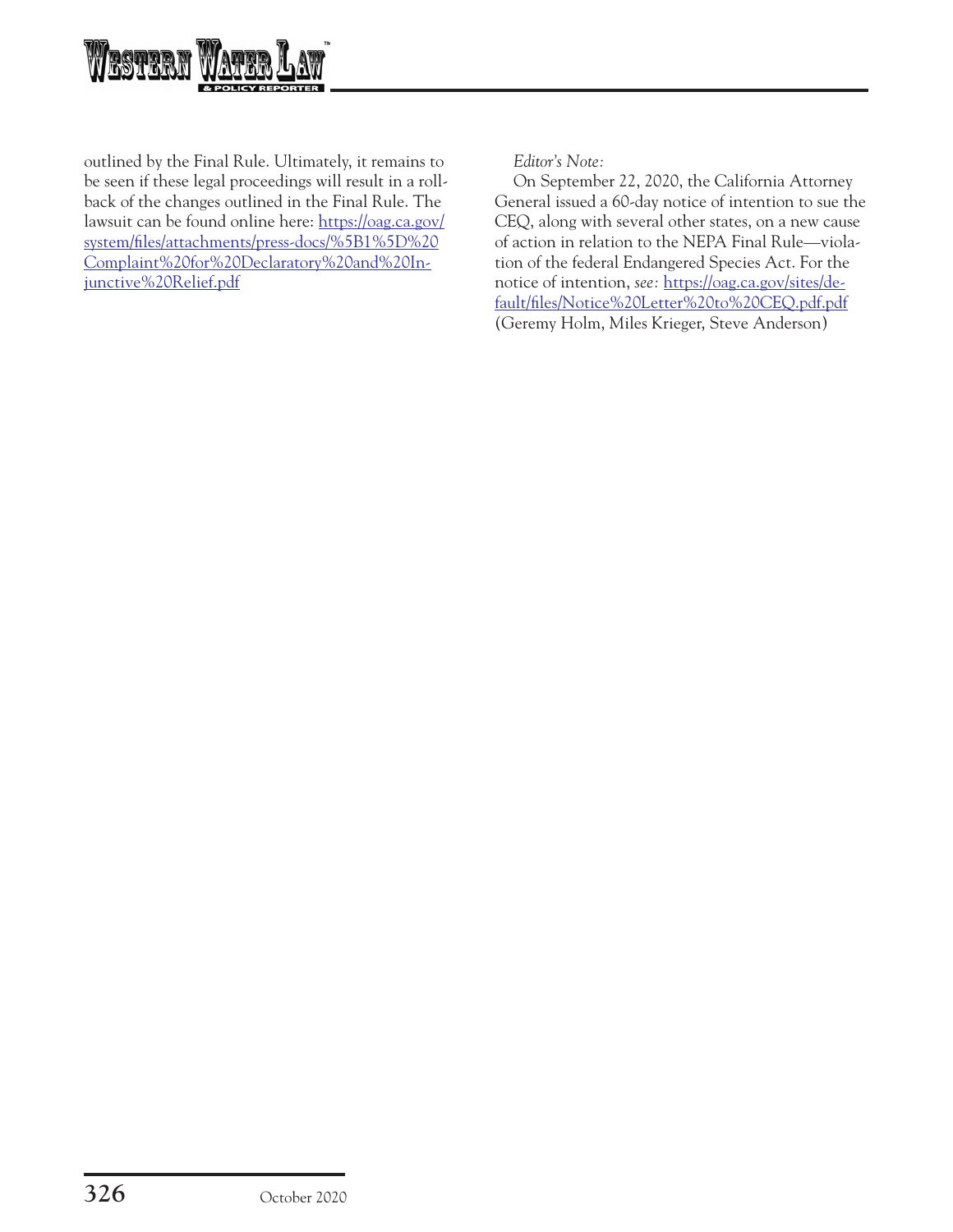# **SECOND CIRCUIT DECISION EXTENDS THE POTENTIAL SCOPE OF OIL POLLUTION ACT CLAIMS**

*Power Authority of the State of New York v. M/V Ellen S. Bouchard, 968 F.3d 165 (2nd Cir. 2020).* 

Although it is not the statute most commonly involved in water pollution litigation, the Oil Pollution Act (OPA) has played a major role in addressing marine spills. Disasters such as the Exxon Valdez spill have led to legislative strengthening of the statute from time to time since its origin in the late 19th Century, when it was regarded as more concerned with refuse than with oil spills.

On July 30, 2020 the Second Circuit reversed the decision of the U.S. District Court in a case that shows the potential breadth of the law.

### **Background**

The facts involve a tugboat and barge in Long Island Sound waters that put down an anchor at just the wrong place. The anchor snagged an important specially constructed cable that transmitted high voltage electricity. The cable was fitted with a system that used a dielectric fluid as an insulator for the electricity in the cable. The dielectric fluid pressure was monitored and pressure in it was maintained by physical pump stations at either end of the cable where it came ashore.

The anchor cut the electric cable, and the result included a release of several thousand gallons of the dielectric fluid into the waters of the harbor. The clean-up cost was nearly \$10 million for the utility company alone.

Because the case involved vessels on navigable waters, there are special legislatively imposed limitations on the recovery of damages from mishaps. The law that so provides is called the Limitation Act. Although the defendants in the case had brought a Limitation Act proceeding, the Limitation Act accommodates claims that that are provided for by other specific laws. In this case, the Power Authority brought an OPA claim.

# **At the District Court**

The District Court heard the OPA claim and determined that the facts did not show the requisite elements for maintaining an OPA claim. The principal reason for that ruling was the holding of the District Court that the specialized electric cables were not within the definition of "facilities" under the OPA. "Facility" is defined as follows:

[A]ny structure, group of structures, equipment, or device (other than a vessel) which is used for one or more of the following purposes: exploring for, drilling for, producing, storing, handling, transferring, processing, or transporting oil. This term includes any motor vehicle, rolling stock, or pipeline used for one or more of these purposes. (*OPA, 33 USC* [§ 2701\(9\)](https://advance.lexis.com/api/document?collection=statutes-legislation&id=urn:contentItem:8TK9-PTV2-D6RV-H3G5-00000-00&context=).)

Under the law, the term "oil" has a broad definition:

. . .means oil of any kind or in any form, including petroleum, fuel oil, sludge, oil refuse, and oil mixed with wastes other than dredged spoil, but does not include any substance which is specifically listed or designated as a hazardous substance under subparagraphs (A) through (F) of section 101(14) of the Comprehensive Environmental Response, Compensation, and Liability Act (42 U.S.C. 9601) and which is subject to the provisions of that Act; [\(33 USCS § 2701\)](https://advance.lexis.com/api/document/collection/statutes-legislation/id/8TK9-PTV2-D6RV-H3G5-00000-00?cite=33%20USCS%20%C2%A7%202701&context=1000516)

# **The Second Circuit's Decision**

The Second Circuit Court of Appeals noted that in reviewing a grant of summary judgment, especially whether a trial court has correctly applied a statute, the court's decision is a matter of law for which it makes a *de novo* determination.

# **Defining 'Facility' and 'Used for' under the OPA**

In this case, the Court of Appeals indicated that the plain meaning of the "facility" definition fits what happens to the dielectric fluid within the cable. It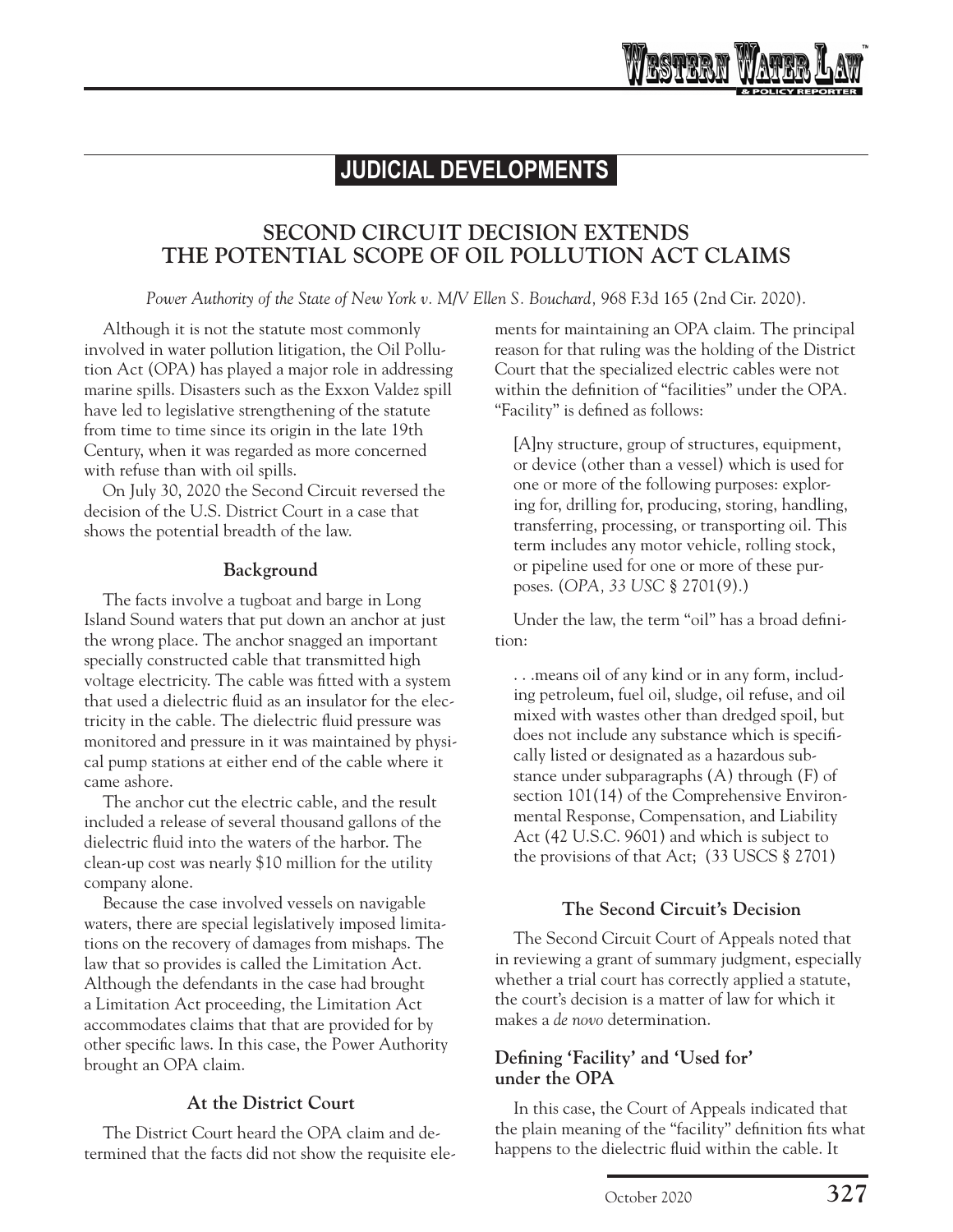

observes that the fluid is "transferred" by the operation of the cables. It elaborated:

The crux of the question, then, is whether the utilization of this [transfer] capability suffices for the cables to be considered 'used for' that 'purpose[].' [33 U.S.C. § 2701\(9\)](https://advance.lexis.com/api/document?collection=statutes-legislation&id=urn:contentItem:8TK9-PTV2-D6RV-H3G5-00000-00&context=). We hold that it does. The definition's language requires nothing more than that the cables be employed to transfer the dielectric fluid. And it is clear from the undisputed facts in the record that the cables are regularly used to, among other purposes, convey dielectric fluid along the length of the cables and between the cables and the pressurization plants, as the system calibrates and adjusts the volume of fluid required to maintain proper pressure in light of external conditions. Indeed, the record establishes that this movement of dielectric fluid—that is, its transfer in and out of the cables—is vitally important for the system to function properly.

In the end, the Second Circuit found as follows:

 The district court entered summary judgment on the basis that the cable was not a "facility" as defined by the OPA because it was not "used for" one of the statutory definition's enumerated purposes, meaning the discharge was not governed by the OPA. We disagree, finding that the cable system is used for at least one of the enumerated purposes, and that it was therefore error to conclude the system was not a "facility" on that basis. For this reason, we **VACATE** the order of the district court and **REMAND** for further proceedings consistent with this opinion.

### **Conclusion and Implications**

The court engaged in a discussion by which it made clear that it sees the definitions in the Oil Pollution Act as extending beyond the traditional oil spill, whether from a vessel or a facility onshore. The only doubt it expresses is a degree of uncertainty over whether the dielectric fluid in the cables is a true "oil". It expects that the District Court will determine that more specifically upon remand. However, the record quoted in the opinion makes clear that some, if not all, the dielectric fluid is a hydrocarbon derived oily material. The definition itself would seem to permit the law's application to virtually any sort of oil, including vegetable oils. The Court of Appeals' opinion is available online at: [https://www.hklaw.](https://www.hklaw.com/-/media/files/insights/publications/2020/09/y49secondcircuitopinion.pdf) [com/-/media/files/insights/publications/2020/09/](https://www.hklaw.com/-/media/files/insights/publications/2020/09/y49secondcircuitopinion.pdf) [y49secondcircuitopinion.pdf](https://www.hklaw.com/-/media/files/insights/publications/2020/09/y49secondcircuitopinion.pdf) (Harvey M. Sheldon)

# **DISTRICT COURT REVERSES ARMY CORPS' CLEAN WATER ACT JURISDICTIONAL DETERMINATION—APPLIES BOTH JUSTICE KENNEDY AND JUSTICE SCALIA'S ANALYSES IN** *RAPANOS*

*Lewis v. United States*, \_\_\_F.Supp.3d\_\_\_, Case No. CV 18-1838 (E.D. La. Aug. 18, 2020).

The U.S. District Court for the Eastern District of Louisiana recently reversed and remanded a U.S. Army Corps of Engineers (Corps) federal Clean Water Act (CWA) jurisdictional determination regarding two grass-covered, majority dry fields. The court noted a lack of appropriate evidence supporting the Corps' determination under two different Supreme Court tests.

## **Factual and Procedural Background**

Plaintiff Gary Lewis owns two tracts of land, both of which are grassy, predominantly dry, and were previously used for timber farming. When water is

present on the property, it flows from the tracts' roadside drainage ditches to an unnamed tributary, then to Colyell Creek (an "impaired" water), and then to Colyell Bay (a traditional navigable water). Water from Lewis' property travels some 10-15 miles before reaching Colyell Bay.

Lewis made plans to develop his land in July 2015 and therefore sought a jurisdictional determination from the Corps to determine whether the property was considered a wetland subject to the CWA. The following summer, the Corps issued its Approved Jurisdictional Determination, concluding that some portions of each of Lewis' tracts were jurisdictional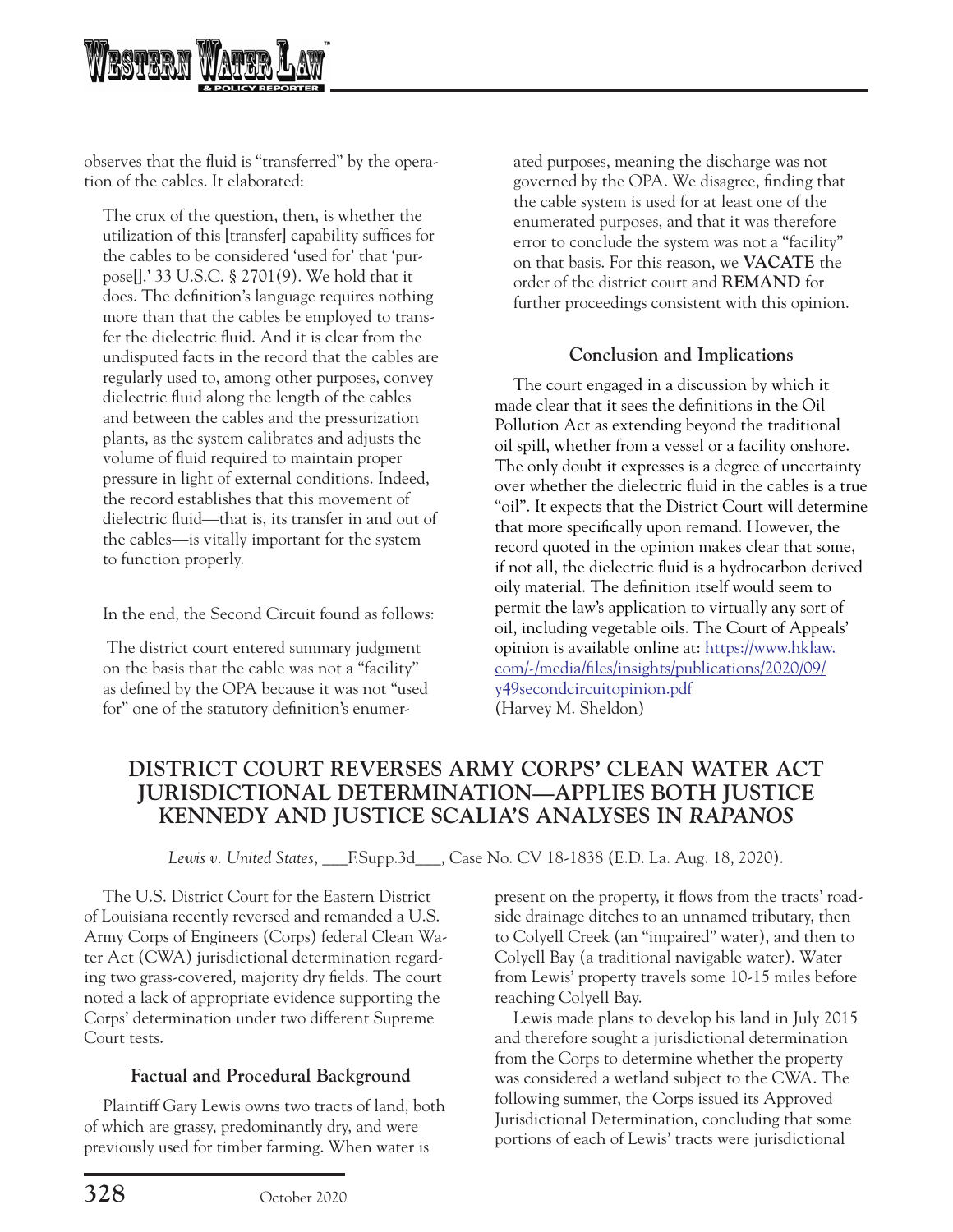

wetlands, and both tracts in their entireties were therefore subject to the CWA. Lewis challenged the Corps' decision, arguing in particular that the Corps incorrectly determined the size and location of the property's adjacent wetlands and improperly concluded that a significant nexus between Lewis' property and the adjacent wetlands existed. The Corps thereafter reviewed its decision and in November 2017 reached the same conclusion.

Lewis then appealed to the judiciary and filed a motion for summary judgment, explaining the Supreme Court's *Rapanos* decision required a different outcome. The Corps filed a cross-motion for summary judgment, contending that the district court owes the Corps' decision great deference and that the record establishes a significant nexus between Lewis' wetlands and the waterway.

In light of the parties' cross motions, the threshold issue before the District Court became whether factual evidence in the record supported the Corps' conclusion that portions of Lewis' property were wetlands subject to the CWA.

### **The District Court's Decision**

Under the Administrative Procedure Act, agency actions, findings, and conclusions can be set aside only if the court finds the decision is arbitrary, capricious, or otherwise not in accordance with the law.

### **The** *Rapanos* **Decision and the Scalia and Kennedy Analyses for Corp Jurisdiction of Wetlands**

In *Rapanos v. United States*, 547 U.S. 715 (2006), the United States Supreme Court delivered a plurality opinion explaining when a wetland is subject to the CWA. In it, Justice Scalia's plurality adopted the "adjacency test," under which only wetlands with a "continuous surface connection" to other navigable water bodies are subject to the CWA. Justice Kennedy filed a concurring opinion advancing the "significant nexus test," which subjects wetlands to the CWA when there is a "significant nexus between the wetlands in question and [traditional] navigable waters." Justice Kennedy's test relies on hydrologic and ecologic factors to determine if a wetland's connection with other water bodies is significant.

Circuit Courts have split on which approach is correct, and the Fifth Circuit has not endorsed any approach. The District Court is within the Fifth Circuit's jurisdiction.

### **District Court Hedges Its Bet: Uses Both Approaches to Jurisdictional Determination**

The court here declined to adopt either approach to wetlands and Corps jurisdiction, and, instead, evaluated the facts under both tests.

First, the court noted that the Corps acknowledged Lewis' land did not meet Justice Scalia's adjacency test. There was, therefore, no basis for CWA jurisdiction under this approach.

Second, the court considered Justice Kennedy's significant nexus test and concluded the nexus between Lewis' property and other water bodies was not significant. Regarding hydrologic factors, the court emphasized that the Corps observed only evidence of water flow from which it made inferences regarding the property's actual water flow and its impacts. But evidence of flow, the court explained, is not actual flow. Furthermore, the Corps relied on "field indicators" which likewise can only predict surface flow at some points during any given year. Since the Corps' analysis regarding the property's actual water flow relied only on inferences and predictions rather than actual observations, the court concluded the property's hydrologic factors weighed against CWA jurisdiction.

Considering the property's ecologic factors, the court again emphasized that the Corps' report was lacking. Because Lewis' land lies within a 500-year flood plain, the court explained, a portion of the property's pollutants will no doubt at some point flow downstream. Even still, the Corps' report failed to determine whether significant rain or flooding events occur often enough to have a substantial impact on the downstream water bodies. Therefore, since the Corps' report did not indicate the amount of pollutants actually traveling downstream and whether their collective effects were significant, the court concluded the ecologic factors, too, weighed against CWA jurisdiction.

### **Summary Judgment**

After determining that both the hydrologic and ecologic factors weigh against the Corps' decision, the court concluded Lewis was entitled to summary judgment as a matter of law and granted Lewis' motion. In doing so, the court dismissed the Corps' argument that its budgetary constraints limited its ability to determine with perfection whether a significant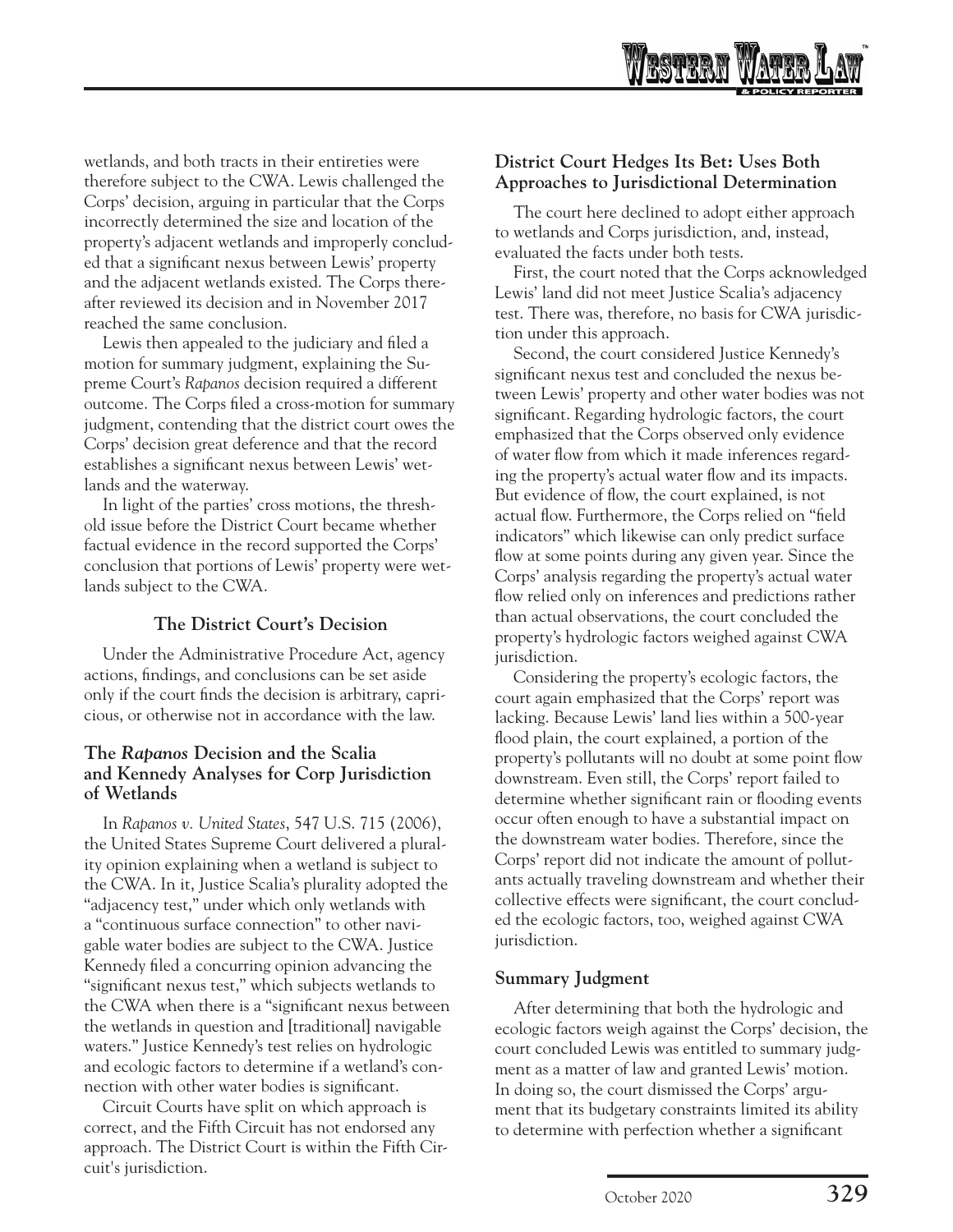

nexus existed. The court made clear that, regardless of budgetary or other constraints, Justice Kennedy's significant nexus cannot be established without demonstrating through the record a wetland's substantial effects on a traditional navigable waterway.

The court remanded the decision to the Corps for further consideration.

### **Conclusion and Implications**

This case recognizes but does not specifically endorse any approach to Clean Water Act jurisdictional determinations for wetlands within the Fifth Circuit. It does, however, suggest that parties seeking to challenge a Clean Water Act jurisdictional determination in the Fifth Circuit should be prepared, when possible, to argue under each of the plurality's approaches. This case also evaluates the type of evidence needed to support a jurisdictional determination. The court's opinion is available here: [https://www.govinfo.gov/](https://www.govinfo.gov/content/pkg/USCOURTS-laed-2_18-cv-01838/pdf/USCOURTS-laed-2_18-cv-01838-0.pdf) [content/pkg/USCOURTS-laed-2\\_18-cv-01838/pdf/](https://www.govinfo.gov/content/pkg/USCOURTS-laed-2_18-cv-01838/pdf/USCOURTS-laed-2_18-cv-01838-0.pdf) [USCOURTS-laed-2\\_18-cv-01838-0.pdf](https://www.govinfo.gov/content/pkg/USCOURTS-laed-2_18-cv-01838/pdf/USCOURTS-laed-2_18-cv-01838-0.pdf) (Melissa Jo Townsend, Rebecca Andrews)

# **DISTRICT COURT BARS CITIZEN SUIT AGAINST COUNTY IN GEORGIA DUE TO THE DILIGENT PROSECUTION PROVISION OF THE CLEAN WATER ACT**

*South River Watershed Alliance, Inc. v. DeKalb County*, \_\_\_F.Supp.3d\_\_\_, Case No. 1:19-cv-04299-SDG (N.D. Ga. Aug. 31, 2020).

The U.S. District Court for the Northern District of Georgia recently dismissed a citizen suit seeking to enforce the federal Clean Water Act against a defendant that had previously executed a consent decree with the U.S. Environmental Protection Agency and state Environmental Protection Department. The court found that the plaintiffs' citizen suit sought to enforce the same "standard, order, or limitation" as the consent decree and that the plaintiff did not plausibly allege a lack of "diligent prosecution" by the government agencies. The court therefore held that the Clean Water Act's diligent prosecution provision barred the plaintiffs' action.

## **Factual and Procedural Background**

The Clean Water Act (CWA) governs the discharge of pollutants into the navigable waters of the United States and prohibits the "discharge of any pollutant" from any point source without a permit authorizing such discharge. The CWA grants the U.S. Environmental Protection Agency (EPA) authority to issue such permits, known as National Pollutant Discharge Elimination System (NPDES) permits. The CWA also authorizes private citizens to file a civil action (citizen suit) against an alleged polluter in violation of an effluent standard or limitation under the CWA or an order issued by the EPA or a state with respect to such standard or limitation. However,

this right is limited by the CWA's diligent prosecution provision, which prohibits the commencement of a citizen suit when the EPA or state has commenced and is diligently prosecuting a civil or criminal action to require compliance with a "standard, limitation, or order."

DeKalb County, Georgia (DeKalb), owns and operates a Water Collection and Transmission System (WCTS) designed to collect and transport wastewater to three locations. DeKalb is required to treat wastewater at these locations before discharging the water into surface water pursuant to NPDES permits issued by the Georgia Environmental Protection Department (EPD). In December 2010, the United States and the state of Georgia filed a complaint against DeKalb on behalf of the EPA and the EPD, respectively, alleging that, since 2006, DeKalb's WCTS experienced hundreds of untreated wastewater overflows that contained pollutants in violation of the CWA and the Georgia Water Quality Control Act (GWQCA). In 2011, the District Court approved a consent decree executed by DeKalb, the EPA, and the EPD. Pursuant to the consent decree, DeKalb was to undertake several actions to achieve the stated goal of full compliance with the CWA and the GWQCA.

In 2019, plaintiffs initiated a citizen suit, alleging DeKalb violated the consent decree, the CWA, and its NPDES permits. DeKalb thereafter filed a motion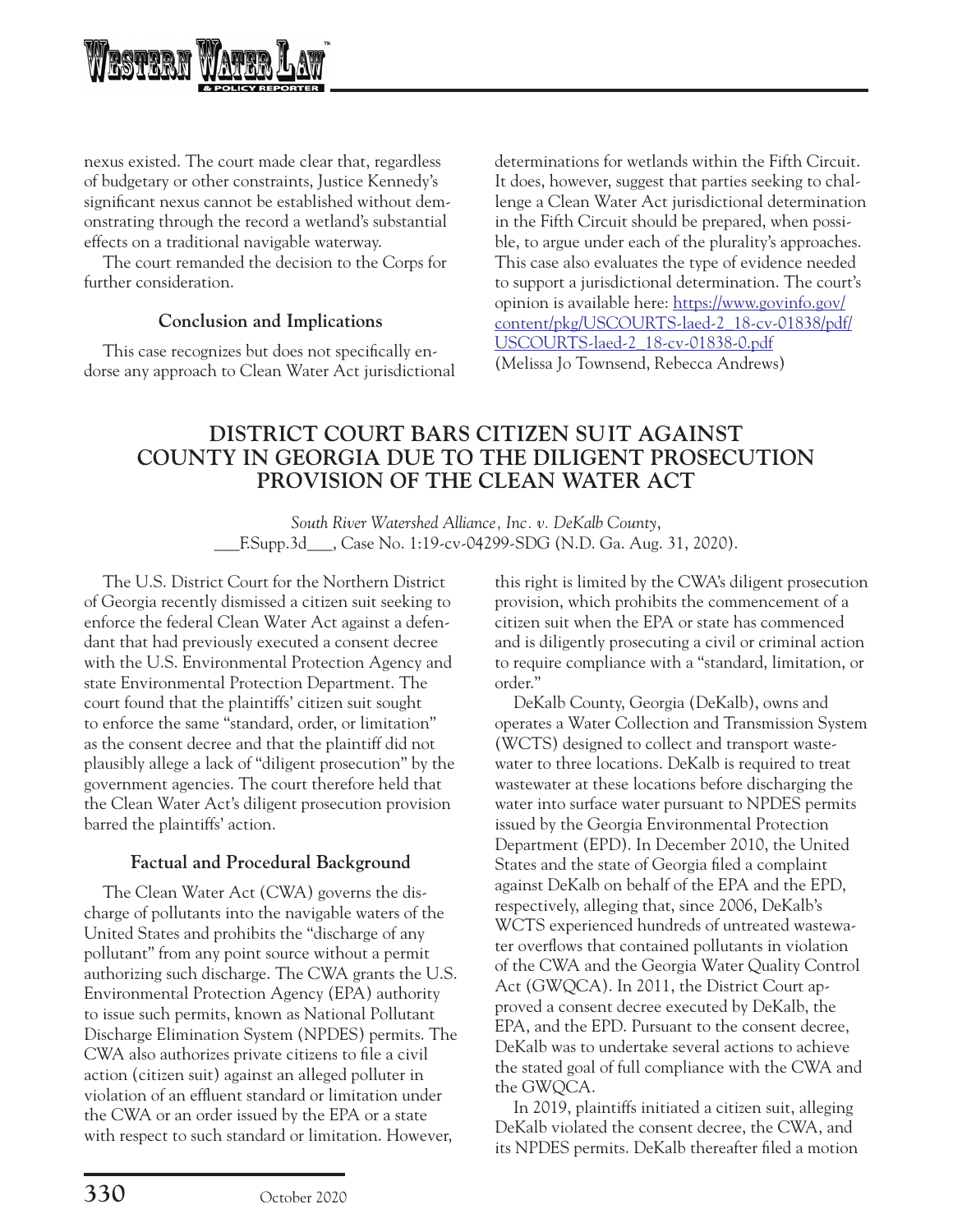

to dismiss, arguing the plaintiffs' claims were barred by the CWA's diligent prosecution provision. Plaintiffs argued the 2011 consent decree was insufficient to ensure DeKalb's compliance and, alternatively, the government was not diligently prosecuting DeKalb for its violations.

### **The District Court's Decision**

Prior to reviewing the motion to dismiss, the District Court determined whether the motion to dismiss was governed by Federal Rules of Civil Procedure (FRCP) Rule 12(b)(1), lack of subject-matter jurisdiction, or 12(b)(6), failure to state a claim. If the diligent prosecution provision is jurisdictional, the court stated, then Rule 12(b)(1) controls. Otherwise, FRCP Rule 12(b)(6) applies. The District Court determined that, because Congress did not provide a clear statement in the CWA that the diligent prosecution provision is a jurisdictional requirement, the provision was non-jurisdictional. Therefore, FRCP Rule 12(b)(6) applied.

### **Diligent Prosecution Provision**

The District Court next determined whether the CWA's diligent prosecution provision barred the plaintiffs' citizen suit. The court applied the following two-part inquiry: first, the court must determine whether a prosecution by the state (or the EPA Administrator) to enforce the same "standard, order, or limitation" was pending on the date that the citizen suit commenced. If so, the court must then determine whether the prior pending action was being "diligently prosecuted" by the state or EPA at the time that the citizen suit was filed.

## **'Same Standard, Limitation or Order'**

Under the first prong, the court may rely primarily on a comparison of the pleadings in the two actions to make its determination. The claims need not be identical for the action to cover the same standards and limitations. Comparing the plaintiffs' amended complaint with the 2010 complaint and the 2011 consent decree, the court concluded that there was substantial overlap in the standards and limitations on which the government and plaintiffs based their claims such that the two actions concerned the same "standard, limitation, or order." The court therefore addressed the second prong of the analysis: whether

the EPA and the EPD were diligently prosecuting the claims raised in their 2010 complaint and addressed by the 2011 consent decree.

# **'Diligent Prosecution'**

In analyzing the second prong, a court ordinarily considers a CWA enforcement prosecution "diligent" if the judicial action is capable of requiring compliance with the CWA and is in good faith calculated to do so. Diligence is presumed, and the burden for proving non-diligence is heavy. A plaintiff must do more than show that the agency's prosecution strategy is less aggressive than the plaintiff would like or that it did not produce a completely satisfactory result. That is, a plaintiff must show that the government's actions are incapable of requiring compliance with the applicable standards.

The District Court quickly dismissed DeKalb's first argument–that the 2011 consent decree alone was sufficient to establish diligent prosecution–noting that the consent decree's language did not limit the rights of third parties, not a party to the consent decree, against DeKalb. Moreover, such a conclusion would diverge from clearly established law, the court stated.

The District Court, however, agreed with DeKalb's second argument that the government agencies' ongoing efforts to require compliance with the 2011 consent decree established diligent prosecution. Specifically, plaintiffs had alleged that sewage discharges from the WCTS into watersheds had not decreased in either priority or non-priority areas since the entry of the 2011 consent decree, the fines were too low to force compliance, DeKalb failed to meet a June 20, 2020 deadline to rehabilitate priority areas, the consent decree did not establish a timeline to rehabilitate nonpriority areas, and DeKalb implemented a different type of hydraulic model, with permission, than that required by the consent decree.

With regard to DeKalb's continued sewage discharges, the court focused on the government's repeated fining of DeKalb for noncompliance, reasoning that an "unsatisfactory result does not necessarily imply lack of diligence." The court was also unpersuaded by the plaintiffs' criticisms of the fine amounts, concluding that the appropriate fine amount is the type of discretionary matter to which the court should defer to the government agencies' expertise. Further, the court noted the plaintiffs did not allege the bad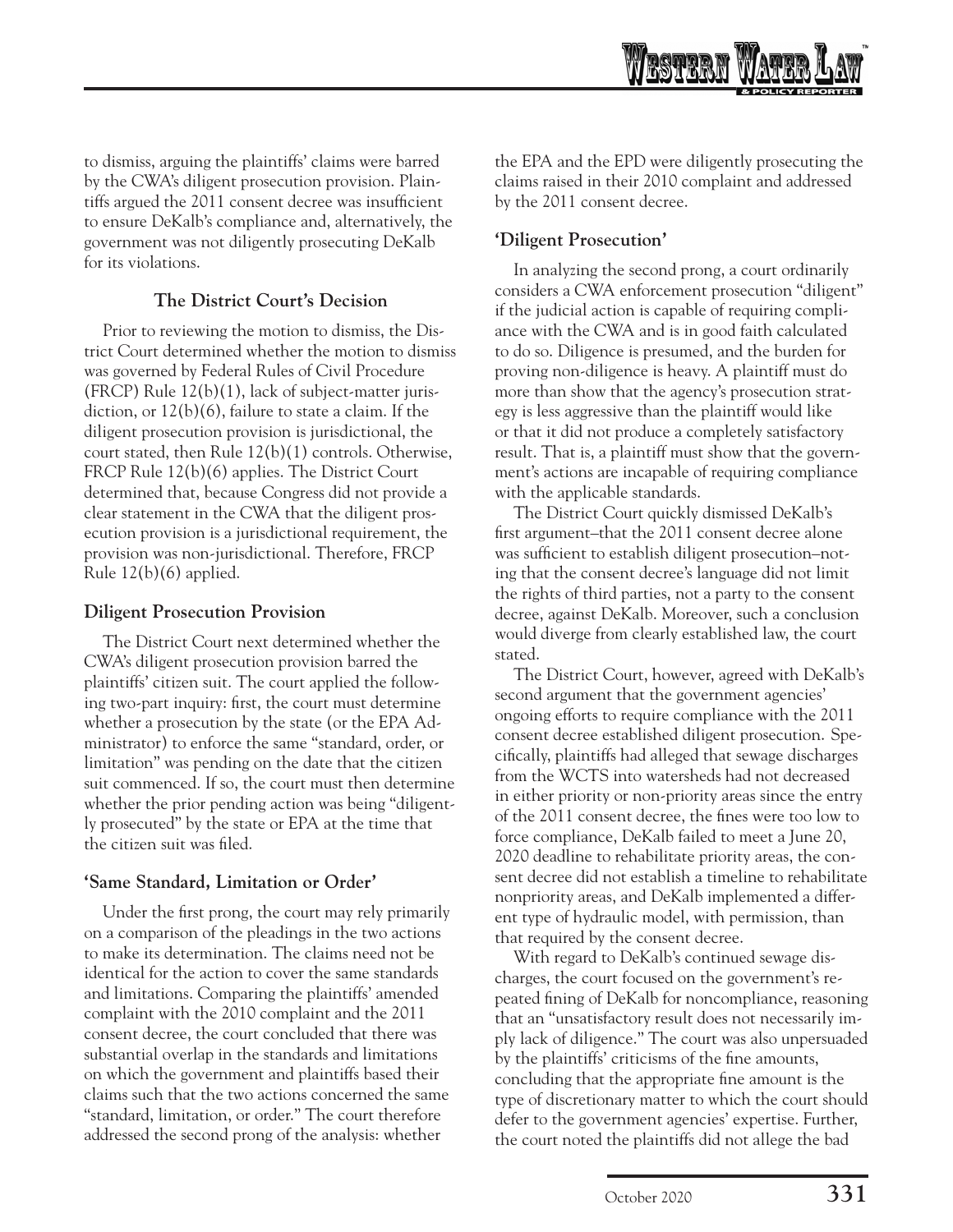

faith needed to overcome the heavy presumption of diligence. As to DeKalb's failure to meet the June 20 deadline, the court reasoned that DeKalb's breach did not translate into a factual allegation of non-diligent prosecution by the government. Finally, as with the determination of the fine amount, the court reasoned that the government agencies' decision to not include a timeline for nonpriority areas and to permit DeKalb to implement a different hydraulic model than required by the consent decree were discretionary decisions best left to the agencies' expertise. Thus, the court held that the plaintiffs failed to allege any facts that could plausibly overcome the heavy presumption of diligence afforded to the government agencies.

### **Conclusion and Implications**

This case demonstrates that an alleged polluter is not immunized from citizen suits under the CWA simply by entering into a consent decree with the government. However, for such an action to survive a motion to dismiss, a plaintiff must allege facts that state a plausible lack of diligence by the government agencies beyond mere disagreement with the agencies' approach. Instead, the plaintiff must allege facts that plausibly state the government's actions are incapable of requiring compliance with the applicable standards. The court's opinion is available online at: [https://www.courtlistener.com/recap/gov.uscourts.](https://www.courtlistener.com/recap/gov.uscourts.gand.268968/gov.uscourts.gand.268968.57.0.pdf) [gand.268968/gov.uscourts.gand.268968.57.0.pdf](https://www.courtlistener.com/recap/gov.uscourts.gand.268968/gov.uscourts.gand.268968.57.0.pdf) (Heraclio Pimentel, Rebecca Andrews)

# **CALIFORNIA SUPREME COURT HOLDS COUNTY'S BLANKET CLASSIFICATION OF ALL WELL CONSTRUCTION PERMIT ISSUANCES AS MINISTERIAL VIOLATES CEQA**

*Protecting Our Water and Environmental Resources v. County of Stanislaus*, \_\_\_Cal.5th\_\_\_, Case No. S. 251709 (Aug. 27, 2020).

The California Supreme Court in *Protecting Our Water and Environmental Resources v. County of Stanislaus* found that the County of Stanislaus (County) had violated the California Environmental Quality Act (CEQA) (Pub. Resources Code, § 21000 *et seq*.) by making a "blanket classification" that all permits issued under Chapter 9.36 of its groundwater well permitting ordinance, other than those requiring a variance, were "ministerial." The Court found the practice unlawful under CEQA because, ". . . while many of its decisions are ministerial. . . some of County's decisions may be discretionary."

### **Factual and Procedural Background**

In 1968, the California Department of Water Resources (DWR) issued Water Resources Bulletin No. 74, Water Well Standards: State of California. As revised and supplemented, Bulletin No. 74 has been described as a "90-page document filled with technical specifications for water wells."

Under Water Code **§** 13801, subdivision (c), counties are required to adopt well construction ordinances that meet or exceed the standards in Bulletin No. 74. Many counties have incorporated the bulletin's

standards into their well permitting ordinances.

In 1973, the County of Stanislaus enacted Chapter 9.36 of its County Code regulating the location, construction, maintenance, abandonment, and destruction of wells that might affect the quality and potability of groundwater. Many of the permit standards in Chapter 9.36 incorporate by references standard set forth in Bulletin No. 74, including Standards 8.A, 8.B, and 8.C.

Standard 8.A addresses the distance between proposed wells and potential sources of contamination such as storm sewers, septic tanks, feedlots, etc. It requires that all wells "be located an adequate horizontal distance" from those sources and provides specific separation distances that are "generally" considered to be adequate—but allows an agency to increase or decrease suggested distances, depending on circumstances.

Standard 8.B provides that "[w]here possible, a well shall be located up the ground water gradient from potential sources of pollution or contamination." Under Standard 8.C, "[i]f possible, a well should be located outside areas of flooding."

Chapter 9.36 of the County Code also allows for variance permits to be issued by the County Health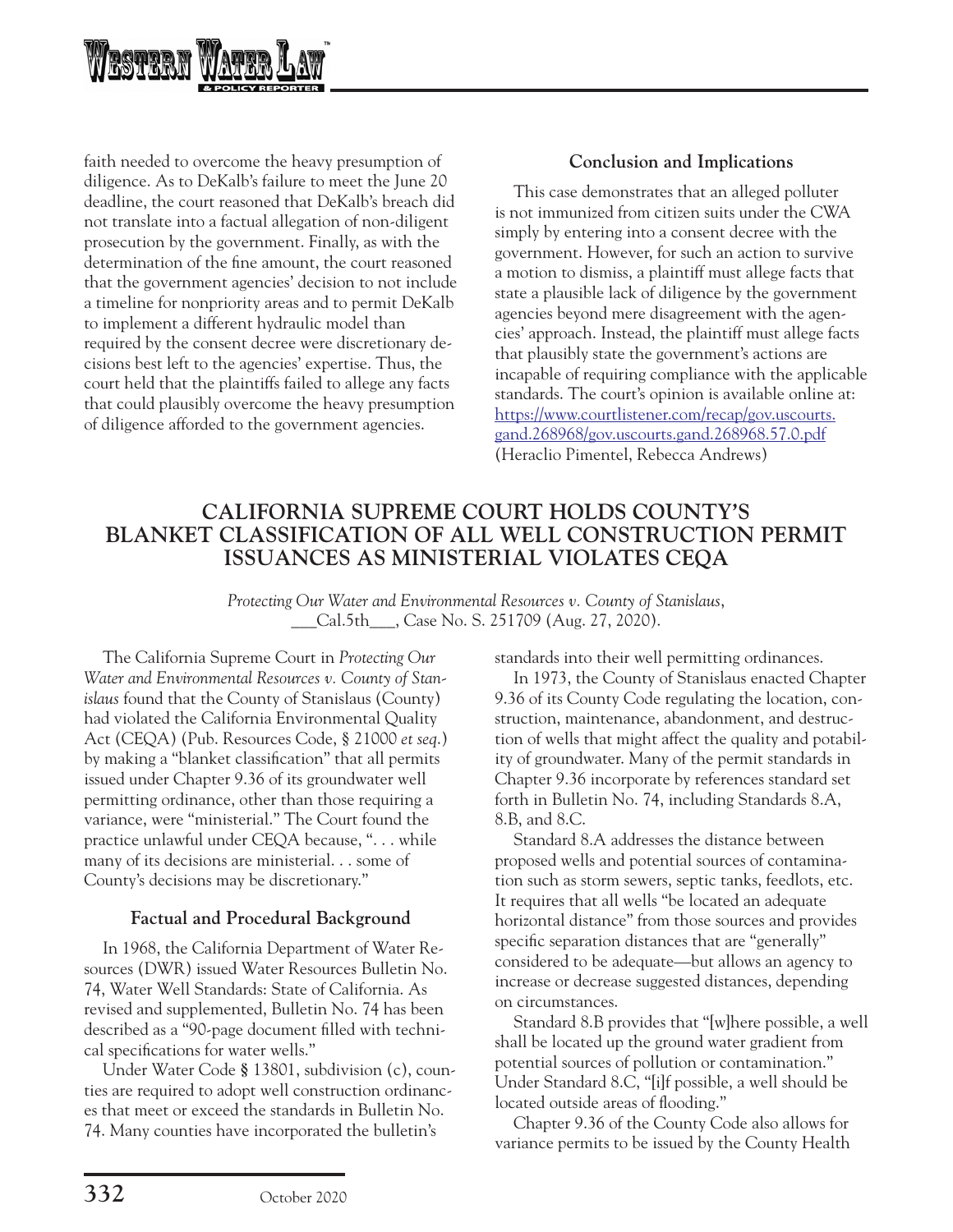Officer authorizing an exception to any provision of Chapter 9.36 "when, in his/her opinion, the application of such provision is unnecessary." When authorizing a variance, the health officer may prescribe "such conditions as, in his or her judgment, are necessary to protect the waters of the state."

In 1983, the County adopted its CEQA regulations generally classifying *all* well construction permits as ministerial projects absent a variance permit. In 2014, the County amended Chapter 9.37 of the County Code to prohibit the unsustainable extraction and export of groundwater. Chapter 9.37 requires that permit applications also satisfy Chapter 9.36.

Since 2014, the County has had a practice of treating all non-variance permit approvals as ministerial. Plaintiffs sued the County, alleging "a pattern and practice" of approving well permits without CEQA review. Plaintiffs asserted that all permit issuance decisions under Chapter 9.36 are discretionary because the County can:

. . .deny [a] permit or require changes in the project as a condition of permit approval to address concerns relating to environmental impacts.

The trial court ruled that the County's approval of all non-variance permits was ministerial. The Court of Appeal reversed, concluding that issuance of well construction permits is a discretionary decision, but acknowledged that many of the decisions the County may make under Chapter 9.36 would be ministerial. Nevertheless, the appellate court found that the County's compliance determination under Standard 8.A involved sufficient discretionary authority to make the issuance of all permits under Chapter 9.36 discretionary—which would trigger CEQA compliance.

The Supreme Court granted the County's petition for review.

## **The Supreme Court's Decision**

The Supreme Court began its inquiry by distinguishing discretionary projects from ministerial projects. A project is discretionary if the government can shape the project in any way which could respond to any of the concerns which might be identified" during an environmental review. The Court noted that when a project involves an approval that

contains elements of both a ministerial action and a discretionary action, the project will be deemed to be discretionary.

# *De Novo* **Review**

In setting forth the standard of review, the Supreme Court articulated that because the County's position that the permits were regardless of the circumstances is based on the County's legal interpretation of Chapter 9.36, the Court reviews that interpretation *de novo*.

### **Standard 8.A Confers County Discretion to Deviate from General Standards**

The Court concluded that the plain language of Standard 8.A authorizes the County to exercise judgment or deliberation when it decides to approve or disapprove a permit. Although the standard sets out distances generally considered adequate, individualized judgments may be required. For example, Standard 8.A notes that an:

. . .adequate horizontal distance may depend on '[m]any variables' and '[n]o set separation distance is adequate and reasonable for all conditions.

The Court acknowledged that the standard does provide a list of minimum suggested distances, but notes that Standard 8.A expressly provides that "[l]ocal conditions may require greater separation distances." Moreover, if, in the opinion of the enforcing agency adverse conditions exist, Standard 8.A requires that the suggested distance be increased, or special means of protection be provided. Finally, approval of lesser distances may be allowable by the enforcing agency on a "case-by-case basis." The Supreme Court concluded that the language in Standard 8.A confers significant discretion on the County to deviate from these general standards depending on the circumstances. Such permit issuance cannot therefore be classified as ministerial.

## **Limited Discretion is Not the Same Thing as Lacking Discretion**

The Supreme Court rejected the County's argument that permit issuance is ministerial because under Standard 8.A the County may only adjust the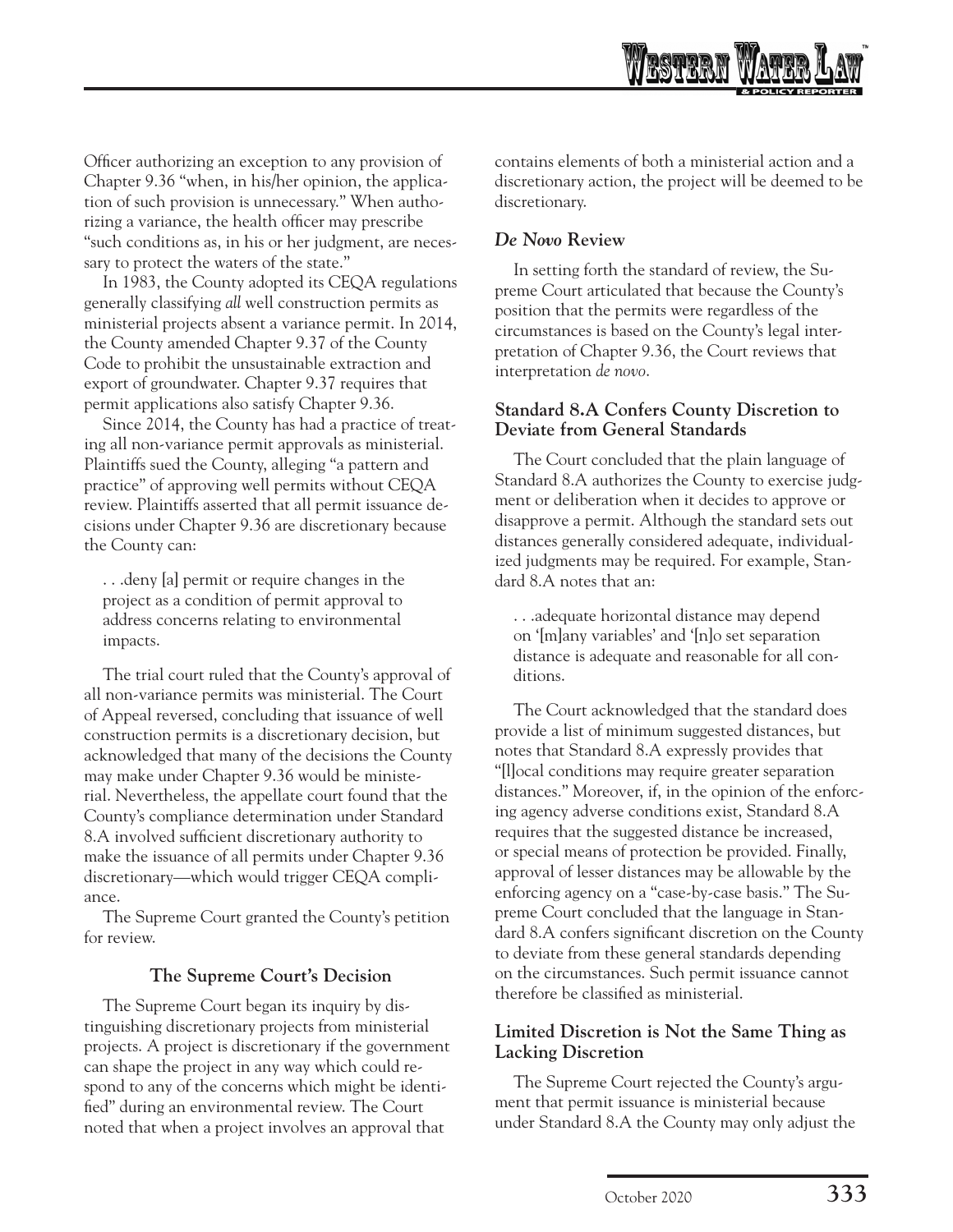

location of a well to prevent groundwater contamination. Chapter 9.36 does not allow the County to address other environmental concerns or impose other measures that might prevent groundwater contamination, such as regulating pesticides or fertilizers. In response, the Court stated that "[j]ust because the agency is not empowered to do everything does not mean it lacks discretion to do anything." That the County has the authority to require a different well location, or deny the permit, is sufficient to make the issuance of the permit discretionary.

### **The Appropriate Remedy**

The Supreme Court, however, disagreed with the appellate court that permits issued under Chapter 9.36 are always a discretionary project. The fact that an ordinance contains provisions that allow an agency to exercise independent judgment in some instances does not mean that all permits are discretionary. The Court observed that sometimes the discretionary provisions are not relevant to a particular permit. For example, Standard 8.A only applies when there is contamination source near a proposed well.

The Supreme Court concluded by reversing the Court of Appeal holding that all permit issuances under Chapter 9.36 are discretionary but finding that plaintiffs were not entitled to a declaration to that effect nor an injunction requiring the County to

treat all permit issuances as discretionary. Rather, the Court held that plaintiffs were entitled to a declaration that the County's blanket ministerial categorization is unlawful:

 Accordingly, classifying all issuances as ministerial violates CEQA. Plaintiffs are entitled to a declaration to that effect. But they are not entitled to injunctive relief at this stage, because they have not demonstrated that *all* permit decisions covered by the classification practice are discretionary.

### **Conclusion and Implications**

In light of this decision, a local agency that categorically classifies the issuance of a particular permit as ministerial may want to review its permitting ordinance to ensure that it complies with the Supreme Court's holdings. When an ordinance contains standards which, if applicable, give an agency the required degree of independent judgment, the agency may not categorically classify the issuance of permits as ministerial. But the agency may classify a particular permit as ministerial and develop a record in support of that classification.

[https://www.courts.ca.gov/opinions/documents/](https://www.courts.ca.gov/opinions/documents/S251709.PDF) [S251709.PDF](https://www.courts.ca.gov/opinions/documents/S251709.PDF) (Christina Berglund)

# **CALIFORNIA COURT OF APPEAL AFFIRMS STATE WATER BOARD'S AUTHORITY TO REGULATE UNREASONABLE WATER USE THROUGH TEMPORARY EMERGENCY REGULATIONS AND CURTAILMENT ORDERS**

*Stanford Vina Ranch Irrigation Company v. State of California*, 50 Cal.App.5th 976 (3rd Dist. 2020).

The California Third District Court of Appeal recently upheld a determination that the State Water Resources Control Board's (SWRCB or Board) possesses broad authority to issue temporary emergency regulations and curtailment orders which establish minimum flow requirements, regulate unreasonable use of water, and protect threatened fish species during drought conditions.

## **Background**

Plaintiff/appellant Stanford Vina Ranch Irriga-

tion Company (Stanford Vina) diverts water for agricultural uses from Deer Creek, a tributary to the Sacramento River. Stanford Vina is entitled to use 66 percent of the flow of Deer Creek and holds both riparian and pre-1914 appropriative water rights.

Two species of anadromous fish, Chinook salmon (fall run and spring run) and steelhead trout migrate from the Pacific Ocean to Deer Creek each year to spawn. The spring Chinook salmon and steelhead trout are listed as a threatened species under the California Endangered Species Act and the federal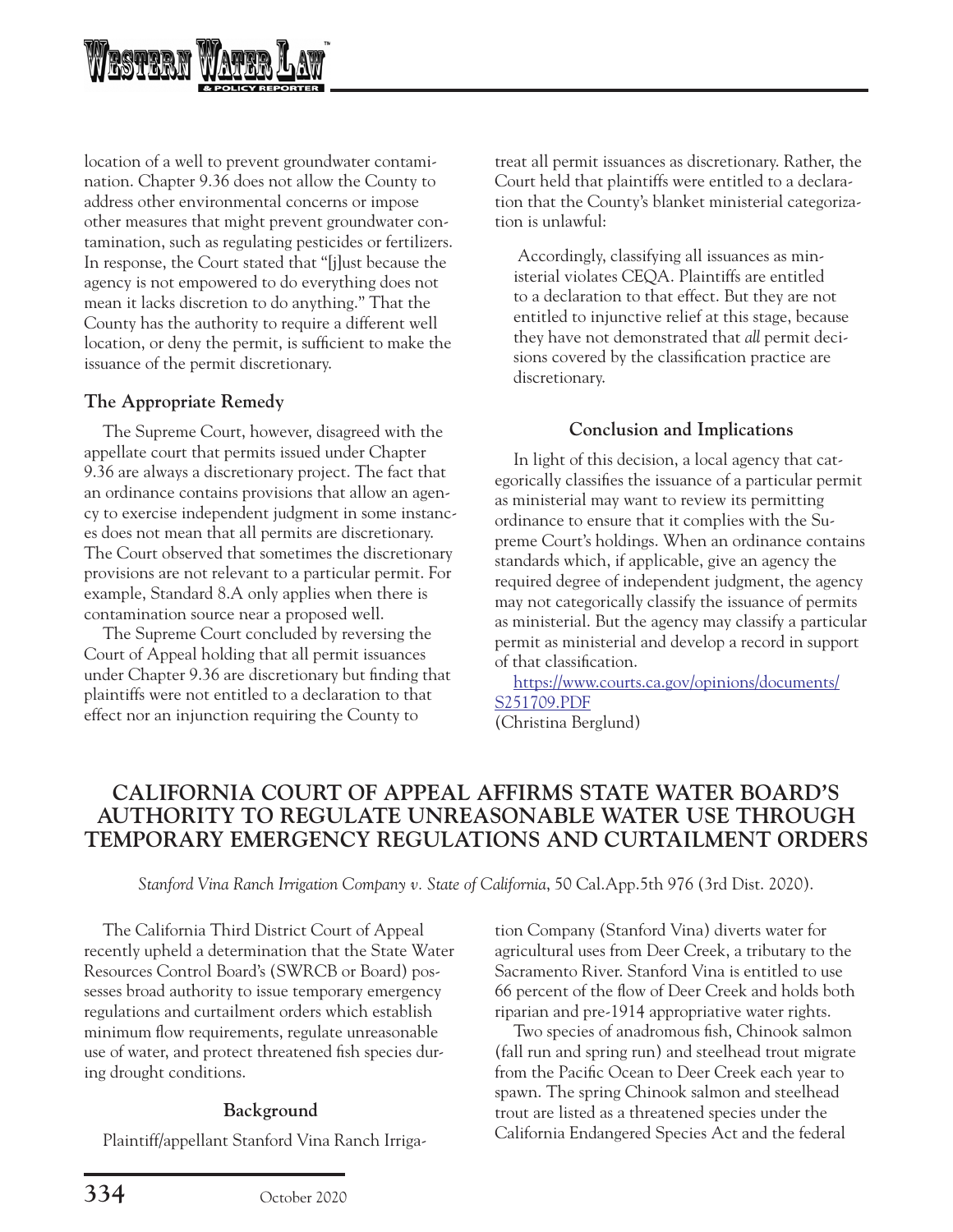Endangered Species Act. Federal and state agencies have concluded that Deer Creek has "high potential" for supporting viable populations of both spring-run salmon and steelhead trout. The water diversion structures operated by Stanford Vina on Deer Creek were alleged to have the potential to dewater Deer Creek during low flow periods and to also negatively affect the outmigration of juvenile spring-rule salmon and steelhead trout.

In 2014, California was in the midst of one of the most severe droughts on record. Extreme drought conditions threatened to dewater high priority streams during critical migration periods for threatened and endangered fish species. In response, then-Governor Jerry Brown declared a drought state of emergency and signed urgency legislation that included authority for the SWRCB to adopt emergency regulations. Those emergency regulations included, among other provisions, Board authority to prevent waste and unreasonable use of water, to promote water conservation, and to require curtailment of certain surface water diversions. The SWRCB thereafter began promulgating regulations implementing in-stream flow requirements for Deer Creek and other surface water courses.

Specifically, the regulations declared that any diversion reducing flows beneath drought emergency minimums would be a per se waste and unreasonable use in violation of Article X, § 2 of the California Constitution. The emergency regulations barred water from being diverted from Deer Creek and other specific streams during the effective period of any SWRCB curtailment orders issued pursuant to the regulations.

On June 5, 2014, the Board issued the first curtailment order for Deer Creek, which directed all water rights holders to immediately cease or reduce their diversions in order to maintain the drought emergency minimum flows specified by the regulation. Between June 2014 and October 2015, the Board issued three more curtailment orders to Deer Creek water users.

## **Procedural History**

Stanford Vina filed suit against the SWRCB in October 2014 asserting causes of action for inverse condemnation and declaratory relief over the temporary emergency regulations. Stanford Vina argued that the emergency regulations and curtailment orders were

unreasonable, violated due process requirements, and amounted to a taking of vested water rights without just compensation.

The trial court concluded that the Board possessed quasi-legislative authority to adopt the challenged emergency regulations without first holding an evidentiary hearing. It found that under the extreme drought conditions, the Board rationally determined that allowing diversions to reduce flows below the minimum amounts necessary for fish migrations and survivability would be an unreasonable use of water. The trial court also rejected Stanford Vina's taking argument and rule of priority argument and entered judgment against Stanford Vina on all causes of action.

## **The Court of Appeal's Decision**

The Third District Court of Appeal affirmed the trial court's decision and held that the Board has broad authority to regulate the unreasonable use of water. This authority, the court found, included the right to adopt regulations, establish minimum flow requirements to protect the migration of threatened fish species during drought conditions, and to declare unreasonable diversions of water would cause instream flows to fall below levels needed by those fish. Because different standards of review apply to the Board's quasi-legislative rule making power and its quasi-adjudicative enforcement actions, the court addressed the validity of the challenged regulations and challenged curtailment orders separately.

# **Validity of the Challenged Regulations**

The Court of Appeal determined that the emergency regulations were within the Board's regulatory authority in furtherance of its constitutional and statutory mandate to prevent waste and unreasonable uses of water and consistent with Article X, § 2 of the California Constitution and Water Code §§ 100, 275, 1058, and 1058.5:

•Section 100: Provides in relevant part that 'the right to water or to the use or flow of water in or from any natural stream or watercourse in this State is and shall be limited to such water as shall be reasonably required for the beneficial use to be served, and such right does not and shall not extend to the waste or unreasonable use or unrea-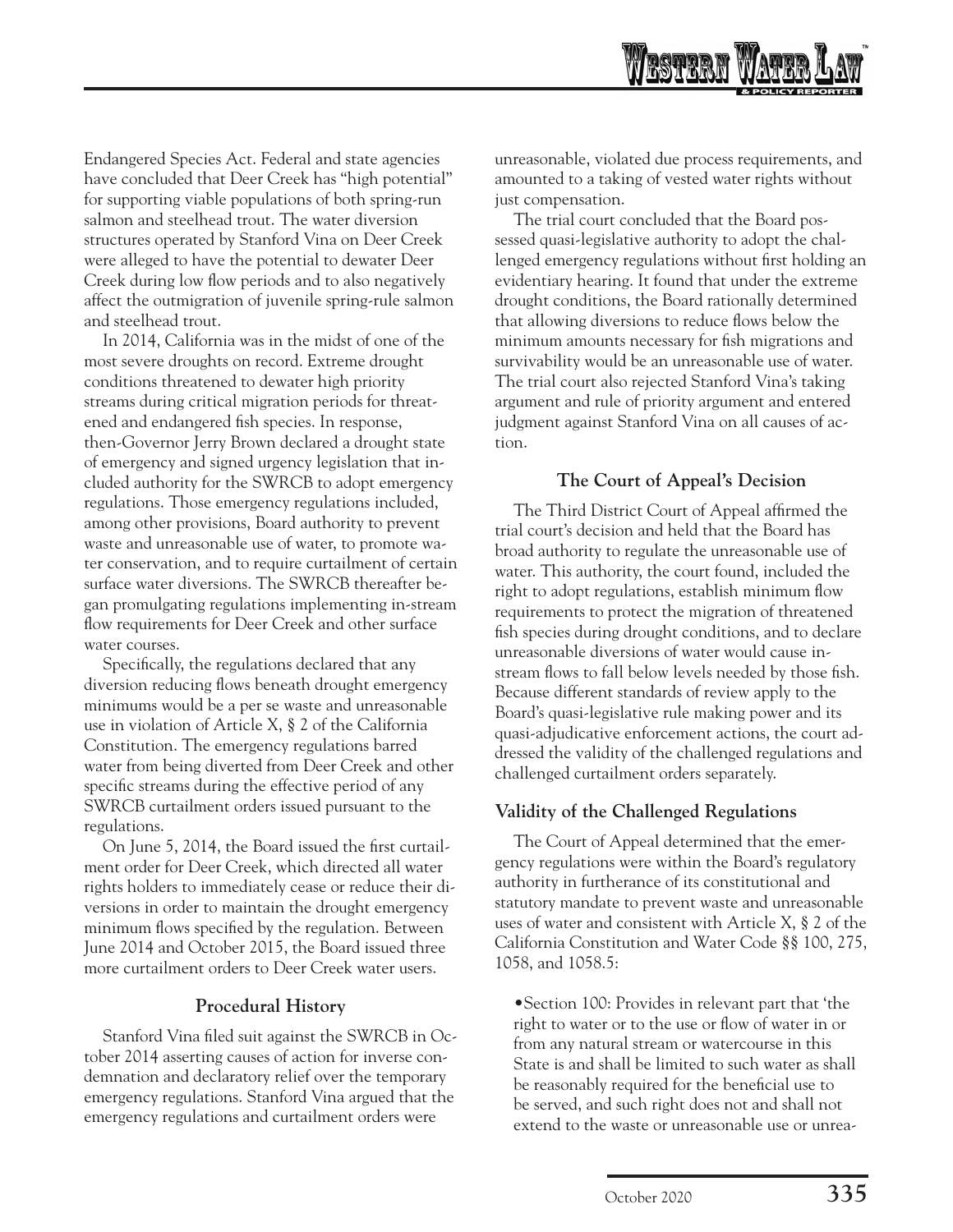

sonable method of use or unreasonable method of diversion of water.'

•Section 275: The Board is authorized to 'take all appropriate proceedings or actions before executive, legislative, or judicial agencies to prevent waste, unreasonable use, unreasonable method of use, or unreasonable method of diversion of water in this state.'

•Section 1058: The Board is authorized to 'make such reasonable rules and regulations as it may from time to time deem advisable in carrying out its powers and duties.'

•Section 1058.5: The Board is authorized to adopt emergency regulations to prevent 'unreasonable use, unreasonable method of use, or unreasonable method of diversions' during severe drought conditions.

The court further held that adoption of the regulations was not arbitrary, capricious, or lacking in evidentiary support.

The court then concluded that, contrary to Stanford Vina's arguments, the Board was not required to hold an evidentiary hearing before making a "reasonableness determination" as to plaintiff's use of water. According to the court, neither the due process clauses of the federal or California Constitutions, nor article X, § 2 of the California Constitution, require the Board to hold an evidentiary hearing prior to adoption of a regulation governing reasonable water use.

Citing heavily to and expanding upon *Light v. State Water Resources Control Bd.,* 226 Cal. App.4th 1463 (2014) (*Light*) and the line of reasonable use cases before it, the Court of Appeal also concluded that the Board's authority included the direct regulation of riparian and pre-1914 appropriative water rights holders without first holding an evidentiary hearing, and the ability to adopt curtailment orders that notified the affected water rights holders the emergency regulations were put into effect.

## **Validity of the Challenged Curtailment Orders**

The Court of Appeal next analyzed whether the SWRCB had properly implemented the emergency regulations by issuing the challenged curtailment orders. Contrary to Stanford Vina's assertion, the court found that Stanford Vina possessed no vested right to divert water from Deer Creek in contravention of the emergency regulations regardless of its status as a senior riparian and that it held pre-1914 water rights. Thus, the court applied the substantial evidence standard of review in assessing the validity of the curtailment orders.

Upon review of the record, the court found that substantial evidence supported the SWRCB's conclusion that curtailed diversions would have caused or threatened to cause the flow of water in Deer Creek to fall below the emergency minimum flow requirements. The court further held that the curtailment orders were not a taking of the company's water rights, because the mere regulation of the use and enjoyment of a property right for the public benefit is a permissible exercise of the state's police power and does not amount to a taking under eminent domain. Therefore, the Board had acted within its authority to determine that diversions from Deer Creek threatened to violate the emergency regulations minimum flow requirements constituted an unreasonable use of water.

The court further rejected the argument that the curtailment orders were a taking of private property without just compensation since it found that Stanford Vina possessed no vested right to divert water from Deer Creek in contravention of the emergency regulations. Along those lines, the court dismissed any claims that the regulations and curtailment orders impermissibly interfered with a prior judicial degree declaring its water rights, because rights declared by a judicial decree are subject to the rule.

### **Conclusion and Implications**

The *Stanford Vina* decision is an interesting and consequential case among those pertaining to the applicability and use of the reasonable use doctrine. Whereas in *Light* the court acknowledged that the curtailment and regulation of riparian and pre-1914 water users would be pursuant to local programs and not by the State Water Resources Control Board itself, the Third District Court of Appeal in this case found that the Board may, under certain circumstances itself declare diversions unreasonable and issue curtailment orders to cease all diversions of water without first holding an evidentiary hear-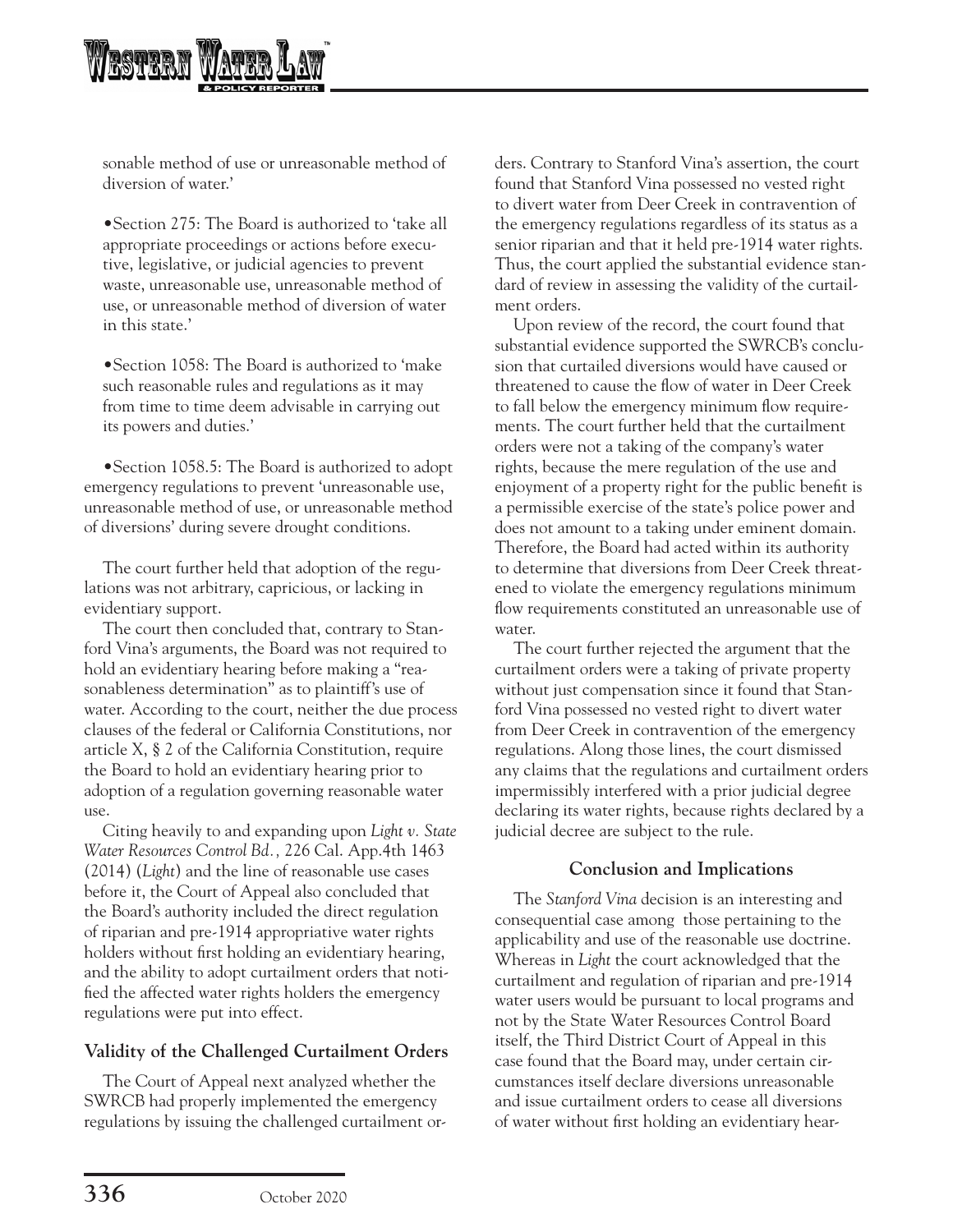

during less extreme circumstances. The court's opinion is available online at: [https://www.courts.ca.gov/](https://www.courts.ca.gov/opinions/documents/C085762.PDF) [opinions/documents/C085762.PDF](https://www.courts.ca.gov/opinions/documents/C085762.PDF) (Paula Hernandez, Derek R. Hoffman)

# **NEVADA SUPREME COURT ANSWERS CERTIFIED QUESTIONS FROM THE NINTH CIRCUIT COURT OF APPEALS REGARDING THE STATE'S PUBLIC TRUST DOCTRINE**

*Mineral County, et al. v. Lyon County, et al.*, Case No. 75917, 136 Nev.Adv.Op. 58 (Sept. 17, 2020).

On September 17, 2020, the Nevada Supreme Court issued an eagerly awaited ruling regarding the public trust doctrine in the long-running Walker River litigation. Answering certified questions from the Ninth Circuit Court of Appeals, the court held that the public trust doctrine, as implemented through Nevada's comprehensive water statutes, does not permit a court to reallocate water rights that were adjudicated and settled under the prior appropriation doctrine. In reaffirming that the public trust doctrine applies in Nevada, the Court recognized it to include all waters of the state, not just those that were navigable at statehood. A dissenting opinion by two of the seven justices took issue with both of these conclusions

### **The Walker River**

The Walker River runs from the Sierra Nevada mountains in California into the Great Basin of Nevada, where it terminates in Walker Lake. The majority of precipitation and surface water flow into the Walker River Basin occurs in California, but most of the water is consumed by irrigators in Nevada. Since agricultural appropriations from the river and its tributaries first commenced in the mid-nineteenth century, the size and volume of Walker Lake have shrunk significantly, and the concentrations of total dissolved solids have risen to the point where the lake can no longer sustain a fishery. Disagreement exists as to the causes of these changes, but there is general consensus that upstream diversions play at least some part.

## **Litigation over the Walker River**

Litigation over the Walker River commenced in

1902 as a trans-border dispute in the U.S. District Court for Nevada between two ranching operations, one in California and one in Nevada. The case ended in 1919, but five years later, the United States commenced a new action in the same federal court seeking to establish a federally reserved water right for the Walker River Paiute Tribe (Tribe). The court issued a decree in 1936 (subsequently amended in 1940) that distributed water rights to the Tribe and various other claimants and that retained jurisdiction in the decree court for future modification.

In 1991, the Walker River Irrigation District filed a petition with the decree court to enforce its decreed rights in response to regulatory action by the California State Water Resources Control Board to prevent the District from dewatering portions of the river. The Tribe and the United States filed counterclaims, asserting new rights for a reservoir built on the tribal land. In 1994, Mineral County—in which Walker Lake it located—moved to intervene, requesting that the court reopen and modify the decree "to recognize the rights of Mineral County … and the public to have minimum [water] levels to maintain the viability of Walker Lake." Invoking the public trust doctrine, Mineral County requested that the court require at least 127,000 acre-feet annually to reach Walker Lake.

In 2015, the decree court dismissed Mineral County's complaint in intervention for lack of standing but nevertheless proceeded to address, in detail, the applicability of the public trust doctrine. The court concluded that the public trust doctrine could not be used to reallocate decreed rights without constituting a taking for which just compensation must be paid. Mineral County appealed.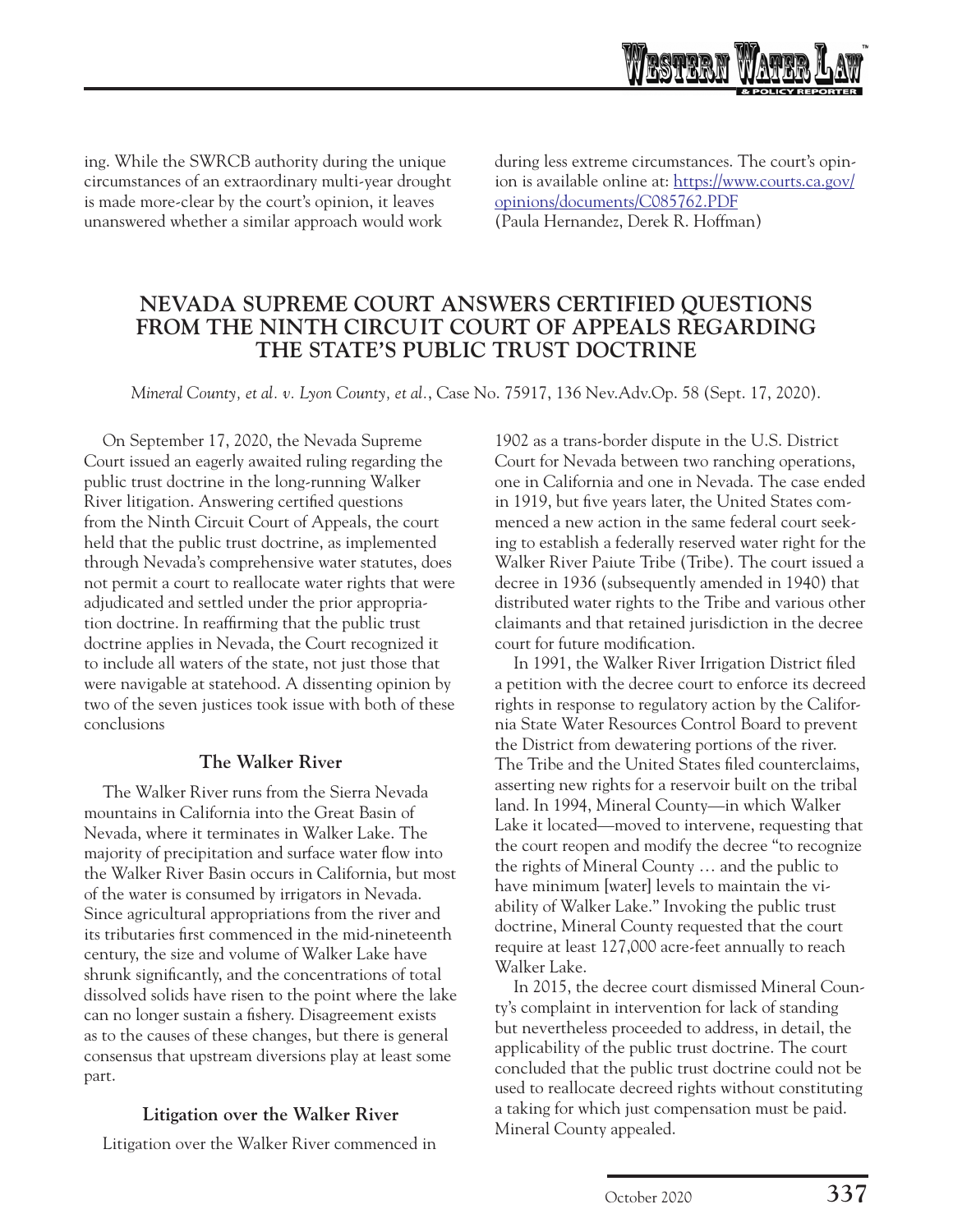

### **Certified Questions from the Ninth Circuit Court of Appeals**

The Ninth Circuit held the District Court erred by dismissing Mineral County's complaint in intervention for lack of standing and certified two questions to the Nevada Supreme Court:

•Does the public trust doctrine apply to rights already adjudicated and settled under the doctrine of prior appropriation and, if so, to what extent?

•If the public trust doctrine applies and allows for reallocation of rights settled under the doctrine of prior appropriation, does the abrogation of such adjudicated or vested rights constitute a "taking" under the Nevada Constitution requiring payment of just compensation?

The Nevada Supreme Court accepted both certified questions and ordered briefing. Nearly 30 interested parties filed amicus briefs, including the Nevada State Engineer, municipal water purveyors, environmental groups, farmers, ranchers, the Pacific Legal Foundation, the Nevada Mining Association, and a group of law professors. Also participating as an *amicus* was the State of California, which discussed its own implementation of its public trust responsibility to the Walker River based on the groundbreaking *National Audubon Society v. Superior Court* case related to Mono Lake. 33 Cal.3d 419, 452 (1983*)*.

### **The Nevada Supreme Court's Majority Opinion**

The court's analysis went through the origins of public trust doctrine jurisprudence, from the seminal *Illinois Central Railroad* case issued by the United States Supreme Court to its own decision in *Lawrence v. Clark County*, which was the first to expressly adopt the public trust doctrine in Nevada. 127 Nev. 390, 406, 254 P.3d 606, 617 (2011). The Court cited the sources of Nevada's public trust doctrine as the common law, the state's constitution and statutes and the inherent limitations on state sovereignty. As to water, the Court noted that the Nevada Legislature "effectively codified" public trust principles when declaring that all waters within the state, whether above or beneath the surface, belong to the public. NRS 533.025.

Acknowledging that this precedent makes clear

that the public trust doctrine applies to the waters of the state, the Supreme Court rephrased the first certified question to ask:

Does the public trust doctrine permit reallocating rights already adjudicated and settled under the doctrine of prior appropriation and, if so, to what extent?

Although the Court "explicitly recognize[d] that the public trust doctrine applies to rights already adjudicated and settled under the doctrine of prior appropriation, such that the doctrine has always inhered in the water law of Nevada as a qualification or constraint in every appropriated right," the Court nevertheless answered the first certified question (as rephrased) "no."

To reach this conclusion, the Supreme Court looked to the state's comprehensive water statutes. Although the Legislature has declared that all water belongs to the public, it also embraced the prior appropriation doctrine, which makes all appropriations subject to existing rights. The state's water statutes also incorporate the concept of beneficial use as a fundamental principle governing water appropriations. To that end, the statutes allow a multitude of uses, including not only traditional uses such as irrigation, stockwater, mining, municipal, commercial and industrial, but also recreation and wildlife.

When considering an application to appropriate or change the use of water, the State Engineer must follow numerous legislatively established guidelines. Among those guidelines are whether the proposed use is environmentally sound, is appropriate for the long term without unduly limiting future growth and development, or threatens to prove detrimental to the public interest. The court deemed these statutory guardrails as "consistent with the public trust doctrine" and, therefore, as fulfilling the state's responsibility to protect the public trust.

Although water rights are usufructuary, the Court concluded that:

. . .this does not necessarily mean that water rights can be reallocated under the public trust doctrine. Rather, it means that rights holders must continually use water beneficially or lose those rights.

As a result, although recognizing the "tragic decline of Walker Lake" and the "resulting negative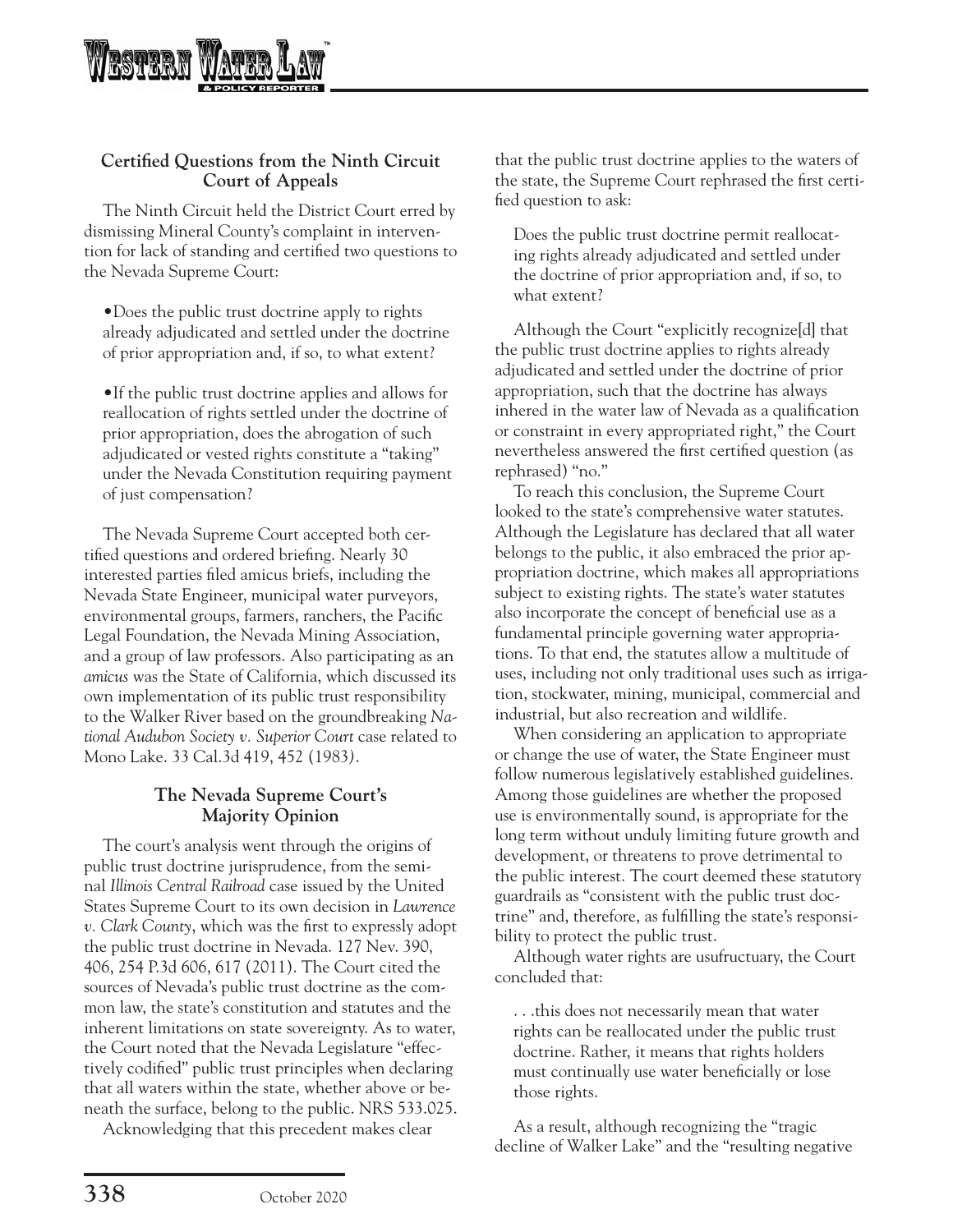

impacts on the wildlife, resources and economy of Mineral County," the Court determined that it could not, under the public trust doctrine, "uproot an entire water system, particularly where finality is firmly rooted in our statutes."

The Court deemed this a matter of policy for the Nevada Legislature, not the courts, to address. It is in that important respect that the court reached the opposite conclusion than the California Supreme Court reached nearly 40 years ago in the *Audubon* case.

Because the Court answered the first certified question in the negative, it did not need to address the second.

### **Clarification of the Public Trust Doctrine as to Nonnavigable Tributaries**

In an interesting turn, the Court:

. . .clarif[ied] that the public trust doctrine applies to all waters of the state, whether navigable or nonnavigable, and to the lands underneath navigable waters.

In reaching this result, the Court expanded the public trust beyond how it was originally envisioned in *Illinois Central* and its progeny. In explaining its interpretation, the Court relied on the Legislature's recognition of all water sources as belonging to the public. For that reason, the Court concluded that nonnavigable tributaries are within the scope of the public trust doctrine. Although not expressly mentioned, the decision leads to the conclusion that groundwater is also within the public trust doctrine's reach.

## **The Dissent**

Two Justices concurred in part and dissented in part, taking issue with the manner in which the majority both reframed and then answered the certified question. Citing the *Audubon* case, the dissent complained:

As revised, the question suggests an all-or-nothing approach that is fundamentally inconsistent with the public trust doctrine. Nevada's appropriative water rights system and the public trust doctrine developed independently of each other. The goal is to balance them and their competing values, not set them on a collision course.

By reframing the certified question, the dissent protested, the majority "misdirects the analysis, because it excludes the balancing that lies at the heart of the public trust doctrine." The dissent disagreed that Nevada's water statutes, as implemented by the State Engineer's discretionary decision making, is the exclusive means by which the state carries out its public trust responsibilitie, "This view fundamentally misapprehends the public trust doctrine and its constitutional and sovereign dimensions."

Even if the State Engineer might conclude that an appropriation is in the public interest, the dissent noted, it still might harm public trust values.

As emphasized by the dissent, to the extent the public trust doctrine is enshrined in Nevada's water statutes, there must still be a "judicial check" on how the Legislature implements it:

[T]he public trust doctrine, enforced by a separate and independent judiciary, is one intentionally endowed with flexibility—to consider a multitude of needs and impacts, to encompass more and different protections over this state's water sources, to check the actions by legislative and executive actors for absolute compliance with their fiduciary obligations—that those limited statutory sections cited lack.

This conclusion derives from two sources: 1) the Court's constitutional responsibility to provide judicial oversight over legislative actions that purport to convey property held in trust for the public; and 2) separation of powers principles. As summarized by the dissent:

. . .it cannot be that with the enactment of [the water statutes], the Legislature effectively delegated to an administrative officer its own public trust obligations and the judiciary's responsibility to police constitutional and sovereign limits on the Legislature's own authority.

The desire for finality does not abdicate this oversight role particularly when, the dissent noted, Mineral County identified several potential remedies that would not disturb vested rights or impinge on principles of finality. In any event, the dissent observed, finality would be one piece of what the trial court would take into account when reexamining existing rights within the framework of the public trust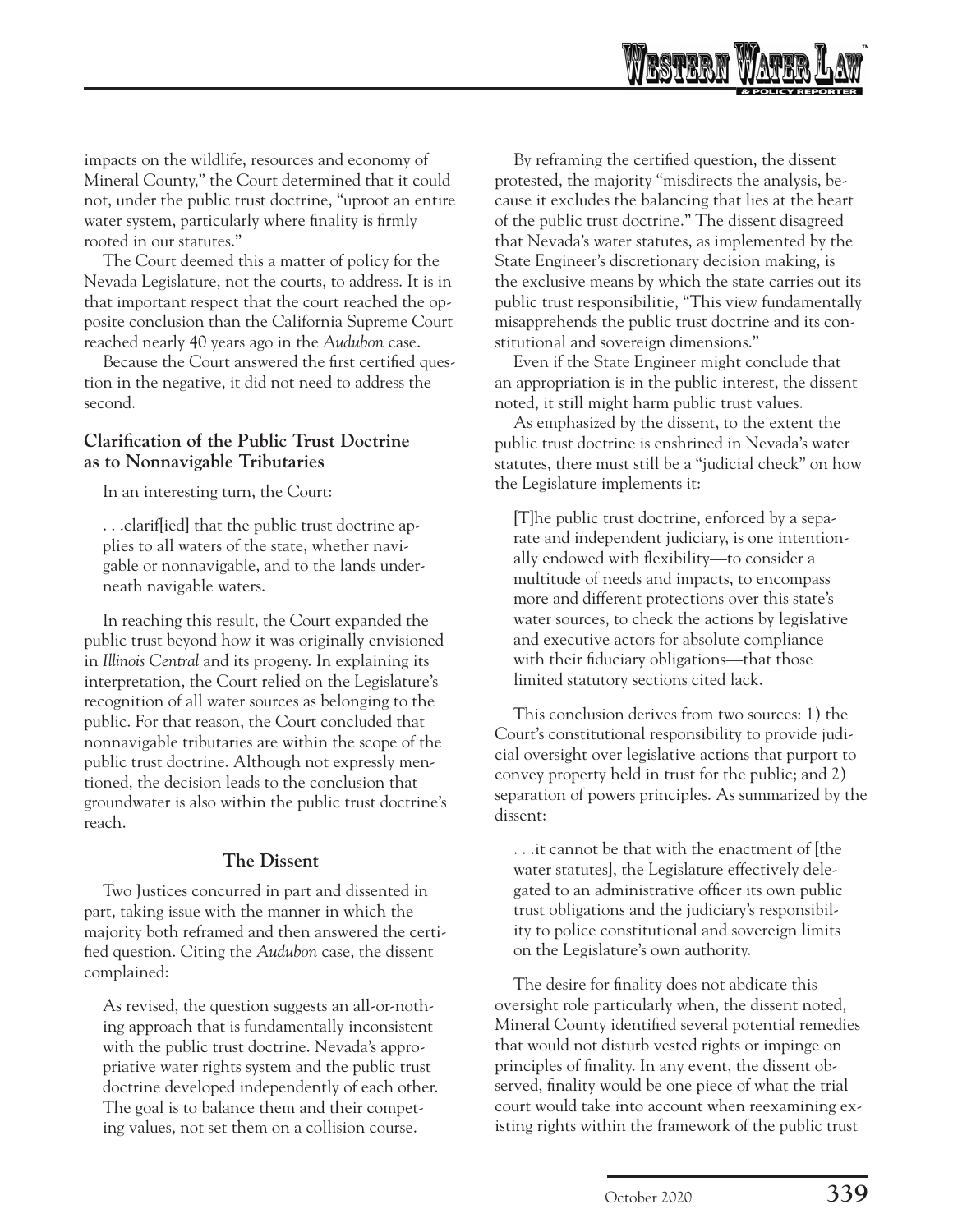

doctrine. Because even vested water rights are subject to the public trust, the dissent concluded, the trial court's enforcement of the public trust doctrine would not affect a reallocation of rights and therefore would not "divest anyone of legal title previously held."

Interestingly, while decrying what it deemed the majority's abandonment of the judiciary's role in enforcing the public trust doctrine, the dissent also criticized the majority for expanding the public trust doctrine to include nonnavigable waters. Although the dissent recognized this as consistent with how the public trust doctrine is evolving in various jurisdictions, the dissent deemed this conclusion to be outside the ambit of the certified questions and beyond the scope of facts presented in the case.

### **Conclusion and Implications**

Although the members of the Supreme Court disagreed as to how the public trust doctrine should be implemented in stressed river systems such as the Walker River, they agreed that it is enshrined in Nevada law. Ultimately, the Supreme Court's holding was narrowly tailored to address the question of reallocation of vested water rights. It left open the potential use of other remedial strategies, such as those urged by Mineral County, to protect public trust values. That will be the task for the federal decree court on remand. (Debbie Leonard)